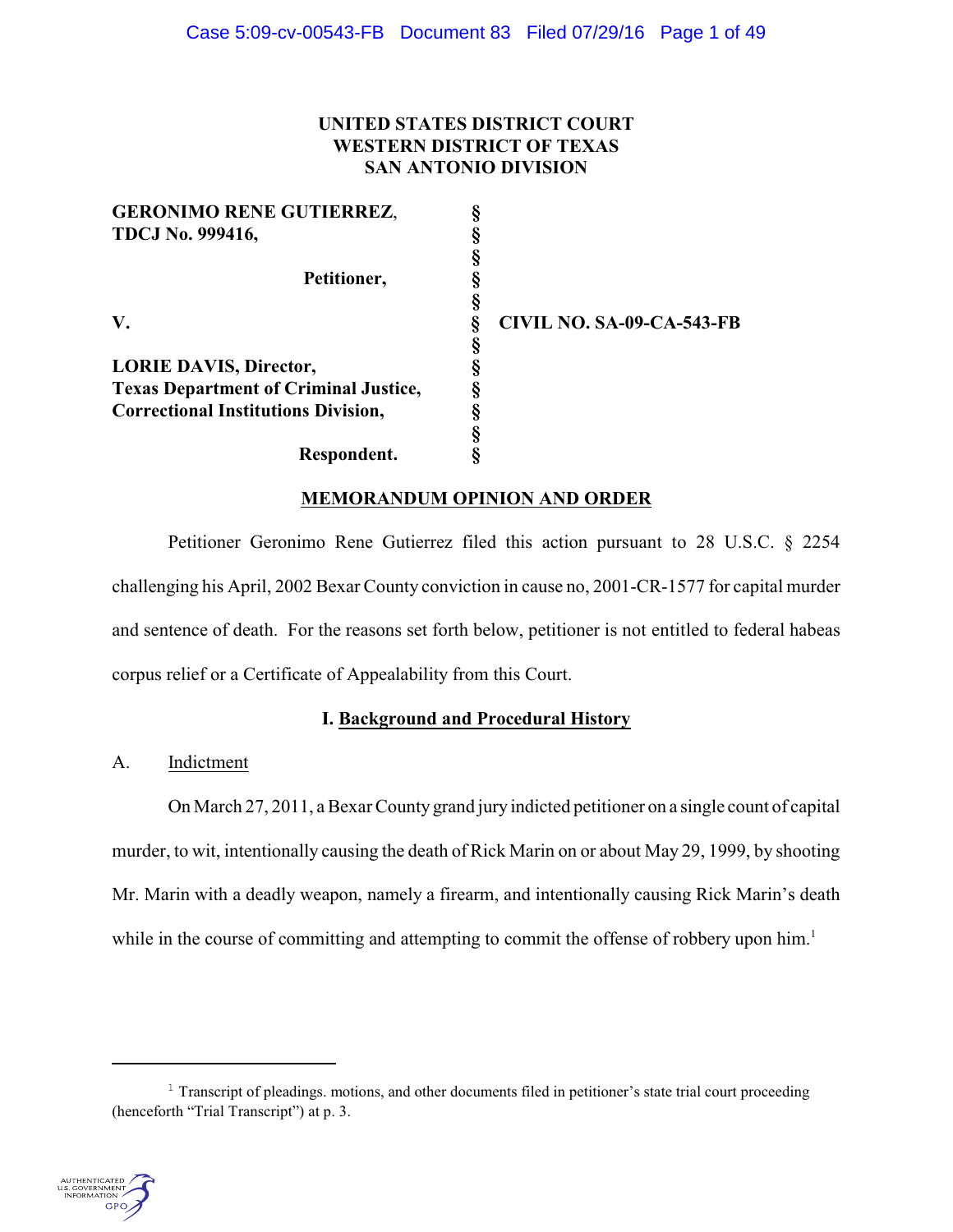## B. Guilt-Innocence Phase of Trial

The guilt-innocence phase of petitioner's capital murder trial began on April 1, 2002. The

Texas Court of Criminal Appeals summarized the relevant testimony presented during the guilt-

innocence phase of petitioner's capital murder trial as follows:

Manuel Torres, a life-long friend of appellant, testified that his neighbor, Ramon Martinez, had a Mercury Cougar in his backyard and that it did not have an engine. In the late spring of 1999, Martinez mentioned to Torres that he was interested in obtaining one. Torres told Martinez that he knew someone who could help him find one and contacted appellant. Appellant then met with Torres and Martinez at Martinez's house and told Martinez he could get an engine for him if he was willing to pay for it. Approximately two weeks later, Torres witnessed appellant arriving at Martinez's house with a car engine and assorted car parts. He helped appellant unload the engine and parts. On direct examination, Torres stated that he asked where appellant got the engine and appellant replied that he had seen a Ford Mustang on the south side of the city, stolen it, stripped some of the parts, and removed the engine. He then abandoned the car and burned it. However, on cross-examination, Torres stated that appellant had not admitted to stealing the car or burning it. On redirect examination, after he was confronted with his statement to police and after the prosecutor warned him that one could get into trouble for lying under oath, Torres reluctantly conceded that appellant had, in fact, told Torres that he had stolen the car and burned it.

Martinez testified that, at the suggestion of Torres, he met with appellant in April or May of 1999 to discuss the possibility of appellant obtaining an engine for Martinez's MercuryCougar. Appellant told Martinez that he could get a Ford Mustang 5.0–liter engine for \$800. Martinez agreed to the price. A few days later, appellant went to Martinez's house after work, and the two discussed guns. Appellant learned that Martinez owned a 12–gauge shotgun. Appellant mentioned an upcoming gun show, and the two made plans to attend. After attending the gun show, Martinez purchased a .22–caliberrifle and accompanied appellant to a ranch owned by appellant's mother to shoot the gun. A few weeks later, appellant approached Martinez and asked to borrow his shotgun. When Martinez refused, appellant asked to borrow \$100 so that he could retrieve his shotgun from a pawn shop. Martinez loaned appellant the money, but maintained he did not know what appellant planned to do with the shotgun. About a month later, appellant appeared at Martinez's workplace. He was driving a pick-up truck with a Ford Mustang 5.0–liter engine in the bed. Appellant delivered the engine to Martinez's house, and Martinez paid appellant for it in cash. Martinez testified that, at a later date, appellant came to Martinez's home with a newspaper article that reported the discovery of Marin's charred Ford Mustang and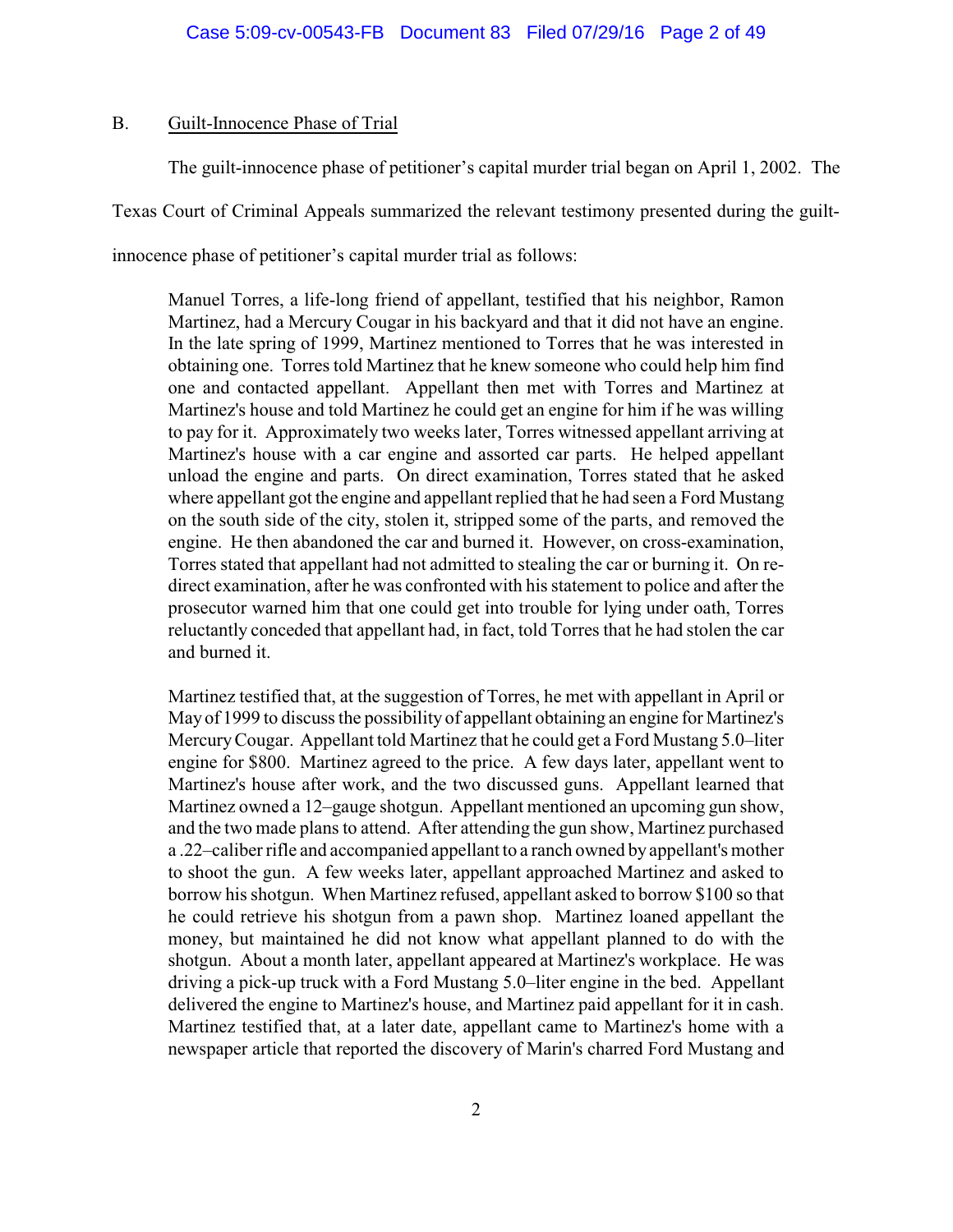the search for Marin. Appellant showed Martinez the article and said, "That's the guy Ishot for the car." Appellant then told Martinez that he had taken the car to "his lot" and had set it on fire. In January of 2001, police went to Martinez's workplace, arrested him for receiving stolen property, and took him to the police station, where he gave a voluntary statement. Family members informed him that, while he had been at the police station, a search warrant had been executed at his house. During his questioning, Martinez told police where his guns were and gave his consent for police to retrieve them. Tests on the weapons revealed that they had not been used in the murder in this case. The charges against Martinez for receiving stolen property were later dropped. Martinez acknowledged on the stand that he should have come forward and told police what he knew about Marin's death but was afraid to get involved.

Anthony Rodriguez testified that he had met appellant in 1998 while incarcerated in the Bexar County Jail and that the two had become friends. In May of 1999, appellant went to Rodriguez's apartment and asked whether Rodriguez wanted to earn some money. Rodriguez said that he did and accompanied appellant to Martinez's house. While there, Martinez asked appellant whether he could obtain a Ford Mustang 5.0–liter engine. Appellant replied that he could and that the cost would be \$1,000. A few weeks later, appellant told Rodriguez that he had seen a Ford Mustang with a 5.0–liter engine in the parking lot of Rodriguez's apartment complex and said that he wanted to steal it. His plan was to pull the owner of the car into Rodriguez's apartment, shoot her, and steal the car. Rodriguez testified that he was shocked by this idea and refused to go along with appellant's plan. The next day, Rodriguez went with appellant to Martinez's house. Appellant said that he was going there to borrow money from Martinez to get his shotgun out of a pawn shop. Appellant and Rodriguez then went to the Westside Pawn Shop, where appellant paid what he owed to retrieve his shotgun and filled out some paperwork. The clerk told appellant it would be three working days before he could pick up the shotgun because of federal regulations. The day before Marin's murder, appellant told Rodriguez he had a new idea about how to steal a Ford Mustang. He said that he planned to flag down a Ford Mustang near Palo Alto College, shoot the driver, put the driver in the back seat, and drive away with the car. Rodriguez testified appellant said, "I'm going to fucking shoot him, and I'm not giving the guy a chance." Rodriguez said he wanted nothing to do with the plan and ignored appellant's phone calls the following day. A few days later, appellant went to Rodriguez's apartment and asked Rodriguez if he wanted to "hang out." Rodriguez said he did, and the two went to Martinez's house. While there, appellant showed Rodriguez the 5.0–liter engine and said, "Remember what we were supposed to do Saturday? I did it. I got the motor." After leaving Martinez's house, appellant and Rodriguez went to the home of appellant's girlfriend. The two watched the ten-o'clock news with appellant's girlfriend. One of the stories on the news was about Marin's disappearance. Rodriguez testified that,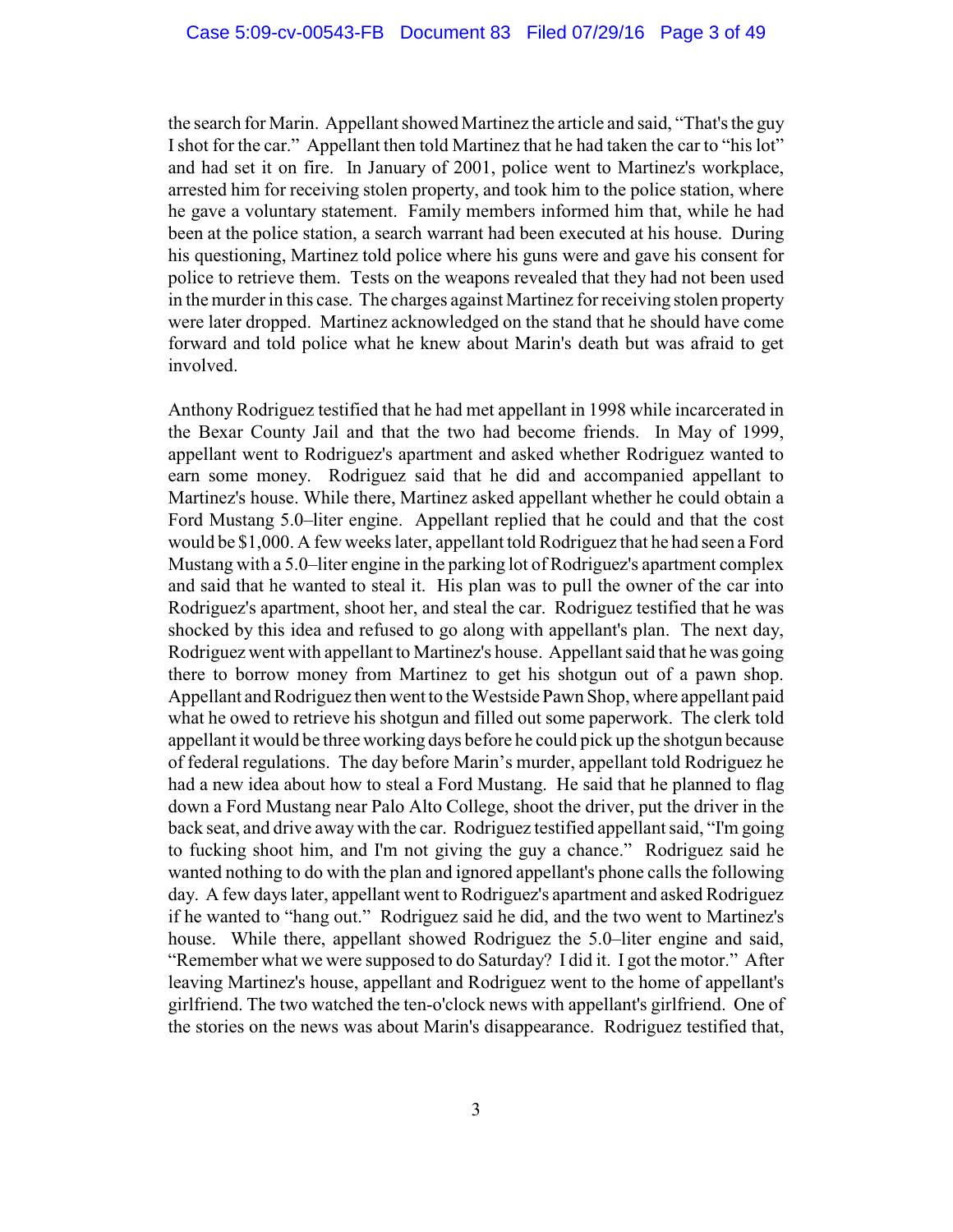#### Case 5:09-cv-00543-FB Document 83 Filed 07/29/16 Page 4 of 49

after seeing the news story, appellant became "shaky" and told Rodriguez, "That shit we were watching right now, I—I did it."

*Gutierrez v. State*, No. 74,341, 2004 WL 3092763, at \*1-2 (Tex. Crim. App. Apr. 21, 2004) (Footnote omitted).

On April 12, 2002, the jury returned its verdict, unanimously finding petitioner guilty of capital murder as charged in the indictment.<sup>2</sup>

#### C. Punishment Phase of Trial

The punishment phase of petitioner's trial began on April 15, 2002. The prosecution called: (1) one of petitioner's probation officers who testified petitioner has twice been placed on probation, had been sent to a zero tolerance boot camp after failing a urinalysis, and was on probation at the time of his capital offense,<sup>3</sup> (2) a Bexar County Sheriff's Deputy who testified petitioner executed an acknowledgment of gang affiliation during a stay at the Bexar County Jail on which petitioner listed his street name as "redrum,"  $(3)$  a San Antonio Police gang unit officer who testified petitioner's self-declared gang affiliation was with the Big Time Kings, a criminal street gang also known as the West Side Barrio Kings which was involved in much violent crime, and petitioner had indicated on his gang affiliation form that he had a leadership role in the gang,<sup>5</sup> and (4) four members

<sup>&</sup>lt;sup>2</sup> Statement of Facts from petitioner's trial (henceforth "S.F. Trial"), Volume 30, at pp. 86-88; Trial Transcript, at p. 153.

<sup>3</sup> S.F. Trial, Volume 31, testimony of Rosemary Saldana, at pp. 11-27.

<sup>&</sup>lt;sup>4</sup> S.F. Trial, Volume 31, testimony of Jimmy Pearson, at pp. 28-60.

<sup>&</sup>lt;sup>5</sup> S.F. Trial, Volume 31, testimony of Rocky Dyer, at pp. 62-83.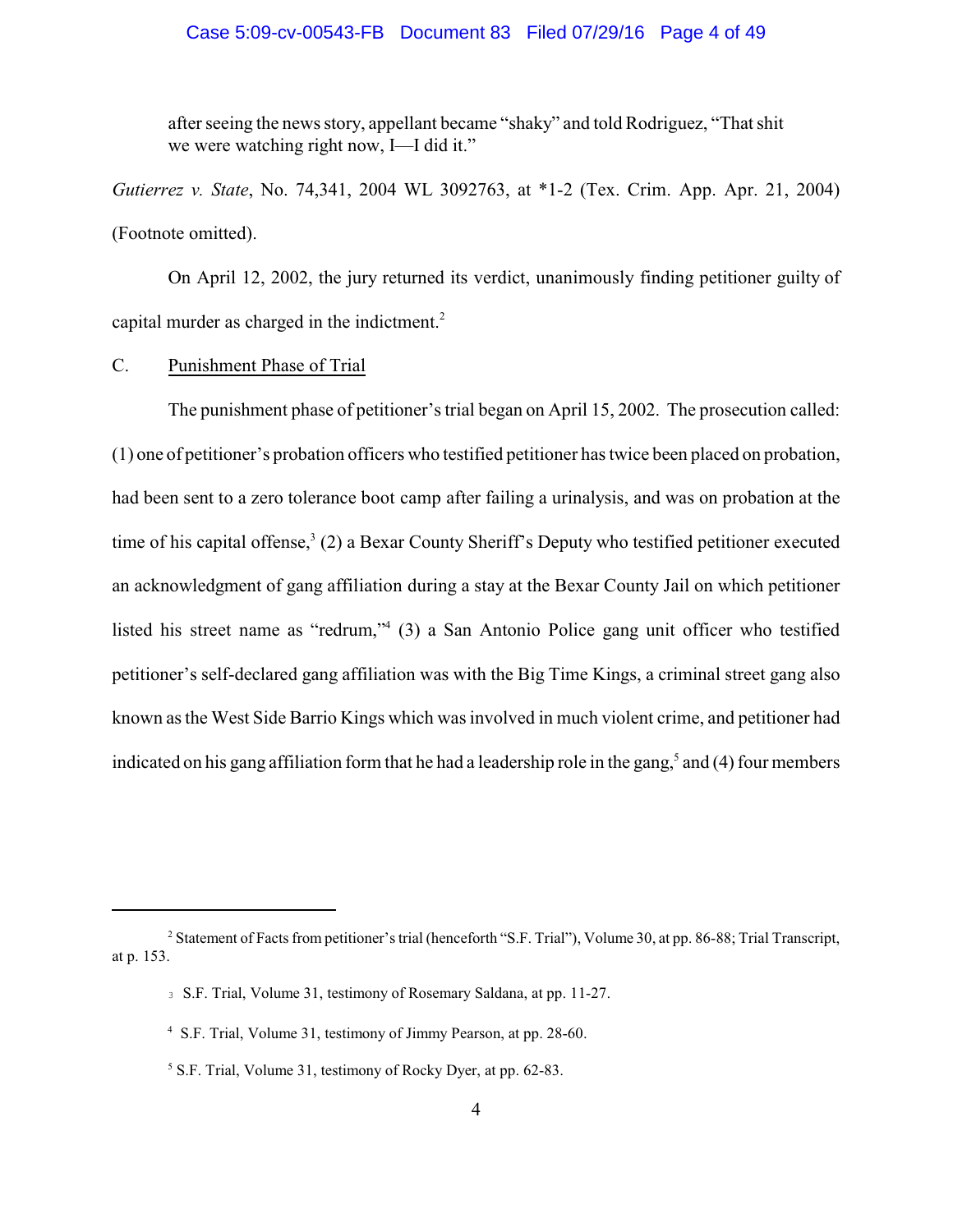# Case 5:09-cv-00543-FB Document 83 Filed 07/29/16 Page 5 of 49

of Rick Marin's family who all testified regarding the emotional tumult they experienced following his murder by petitioner.<sup>6</sup>

The defense presented testimony from: (1) a Bexar County criminal courts supervisor that petitioner had been arrested in March, 2001 and had never made bond,  $(2)$  petitioner's sister that (a) petitioner lost an important person in his life when their father died nine years before, (b) petitioner was kind of slow but tried when he was in school, (c) petitioner had been with Ruth Molina for four years and they have three children, (d) petitioner was never mean or a troublemaker when he was growing up, (e) other people are not afraid of petitioner, (f) she does not believe her brother killed anyone, and  $(g)$  she and two other siblings grew up in the same home as petitioner but have not committed any crimes,  $(3)$  petitioner's widowed mother that petitioner was (a) a good son, (b) not violent, (c) not retarded but not a fast learner, (d) never a problem at school, (e) had a difficult time after his father died from a heart attack, (f) was not a killer and not a threat to anyone, and (g) has changed for the better since his arrest,<sup>9</sup> and (4) a Bexar County Deputy Sheriff assigned to the

 $\delta$  More specifically, Rick Marin's younger brother Steven testified regarding the great emotional distress he and other family members suffered during the days between Rick Marin's disappearance and the discovery of his charred corpse and the even more devastating emotional blow felt by himself and other members of his family when Rick Marin's body was located and identified. S.F. Trial, Volume 31, testimony of Raul Steven Marin, at pp. 86-105. Rick Marin's sister Michelle testified regarding the emotional blow felt by her, her mother, and her oldest son, to whom Rick Marin had been like a father. S.F. Trial, Volume 31, testimony of Michelle Marin, at pp. 106-26. Rick Marin's father testified regarding the emotional impact of Rick's murder upon him. *Id.,* Volume 31, testimony of Raul Marin, at pp. 132-49. Rick Marin's mother testified she had been so devastated by her son's murder she had been forced to quit her job working with handicapped young children because she could not face the children without crying all the time. *Id.*, Volume 31, testimony of Vicci Marin Almanza, at pp. 150-69.

<sup>&</sup>lt;sup>7</sup> S.F. Trial, Volume 32, testimony of Michael Gonzales, at pp. 5-7.

<sup>&</sup>lt;sup>8</sup> S.F. Trial, Volume 32, testimony of Claudia Gutierrez, at pp. 8-37.

<sup>&</sup>lt;sup>9</sup> Id., Volume 32, testimony of Susana Gutierrez, at pp. 38-54.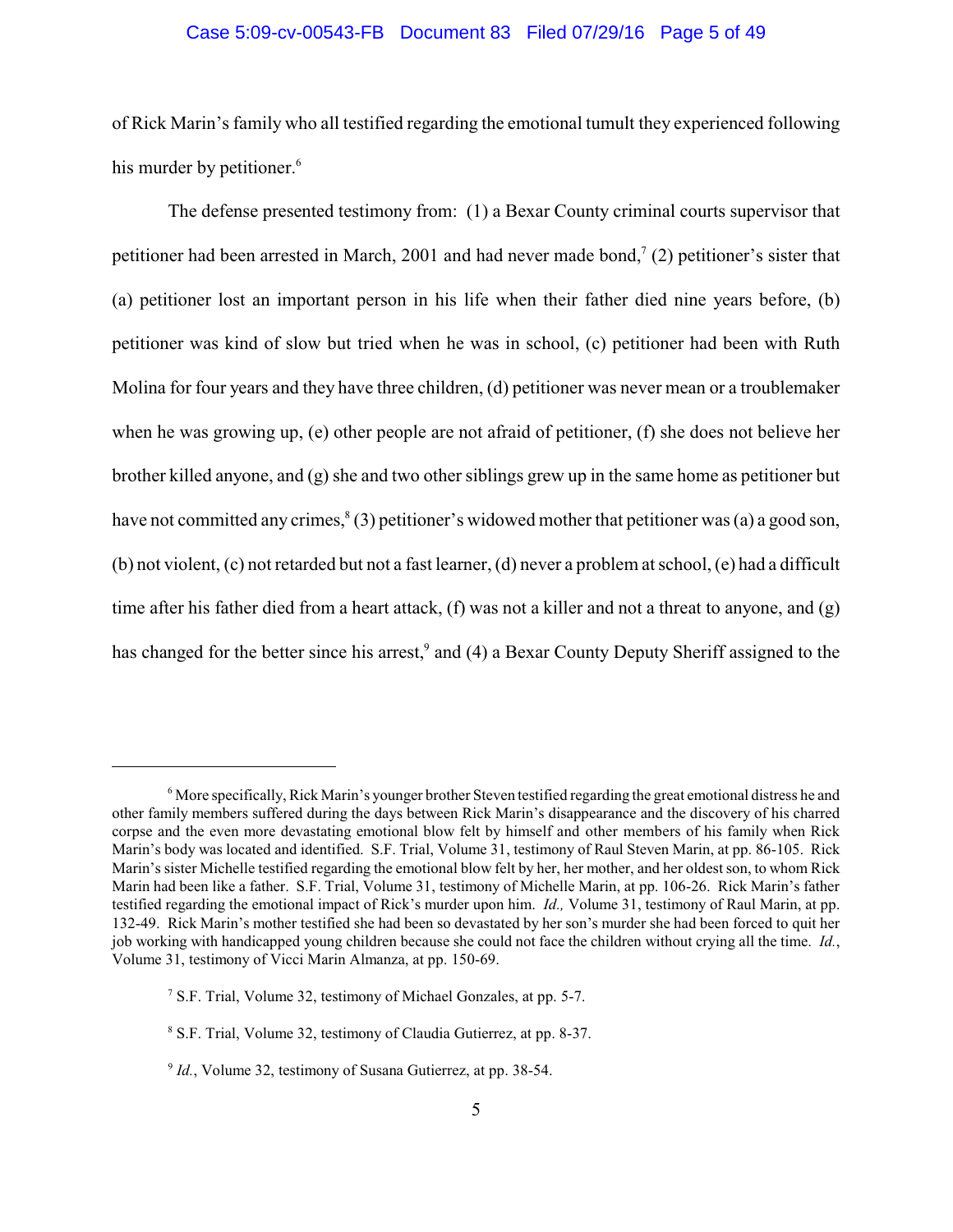#### Case 5:09-cv-00543-FB Document 83 Filed 07/29/16 Page 6 of 49

Bexar County Adult Detention Center that, during an incident on July 19, 2001,when anotherinmate attacked the deputy, petitioner came to the deputy's assistance.<sup>10</sup>

On April 18, 2002, the jury returned its verdict at the punishment phase of petitioner's capital murder trial, finding unanimously beyond a reasonable doubt there is a probability petitioner would commit criminal acts of violence that would constitute a continuing threat to society and unanimously taking into consideration all of the evidence, including the circumstances of the offense, the petitioner's character and background, and the petitioner's personal moral culpability, there were insufficient mitigating circumstances or circumstance to warrant a sentence of life imprisonment be imposed.<sup>11</sup> The trial court instructed that the petitioner be transmitted to the custody of the Texas Department of Criminal Justice pending imposition of a sentence.<sup>12</sup>

D. Direct Appeal

Petitioner appealed.<sup>13</sup> In an unpublished opinion issued April 21, 2004, the Texas Court of Criminal Appeals affirmed petitioner's conviction and sentence. *Gutierrez v. State*, no. 74,341, 2004 WL 3092763 (Tex. Crim. App. Apr. 21, 2004). Petitioner did not thereafter seek review from the United States Supreme Court via certiorari.

 $10$  *Id.*, Volume 32, testimony of Michael DeWitt, at pp. 55-64 & 76-102.

 $11$  S.F. Trial, Volume 34, at pp. 5-6; Trial Transcript, at pp. 189-92.

 $12$  S.F. Trial, Volume 34, at pp. 9-10; Trial Transcript, at pp. 211-12.

<sup>&</sup>lt;sup>13</sup> Petitioner's appellant's brief, filed June 26, 2003, by attorney Michael C. Gross, raised nine points of error consisting of claims that: (1) the prosecution's closing jury argument at the guilt-innocence phase of trial constituted an improper comment on petitioner'sfailure to testify, (2) the trial court erred in failing to instruct the jury regarding the accomplice witness testimony of Ramon Martinez and Anthony Rodriguez, (3) the trial court erred in allowing the prosecution to improperly impeach witness Manuel Torres, (4) the trial court erred in admitting gruesome photographs, (5) the trial court erred in admitting evidence of petitioner's gang membership at the punishment phase of trial, (6) the trial court erred in admitting victim impact testimony at the punishment phase of trial, and (7) the evidence was legally and factually insufficient to support the jury's guilty verdict.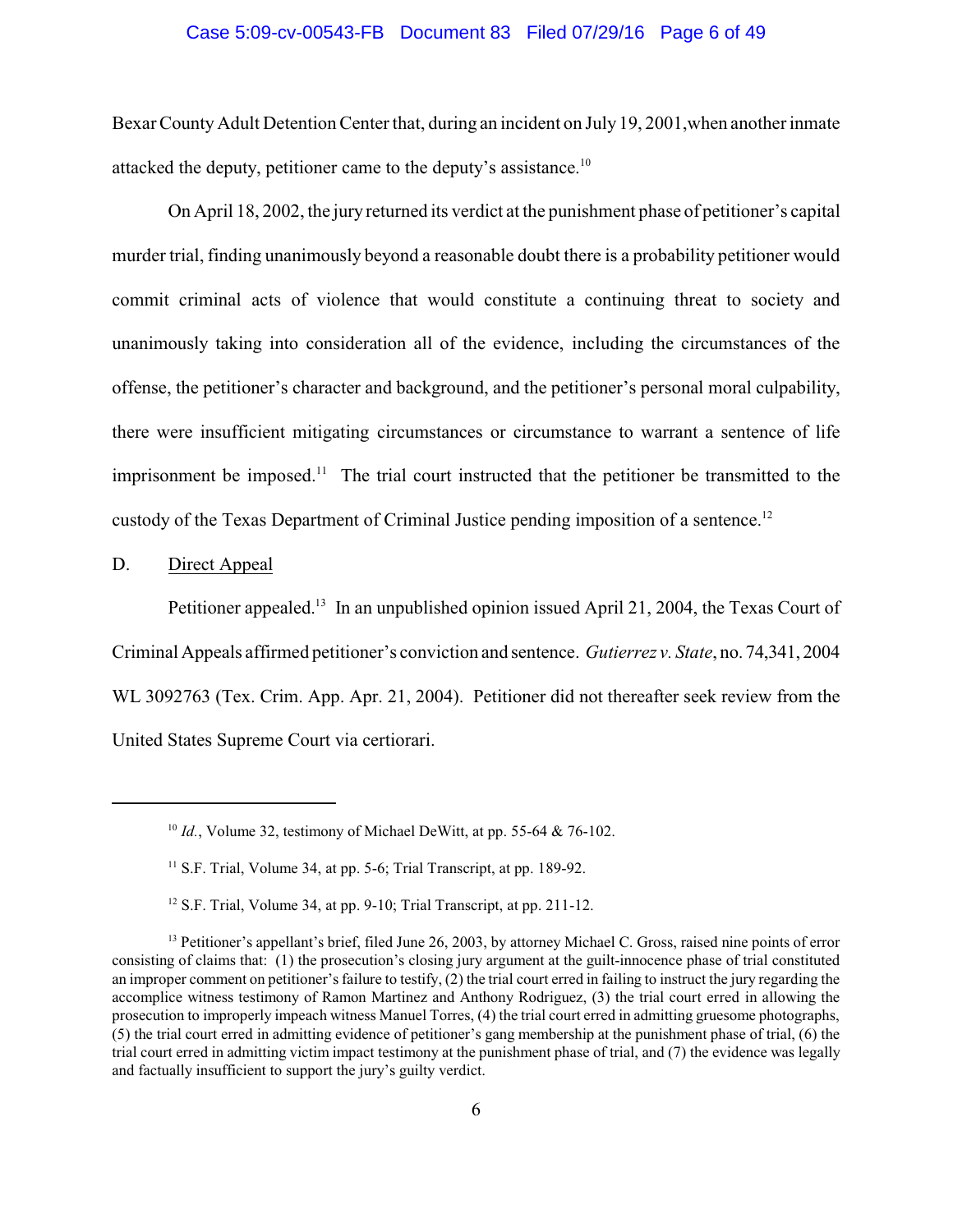## E. First State Habeas Corpus Proceeding

On March 1, 2002, petitioner filed his first state habeas corpus application, asserting that: (1) petitioner's trial counsel rendered ineffective assistance by (a) failing to have a mitigation expert appointed to assist the defense team, (b) failing to have a psychologist appointed to assist the defense team, (c) failing to adequately investigate petitioner's background and present available mitigating evidence, and (d) failing to present evidence showing petitioner is mentally retarded, and (2) petitioner is exempt from execution by virtue of the Supreme Court's holding in *Atkins v. Virginia*  forbidding the execution of mentally retarded individuals.<sup>14</sup> The state trial court held an evidentiary hearing on petitioner's initial state habeas corpus application on September 20, 2005, and heard testimony from one of petitioner's former trial counsel<sup>15</sup> and an expert witness presented by

<sup>&</sup>lt;sup>14</sup> Petitioner's first state habeas corpus application was signed by attorney Terry McDonald on February 26, 2004, and filed on March 1, 2004.

 $15$  During the evidentiary hearing held September 20, 2005, the state trial court heard testimony from petitioner's former co-counsel at trial attorney David Bays that: (1) he reviewed the prosecution's case file, evidence of petitioner's background, petitioner's educational records, interviewed petitioner's mother and sister, and made the determination not to request appointment of a mitigation expert because he preferred to conduct the mitigation investigation himself, (2) the only evidence petitioner had anymental problems consisted of evidence showing petitioner had been placed in special education classes beginning in middle school, (3) he interviewed petitioner and believed that while petitioner had a reading deficiency, petitioner was not mentally retarded, (4) he did not believe any potential helpful mitigating evidence could be developed through further investigation into petitioner's mental health, (5) he was aware petitioner had been placed in alternative schools but believed that reflected petitioner's bad behavior and alcohol abuse rather than a mental deficiency, (6) petitioner admitted to recreational use of heroin and cocaine, reported he joined a gang and sold drugs and stole merchandise in hislate teens and early twenties, (7) he had no problems communicating with petitioner and saw no reason to have petitioner tested for mental retardation, (8) petitioner'sschool records showed that petitioner had been abusive toward teachers and other students, (9) he never saw any information in petitioner's records which suggested the availability of a psychological defense or any possible advantage to investigating mental health evidence as mitigation, (10) he believed defense counsel could do an adequate investigation for mitigating evidence without the assistance of a mitigation expert, (11) petitioner appeared shocked when attorney Bays explained that petitioner's shotgun could be linked to the shotgun shells found at the scene where the charred body of the victim was recovered, (12) none of the witnesses with whom the defense team spoke ever indicated they believed petitioner was mentally retarded, (13) petitioner's mother told defense counsel and testified at trial that petitioner was slow but not retarded, (14) petitioner denied being responsible for Rick Marin's death but could offer no helpful information to his defense team (15) petitioner's defense team had the assistance of an experienced investigator and experienced trial counsel, (16) David Bays did not consider evidence of petitioner's voluntary drug abuse to be mitigating because he believed it would be viewed negatively by the jury, (17) petitioner's co-counsel attorney Mike Sawyer presented the defense's witnesses at the punishment phase of trial, (18) a lot of petitioner's activities recorded in petitioner's records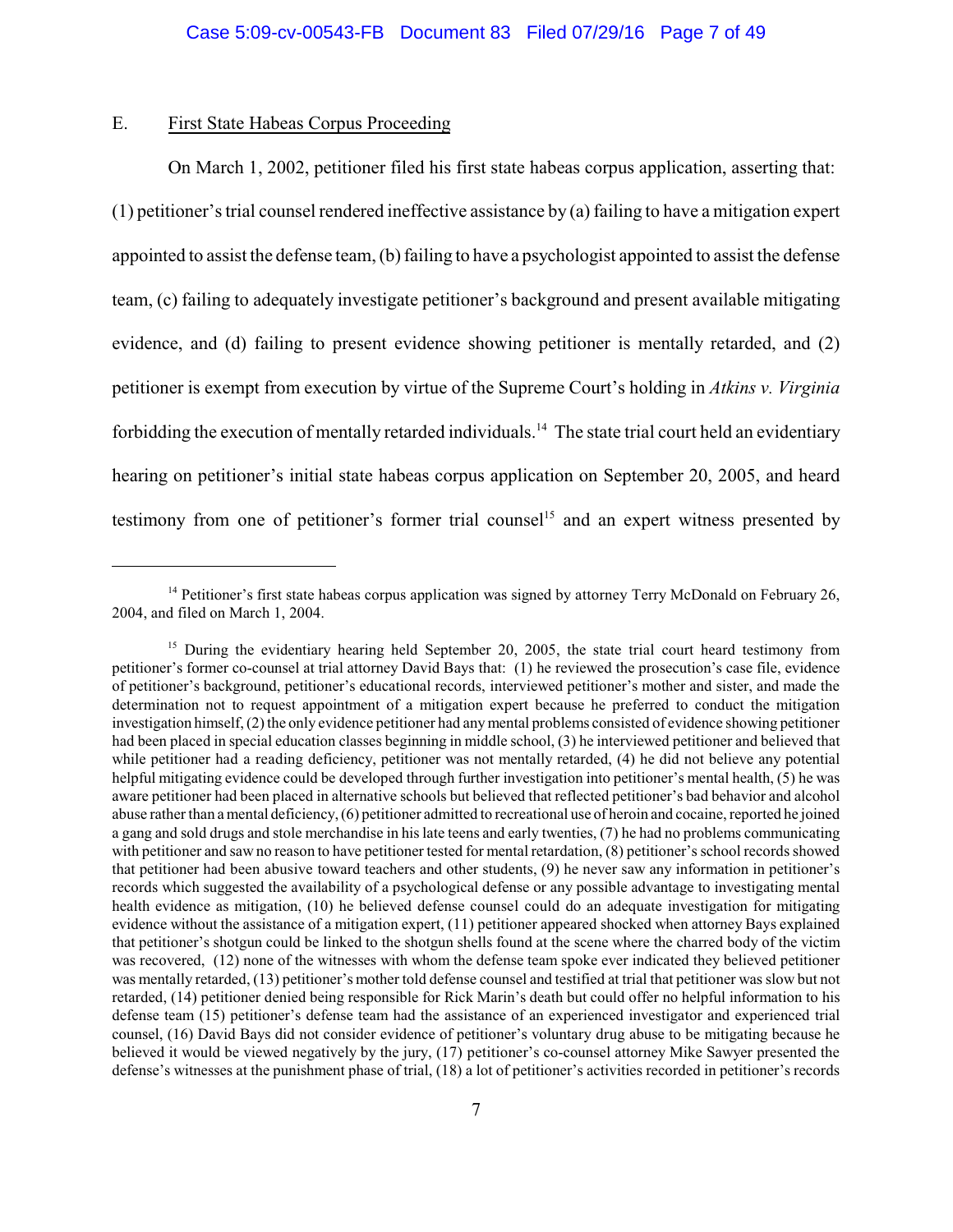petitioner's first state habeas counsel.<sup>16</sup> The state trial court held another evidentiary hearing on petitioner's first state habeas corpus application on January 6, 2006, during which it heard testimony from a pair of mental health experts regarding their opinions on whether petitioner is mentally retarded.<sup>17</sup>

 $^{16}$  During the same September 20, 2005, hearing, the state trial court also heard testimony from attorney John Niland that: (1) he believed employment of a mitigation specialist was an absolute necessity in every capital murder case, (2) the ABA Guidelines in place in May, 2000 mandated employment of a mitigation specialist in every capital murder case, (3) it is very rare when mental health is not an issue in a capital murder case, (4) the Supreme Court's holding in *Wiggins* suggests a need for a social history to be prepared in every capital murder case, (5) preparation of a social history includes collection of birth records and school records, (6) even without mental retardation, low intelligence can have mitigating value, (7) he did not speak with petitioner or either of petitioner'strial counsel, (8) he had not reviewed any of the testimony fromthe punishment phase of petitioner'strial, (9) he relied exclusively upon the factual information contained in attorney McDonald's first state habeas corpus application in formulating his opinions, (10) even without a showing of mental retardation, a showing of low intelligence could have mitigating value, and (11) he believed petitioner's trial counsel should have conducted a more thorough investigation into petitioner's mental health and intelligence level because low intelligence is inherently mitigating. First State Habeas Transcript, Volume 1 of 2 of the Court Reporter's Record, testimony of John Niland, at pp. 100-159.

 $17$  Dr. Susana Rosin, a clinical psychologist, testified: (1) she testified petitioner for three and a half hours and found petitioner had a verbal IQ of 68, a performance IQ of 77, and a full scale IQ of 70, (2) petitioner had adaptive functioning deficits prior to age 18 in the areas of communication, living skills, and socialization, (3) petitioner is mildly mentally retarded, (4) petitioner has a history of academic problems and dropped out of school, (5) petitioner has never been able to live independently, (6) petitioner was tested at age thirteen or fourteen in February, 1991 and scored 91 on an IQ test, (7) nonetheless petitioner was labeled as learning disabled and placed in a vocational program, (8) petitioner displays many of the traits of a person with an anti-social personality, (9) persons with anti-social personality do not learn from experience and display poor judgment and impulsiveness, (10) she has discussed with an attorney the need to avoid presenting evidence of an anti-social personality at the punishment phase of a capital murder trial, (11) she has not reviewed any of petitioner's disciplinary records from the TDCJ, (12) she has spoken with petitioner's mother and sister, (13) it is impossible to factor out the possibility petitioner's current IQ score reflects the results of petitioner's abuse of alcohol and narcotics, (14) petitioner has a history of alcohol and narcotics abuse, (15) no testing has been done to determine if petitioner has organic brain damage, (16) abuse of solvents such as paint thinners can cause organic brain damage, (17) she did not speak with any of petitioner's employers, friends, or teachers, (18) during her testing she found petitioner was capable of responding rationally to stimuli, concealing information, and engaging in forethought, and (19) petitioner currently resides on death row, where opportunities for independent behavior are limited. First State Habeas Transcript, Volume 2 of 2 Court Reporter's Record, testimony of Dr. Susana Rosin, at pp. 6-90 (pages 161-245 of the

were anti-social in nature, (19) attorney Bays believed petitioner's poor performance on academic skills was more a function of petitioner's disinterest with the subject than an inability to perform the academic skills, (20) he found nothing which suggested that petitioner suffered from any significant limitations in adaptive behavior such as academic skills, work, self-direction, use of community resources, leisure activity or health and safety skills, and (21) the defense developed and presented mitigating evidence showing the petitioner was not violent growing up, had a loving wife and children, had a job, could perform academically when motivated to do so, and had helped a guard during a fight at the BCADC. Statement of Facts from evidentiary hearing held September 20, 2005, in petitioner's first state habeas corpus proceeding, found at "First State Habeas Transcript," Volume 1 of 2 of the Court Reporter's Record, testimony of David Bays, at pp. 11-99. Attorney Bays' testimony appears in a stand-alone volume from the rest of the First State Habeas Transcript submitted by respondent to this Court.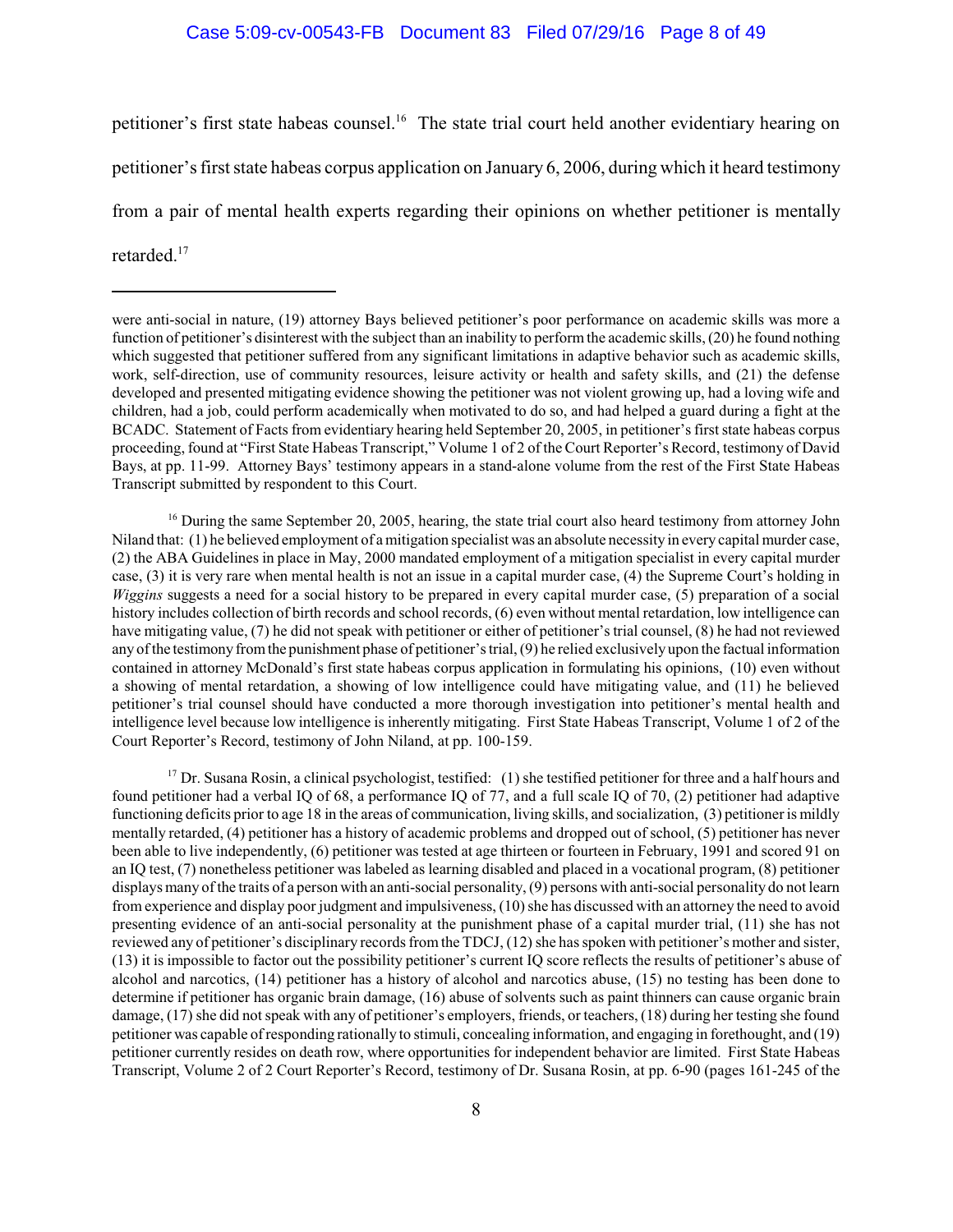# Case 5:09-cv-00543-FB Document 83 Filed 07/29/16 Page 9 of 49

On June 16, 2008, the state habeas trial court issued its findings of fact and conclusions of law, determining that (1) petitioner's trial counsel did not request the assistance of a mitigation specialist but did obtain the services of an investigator, (2) petitioner's trial counsel investigated petitioner's background, interviewed petitioner's mother, common law wife, employer, and various other acquaintances, (3) petitioner was unable to furnish his trial counsel with the names of anygood character witnesses, (4) attorneyDavid Bays was unaware of anyinformation showing petitioner was mentally retarded, (5) petitioner and his mother both represented to Mr. Bays that petitioner was not retarded, (6) attorney Bays did not discover any information showing petitioner had any significant limitations in adaptive behavior, (7) attorneyBays believed petitioner's poor academic performance was a function of disinterest rather than inability, (8) petitioner tested at an IQ of 91 just before his fourteenth birthday, (9) petitioner admitted to a long history of alcohol and drug abuse, including marijuana, cocaine, heroin, and smoking cigarettes dipped in paint thinner and embalming fluid, (10) Dr. Rosin believes petitioner displays many of the traits of a person with anti-social personality disorder, (11) persons with anti-social personality disorder are likely to pose more of a danger to others than persons who do not possess such personalities, (12) IQ testing performed by Dr. Kern and relied upon by Dr. Sparks found petitioner had a verbal score of 65, a performance score of 85, and a full scale of 72, (13) petitioner is not mildly mentally retarded, (14) petitioner's adaptive

First State Habeas Transcript).

Dr. John C. Sparks, a psychiatrist with decades of experience treating incarcerated individuals, testified: (1) he reviewed IQ testing done by Dr. Paul Kern, petitioner's medical records, arrest record, probation records, and TDCJ mental health records, (2) Dr. Kerns found petitioner had a verbal score of 65, a performance score of 85, and a full scale score of 72, (3) after his clinical interview with petitioner, he believed petitioner was mildly depressed but functioning above the range of mentally retarded persons, (4) he believed petitioner would function at a higher level if motivated to do so, (5) he believed petitioner's adaptive behavior abilities are above those of persons who are mentally retarded, and (6) he does not believe petitioner is mentally retarded within the definition of that term as used in the Texas Health and Safety Code. First State Habeas Transcript, Volume 2 of 2 Court Reporter's Record, testimony of Dr. John C. Sparks, at pp. 94-149 (pages 249-304 of the First State Habeas Transcript).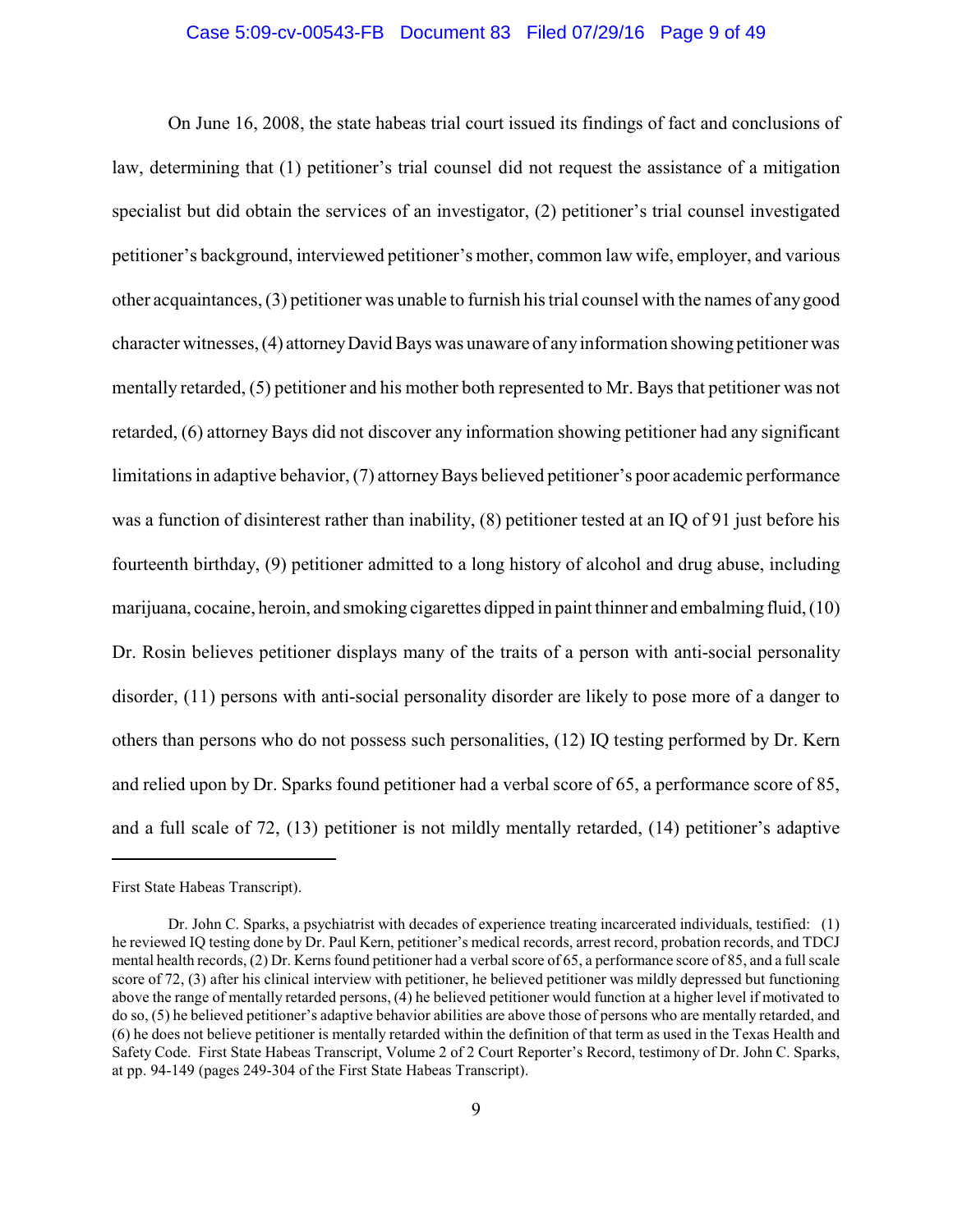#### Case 5:09-cv-00543-FB Document 83 Filed 07/29/16 Page 10 of 49

behavior is above the level of ability for a person with mental retardation, (15) petitioner failed to present any evidence showing what additional mitigating information a mitigation specialist would have furnished to defense counsel, (16) petitioner's attorneys did a thorough job investigating petitioner's background, (17) petitioner is not mentally retarded, (18) testimony at trial regarding petitioner's recent low IQ scores would likely have opened the door to testimony regarding petitioner's anti-social personality disorder and history of drug abuse, and (19) petitioner's offense required forethought, planning, and complex execution of purpose above the level of ability possessed by a person with mental retardation.<sup>18</sup>

On October 1, 2008, the Texas Court of Criminal Appeals denied petitioner's first state habeas corpus application in a written order in which that court expressly adopted the findings and conclusions of the trial court. *Ex parte Geronimo Gutierrez*, WR-70,152-01, 2008 WL 4417161 (Tex. Crim. App. Oct. 1, 2008).

#### F. Initial Proceedings in this Court

Petitioner filed his original petition for federal habeas corpus relief in this Court on September 30, 2009 (ECF no. 8). Petitioner field his first amended petition on February 12, 2010 (ECF no. 28). In an Order issued August 31, 2010, this Court granted petitioner's motion to stay this cause to permit petitioner to return to state court and exhaust available state court remedies on new claims and new evidence which petitioner's federal habeas counsel represented had not yet been presented to the state courts (ECF no. 45).

 $18$  First State Habeas Transcript, at pp. 141-55.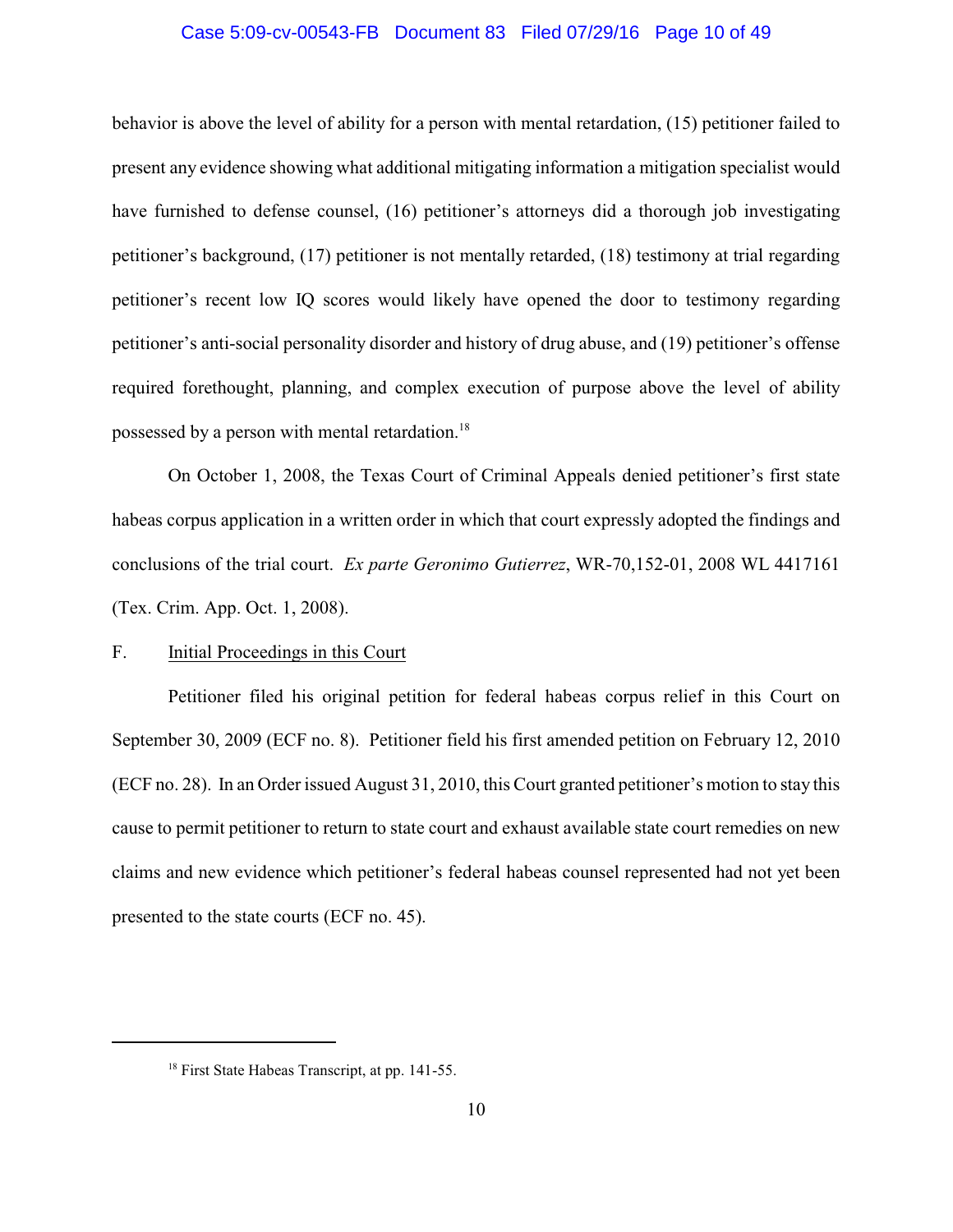## G. Second State Habeas Corpus Proceeding

On or about February 4, 2011, petitioner filed his second state habeas corpus application in which he asserted (1) once again that he is mentally retarded and therefore exempt from execution under the Supreme Court's holding in *Atkins v. Virginia*, (2) the prosecution violated the Supreme Court's holding in *Brady v. Maryland* by withholding from the defense mitigating information showing that petitioner delivered more auto parts to Ramon Martinez than petitioner had previously agreed to furnish (specifically a transmission and additional headers) for the same price the men had agreed upon for the motor alone, (3) petitioner's trial counsel rendered ineffective assistance at the punishment phase of trial by (a) failing to conduct an adequate investigation into petitioner's mental health, (b) failing to retain the services of a mitigation specialist, (c) waiving opening statement at the punishment phase of trial, and (d) failing to obtain a mental health evaluation of petitioner, and (4) petitioner's initial state habeas counsel was ineffective by (a) failing to adequately investigate petitioner's background and present all available mitigating evidence, (b) filing a boiler-plate state habeas corpus application, (c) failing to call witnesses to testify anecdotally about petitioner's adaptive behavior deficits, (d) failing to visit with petitioner prior to filing petitioner's first state habeas corpus application, (e) failing to call petitioner's mother to testify at the state habeas writ hearing, (f) failing to call Manuel Torres to testify during the state habeas writ hearing regarding petitioner's lack of sophistication and limited skills as a mechanic, (g) failing to call petitioner's formerteachers Louise Kerr and Kyle McQuilkin to testifyduring petitioner's first state writ hearing,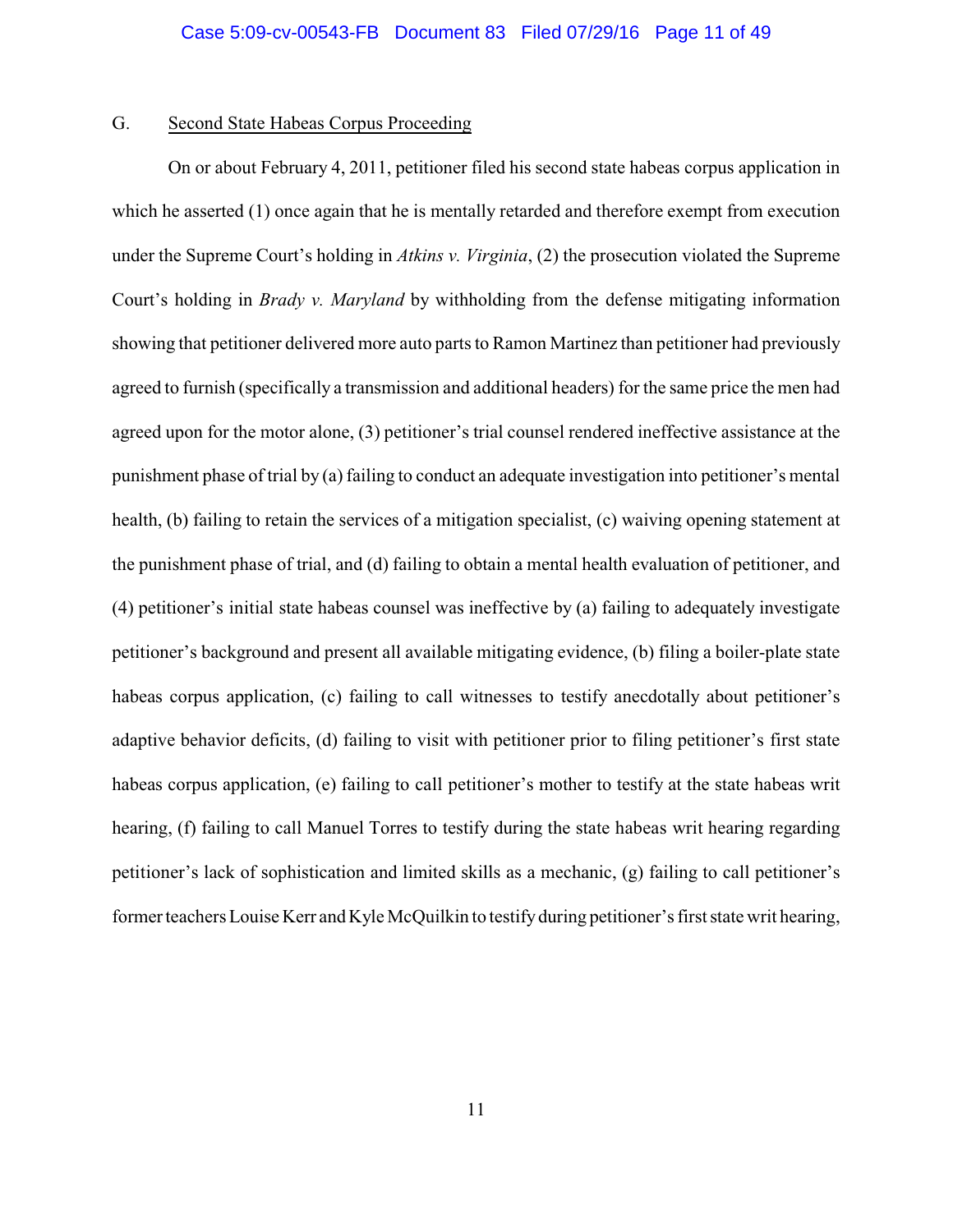and (h) failing to call petitioner's co-worker Richard Woodward to testify regarding petitioner's

limited intellectual abilities and adaptive behavior skills.<sup>19</sup>

In an unpublished order issued October 23, 2013, the Texas Court of Criminal Appeals held petitioner's subsequent application failed to satisfy the requirements of Article 11,071, § 5(a) and summarily dismissed the application as an abuse of the writ without considering the merits of the claims. *Ex parte Geronimo Gutierrez*, WR-70,152-02, 2013 WL 5773415 (Tex. Crim. App. Oct. 23. 2013). $20$ 

 $20$  Two members of the Texas Court of Criminal Appeals wrote a concurring opinion in which they (1) analyzed petitioner's new school records, (2) concluded those records confirmed the state habeas court's initial rejection on the merits of petitioner's *Atkins* claim, (3) pointed out that the newrecords furnished by petitioner showed a record of violent misconduct by petitioner, who was described as "impulsive, depressed, pessimistic, and oppositional," (4) pointed out a mental health evaluation which labeled petitioner's emotional disturbance as "severe," and (5) concluded petitioner's high school records "are not beneficial to applicant because they show that he was in special education primarily because of his disruptive personality rather than due to mental retardation." *Ex parte Geronimo Gutierrez*, 2015 WL 5773415, at \*7. This is basically the same conclusion petitioner's co-counsel at trial, attorney David Bays, reached prior to trial, as he explained during his testimony at petitioner's first state habeas corpus proceeding. First State Habeas Transcript, Volume 1 of 2 Court Reporter's Record, testimony of David Bays, at pp. 16-20, 25, 35, 37-38, 61-64, 75, 79-82, 88.

<sup>&</sup>lt;sup>19</sup> Second State Habeas Transcript (WR-70,152-02), at pp. 1-136. Petitioner accompanied his second state habeas corpus application with a voluminous set of documents he had not presented to the state court during his first state habeas corpus proceeding. Included among these documents were: (1) an affidavit from petitioner's mother asserting petitioner was mentally retarded, disadvantaged, and a follower and asserting petitioner's father abused alcohol and abused petitioner, (2) an affidavit from petitioner'sformer art teacher Kyle Stephen McQuilkin asserting petitioner was a follower and a poor artist, (3) an affidavit from petitioner's former teacher Roberta Louise Stevens Kerr asserting petitioner is mildly retarded and could not understand the consequences of his actions, (4) an affidavit from petitioner's former co-worker Richard Woodward-Hetchler asserting petitioner was naive, not smart, and could not read, (5) an affidavit from petitioner's lifelong friend and prosecution witness Manuel Cerna Torres asserting petitioner was not smart, does not understand the consequences of his bad acts, and could not read - which led to petitioner dropping out of school, (6) a business records affidavit from Betty Detmer with the Somerset ISD regarding petitioner's Special Education records, (7) Special Educations records from the Somerset ISD stating (a) petitioner tested at a full scale IQ of 91 on or about February 25, 1991, and (b) petitioner tested at a full scale IQ of 84 on or about January 31, 1994, at which time petitioner was labeled "emotionally disturbed" and it was noted petitioner had attempted to hit his mother, does not accept responsibility for his actions, is impulsive and oppositional, and uses alcohol to excess, and (8) Special Education records from the Somerset ISD attributing petitioner's seven-point drop in IQ to petitioner's alcohol abuse, reporting petitioner nonetheless knows right from wrong, and diagnosing petitioner with conduct disorder, i.e., the preadult precursor to an adult diagnosis of anti-social personality disorder. Second States Habeas Transcript, at pp. 138-45, 147-52, 154-58, 160-65, 167-77, 215-49, 283-93, 295-99, 301-08, 311-13, 315-17, 319-21, 323-32, 334-39, 341-52, 354-56, 358-71, 377-81, 387-408. The discussions of petitioner'sIQ test scores most relevant to his *Atkins* claimappear at pp. 298, 361, 377-81, and 401-06. Significantly, these *new* school records furnished: (1) an additional IQ test score of 84 well above the standard of error for a finding of mental retardation, (2) notations attributing petitioner's declining IQ test scores to his abuse of alcohol, and (3) a diagnosis of petitioner with "conduct disorder," the precursor to an adult diagnosis of anti-social personality disorder.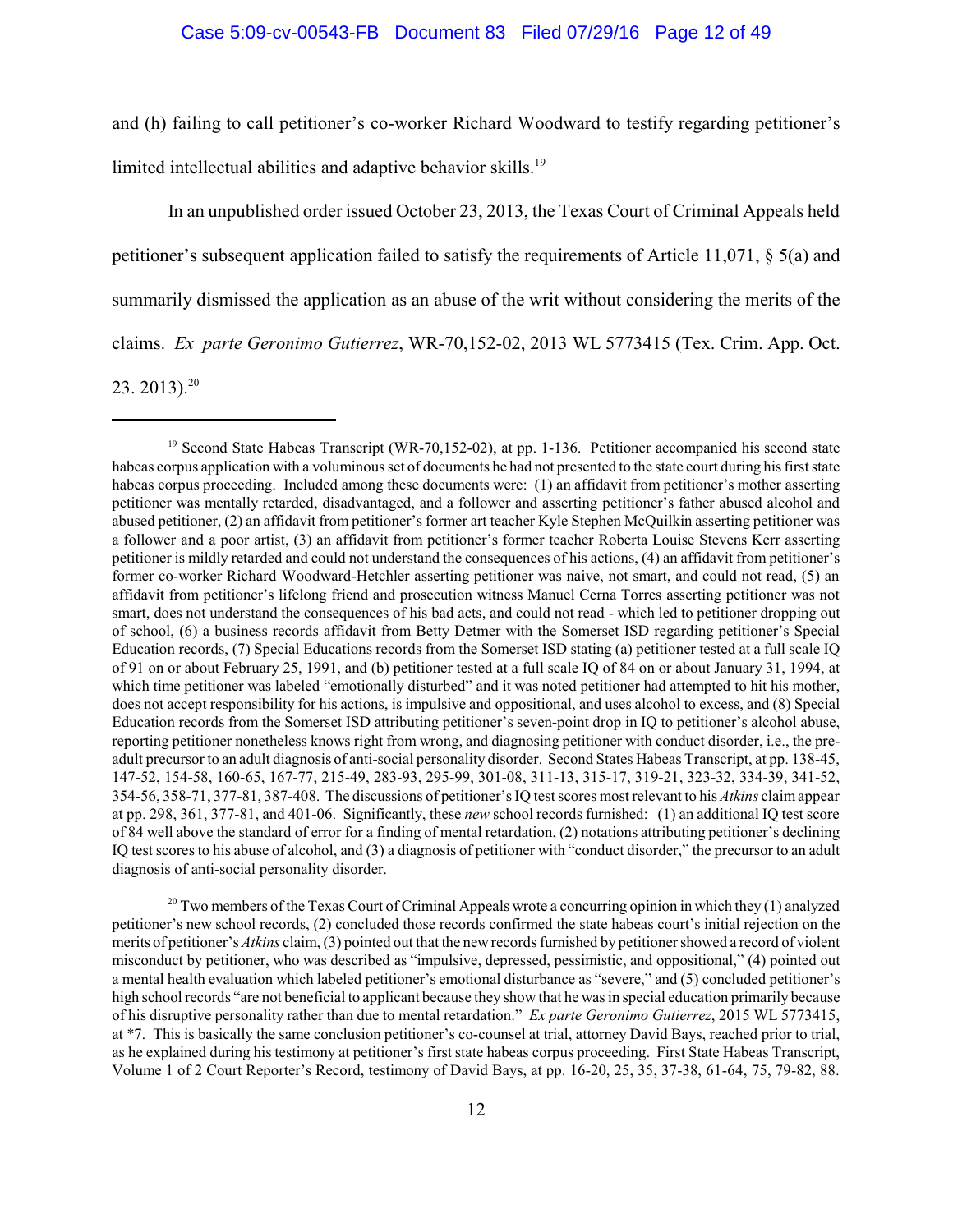# H. Return to this Court

Afterthis Court lifted its stayon April 25, 2014, petitioner filed his second amended petition, in which he argued: (1) he is exempt from execution because he is mentally retarded and (2) his trial counsel rendered ineffective assistance in connection with the punishment phase of petitioner's trial by (a) failing to request the assistance of a mitigation specialist, (b) failing to obtain all of petitioner's school records, (c) waiving an opening statement at the punishment phase of trial, (d) meeting with petitioner for only 9.6 hours prior to trial, (e) failing to more thoroughly investigate petitioner's background and mental health, (f) failing to retain the services of a mental health professional to evaluate petitioner's IQ, and (g) conducting an inadequate investigation into petitioner's background, and (3) petitioner's state habeas counsel rendered ineffective assistance during petitioner's initial state habeas corpus proceeding by failing to adequately investigate, develop, and present evidence showing petitioner is mentally retarded (ECF no. 70).

On October 6, 2014, respondent filed an answer to petitioner's second amended petition and argued therein that: (1) petitioner failed to prove he is intellectually disabled, (2) petitioner procedurally defaulted on a portion of his ineffective assistance claims, only a portion of which were included in petitioner's initial state habeas corpus application, (3) petitioner's trial counsel were not ineffective for failure to investigate and present a defense based upon mental retardation (or intellectual disability) because such a defense would have opened the door to evidence showing petitioner's anti-social personality, (4) petitioner is not permitted to present new evidence in support of his exhausted ineffective assistance and mental retardation claims under the holding in *Cullen v.*

Attorney Bays also pointed out during his testimony in petitioner's first state habeas corpus proceeding that petitioner was tried prior to the Supreme Court's decision in *Atkins v. Virginia* and that evidence of mental retardation was clearly double-edged in nature. *Id.* at pp. 79-80, 96-97.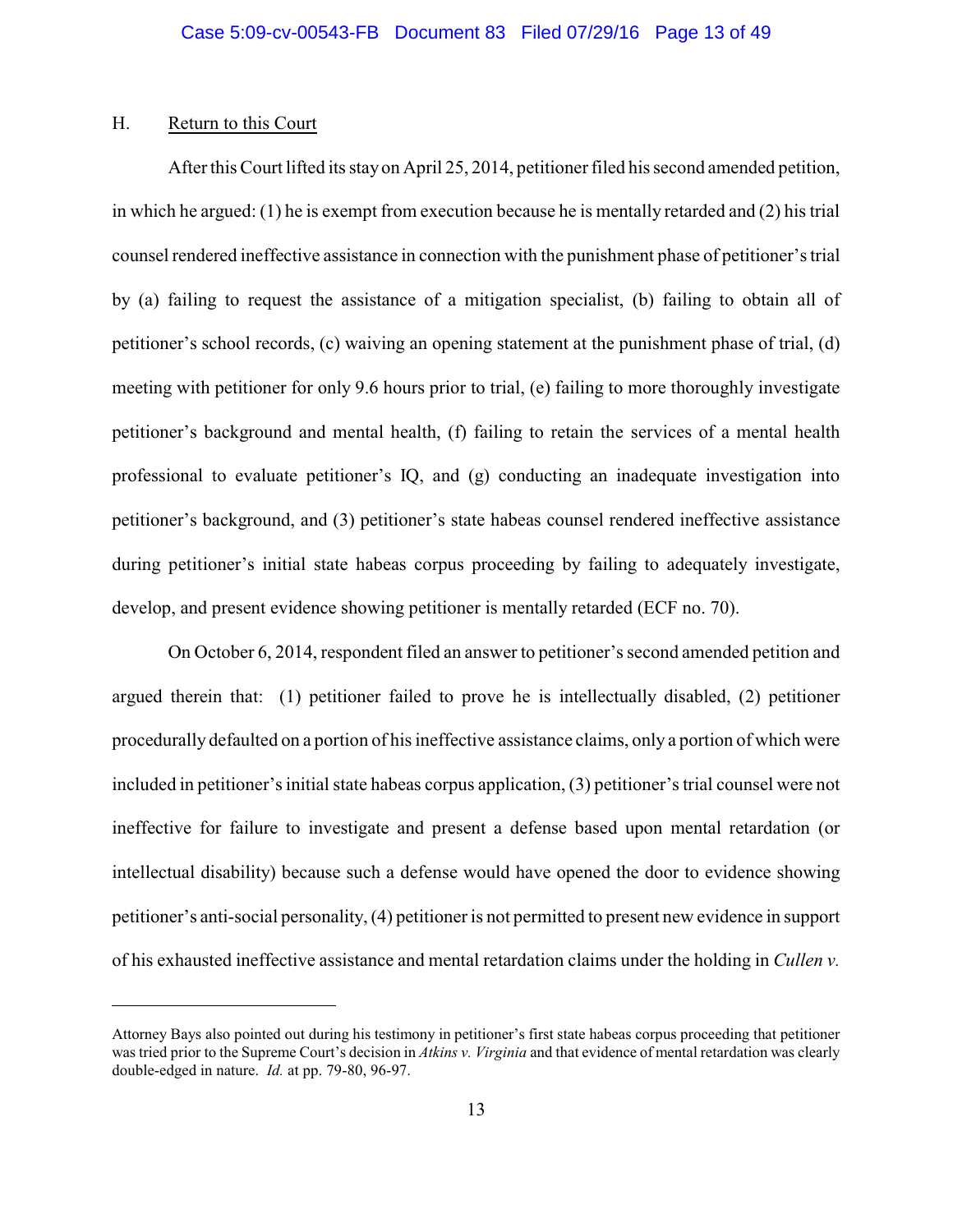#### Case 5:09-cv-00543-FB Document 83 Filed 07/29/16 Page 14 of 49

*Pinholster*, and (5) errors in petitioner's initial state habeas corpus proceeding, including ineffective assistance by petitioner's initial state habeas corpus counsel, do not furnish an independent basis for federal habeas corpus relief (ECF no. 77).

On December 1, 2014, petitioner filed a reply to respondent's answer in which petitioner expressly abandoned his *Atkins* claim. Petitioner argued his procedural default on portions of his ineffective assistance claim resulted from the ineffective assistance of his initial state habeas corpus counsel in failing to present all of the mitigating evidence available at the time of petitioner's trial which had been attached to petitioner's second state habeas corpus application (ECF no. 82).

#### **II. AEDPA Standard of Review**

Because petitioner filed his federal habeas corpus action after the effective date of the AEDPA, this Court's review of petitioner's claims for federal habeas corpus relief is governed by the AEDPA. *Penry v. Johnson*, 532 U.S. 782, 792 (2001). Under the AEDPA standard of review, this Court cannot grant petitioner federal habeas corpus relief in this cause in connection with any claim that was adjudicated on the merits in state court proceedings, unless the adjudication of that claim either: (1) resulted in a decision that was contrary to, or involved an unreasonable application of, clearly established federal law, as determined by the Supreme Court of the United States, or (2) resulted in a decision that was based on an unreasonable determination of the facts in light of the evidence presented in the state court proceeding. *Brown v. Payton*, 544 U.S. 133, 141 (2005); *Williams v. Taylor*, 529 U.S. 362, 404-05 (2000); 28 U.S.C. § 2254(d).

The Supreme Court has concluded the "contrary to" and "unreasonable application" clauses of Title 28 U.S.C. Section 2254(d) (1) have independent meanings. *Bell v. Cone*, 535 U.S. 685, 694 (2002). Under the "contrary to" clause, a federal habeas court may grant relief if the state court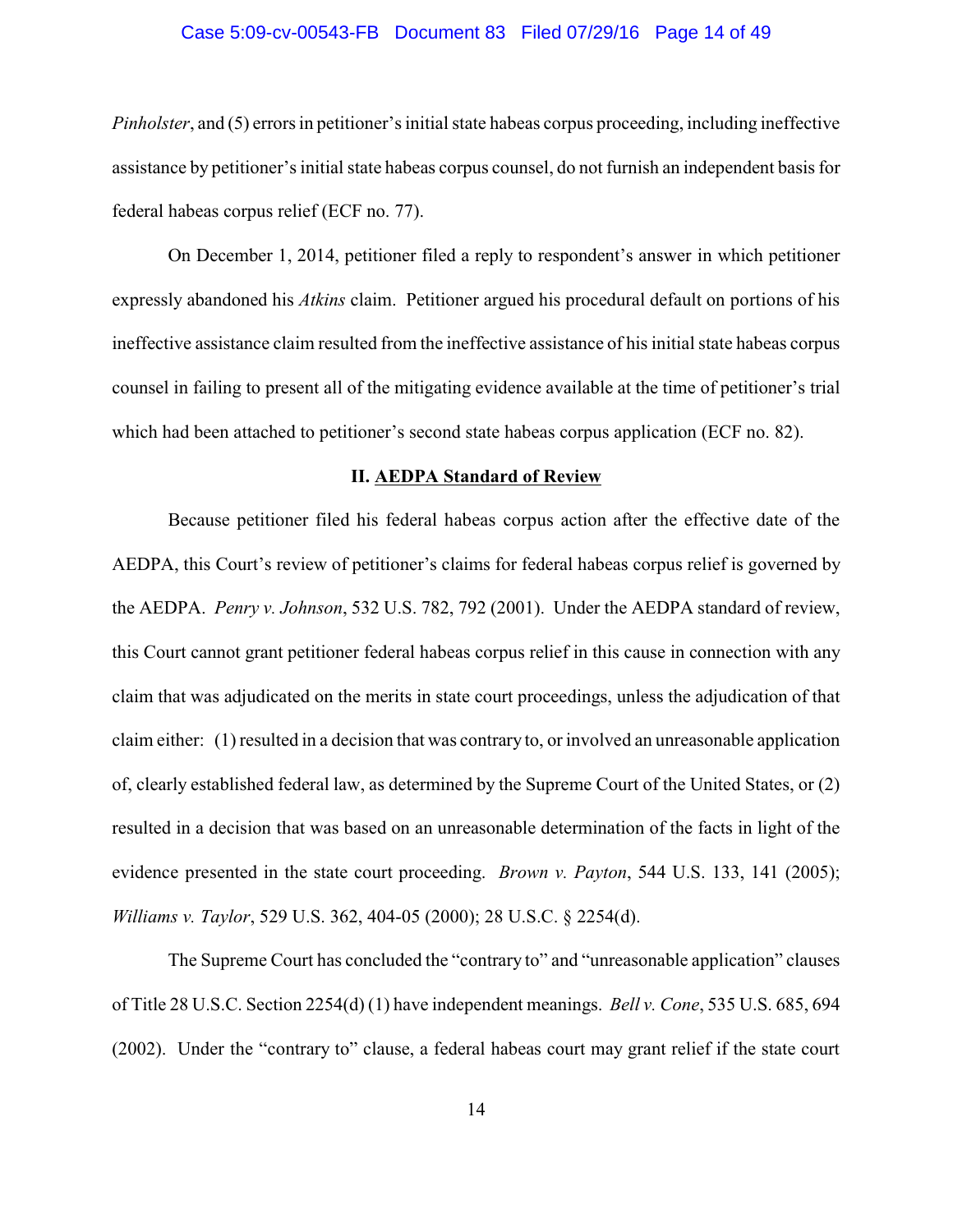#### Case 5:09-cv-00543-FB Document 83 Filed 07/29/16 Page 15 of 49

arrives at a conclusion opposite to that reached by the Supreme Court on a question of law or the state court decides a case differently than the Supreme Court on a set of materially indistinguishable facts. *Brown v. Payton*, 544 U.S. at 141; *Mitchell v. Esparza*, 540 U.S. 12, 15-16 (2003) ("A state court's decision is 'contrary to' our clearly established law if it 'applies a rule that contradicts the governing law set forth in our cases' or it 'confronts a set of facts that are materially indistinguishable from a decision of this Court and nevertheless arrives at a result different from our precedent.'"). A state court's failure to cite governing Supreme Court authority does not, *per se*, establish the state court's decision is "contrary to" clearly established federal law: "the state court need not even be aware of our precedents, 'so long as neither the reasoning nor the result of the statecourt decisions contradicts them.'" *Mitchell v. Esparza*, 540 U.S. at 16.

Under the "unreasonable application" clause, a federal habeas court may grant relief if the state court identifies the correct governing legal principle from the Supreme Court's decisions but unreasonably applies that principle to the facts of the petitioner's case. *Brown v. Payton*, 544 U.S. at 141; *Wiggins v. Smith*, 539 U.S. 510, 520 (2003). A federal court making the "unreasonable application" inquiry should ask whether the state court's application of clearly established federal law was "objectively unreasonable." *McDaniel v. Brown*, 558 U.S. 120, 132-33 (2010) ("A federal habeas court can only set aside a state-court decision as 'an unreasonable application of...clearly established Federal law,' § 2254(d) (1), if the state court's application of that law is 'objectively unreasonable.'"); *Wiggins v. Smith*, 539 U.S. at 520-21. The focus of this inquiry is on whether the state court's application of clearly established federal law was objectively unreasonable; an "unreasonable" application is different from a merely "incorrect" one. *Schriro v. Landrigan*, 550 U.S. 465, 473 (2007) ("The question under the AEDPA is not whether a federal court believes the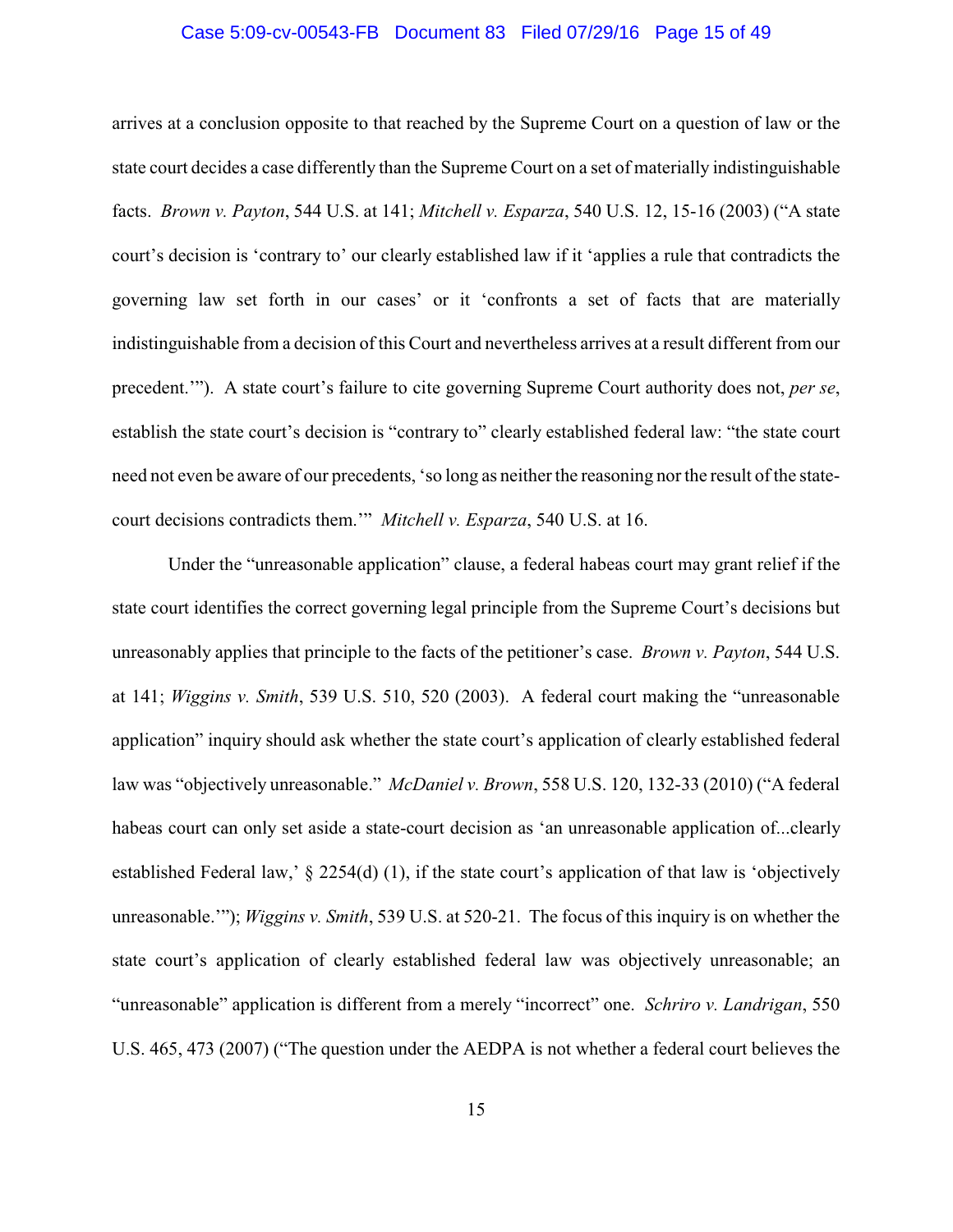#### Case 5:09-cv-00543-FB Document 83 Filed 07/29/16 Page 16 of 49

state court's determination was incorrect but whether that determination was unreasonable - a substantially higher threshold."); *Wiggins v. Smith*, 539 U.S. at 520; *Price v. Vincent*, 538 U.S. 634, 641 (2003) ("it is the habeas applicant's burden to show that the state court applied that case to the facts of his case in an objectively unreasonable manner").

As the Supreme Court has explained:

Under the Antiterrorism and Effective Death Penalty Act, a state prisoner seeking a writ of habeas corpus from a federal court "must show that the state court's ruling on the claim being presented in federal court was so lacking in justification that there was an error well understood and comprehended in existing law beyond any possibility for fairminded disagreement."

*Bobby v. Dixon*, \_\_\_ U.S. \_\_\_, \_\_\_, 132 S. Ct. 26, 27, 181 L. Ed. 2d 328 (2011) (quoting *Harrington v. Richter,* 562 U.S. 86, 103 (2011)).

Legal principles are "clearly established" for purposes of AEDPA review when the holdings, as opposed to the dicta, of Supreme Court decisions as of the time of the relevant state-court decision establish those principles. *Yarborough v. Alvarado*, 541 U.S. 652, 660-61 (2004) ("We look for 'the governing legal principle or principles set forth by the Supreme Court at the time the state court renders its decision.'"); *Lockyer v. Andrade*, 538 U.S. 63, 71-72 (2003). Under the AEDPA, what constitutes "clearly established federal law" is determined through review of the decisions of the United States Supreme Court, not the precedent of the federal Circuit Courts. *See Lopez v. Smith*,

U.S.  $\ldots$ , 135 S. Ct. 1, 2, 190 L. Ed. 2d 1 (2014) (holding the AEDPA prohibits the federal courts of appeals from relying on their own precedent to conclude a particular constitutional principle is "clearly established").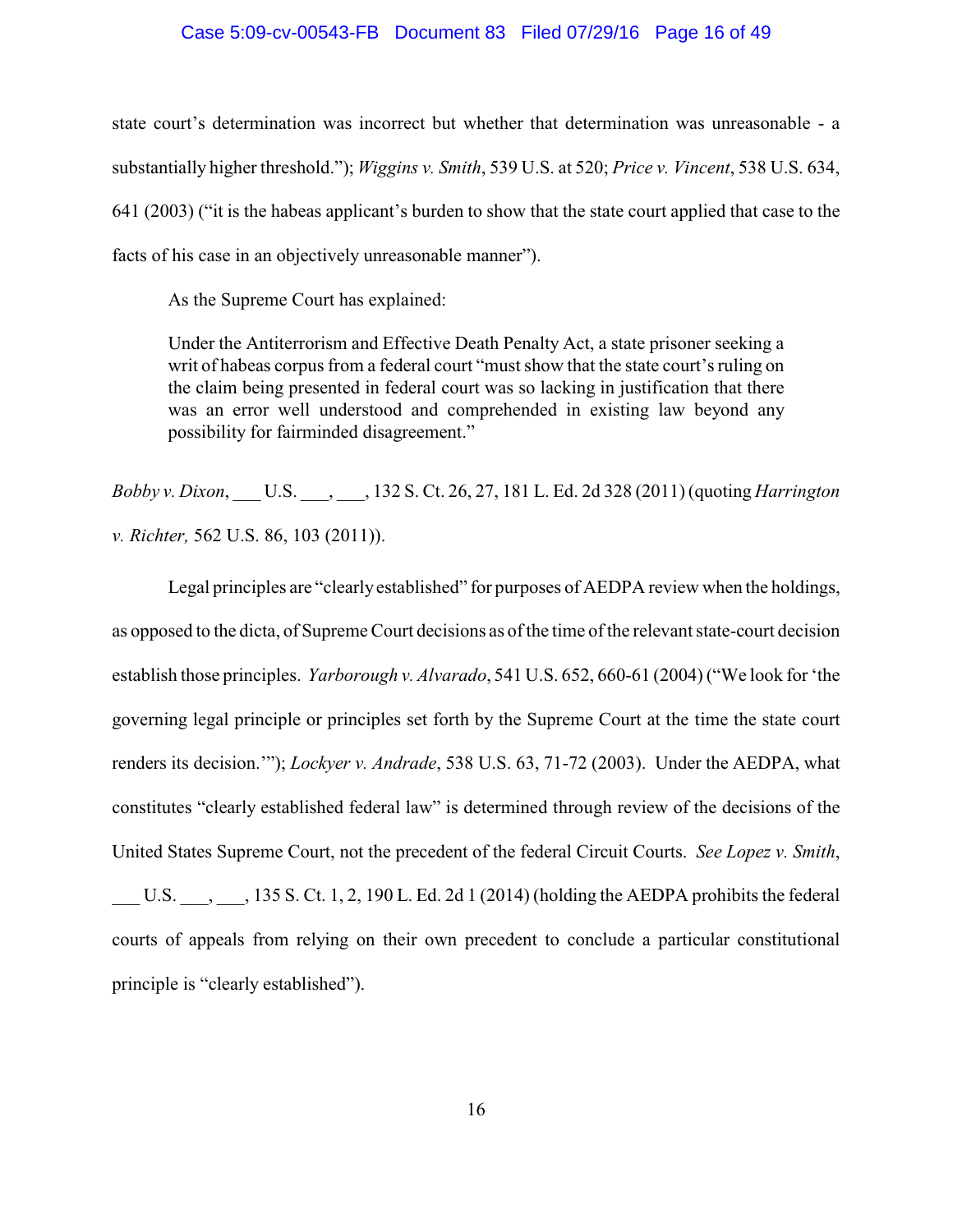#### Case 5:09-cv-00543-FB Document 83 Filed 07/29/16 Page 17 of 49

The AEDPA also significantly restricts the scope of federal habeas review of state court fact findings. Section 2254(d) (2) of Title 28, United States Code, provides federal habeas relief may not be granted on any claim that was adjudicated on the merits in the state courts unless the state court's adjudication of the claim resulted in a decision based on an unreasonable determination of the facts in light of the evidence presented in the state court proceeding. *Wood v. Allen*, 558 U.S. 290, 301 (2010) ("[A] state-court factual determination is not unreasonable merelybecause the federal habeas court would have reached a different conclusion in the first instance."); *Williams v. Taylor*, 529 U.S. at 410 ("[A]n *unreasonable* application of federal law is different from an *incorrect* application of federal law."). Even if reasonable minds reviewing the record might disagree about the factual finding in question (or the implicit credibility determination underlying the factual finding), on habeas review, this does not suffice to supersede the trial court's factual determination. *Wood v. Allen*, 558 U.S. at 301; *Rice v. Collins*, 546 U.S. 333, 341-42 (2006).

In addition, Section 2254(e) (1) provides a petitioner challenging state court factual findings must establish by clear and convincing evidence that the state court's findings were erroneous. *Schriro v. Landrigan*, 550 U.S. at 473-74 ("AEDPA also requires federal habeas courts to presume the correctness of state courts' factual findings unless applicants rebut this presumption with 'clear and convincing evidence.'"); *Rice v. Collins*, 546 U.S. at 338-39 ("State-court factual findings, moreover, are presumed correct; the petitioner has the burden of rebutting the presumption by 'clear and convincing evidence.'"); *Miller-El v. Dretke,* 545 U.S. 231, 240 (2005) ("[W]e presume the Texas court's factual findings to be sound unless Miller-El rebuts the 'presumption of correctness by clear and convincing evidence.'"); 28 U.S.C. §2254(e) (1). It remains unclear at this juncture whether Section 2254(e)(1) applies in every case presenting a challenge to a state court's factual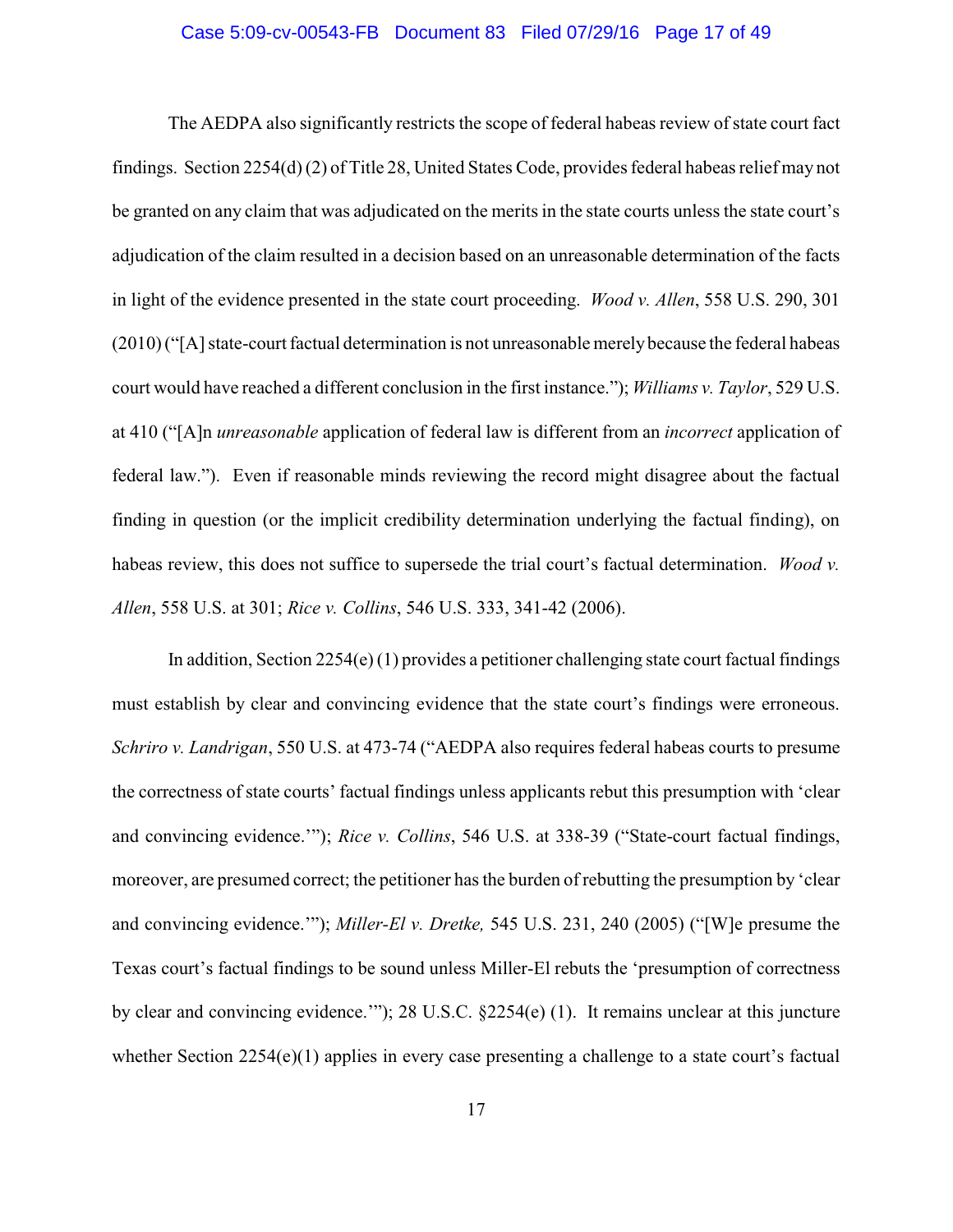#### Case 5:09-cv-00543-FB Document 83 Filed 07/29/16 Page 18 of 49

findings under Section 2254(d) (2). *See Wood v. Allen*, 558 U.S. at 300 (choosing not to resolve the issue of Section 2254(e)(1)'s possible application to all challenges to a state court's factual findings); *Rice v. Collins*, 546 U.S. at 339 (likewise refusing to resolve the circuit split regarding the application of Section 2254(e)(1)).

However, the deference to which state-court factual findings are entitled under the AEDPA does not imply an abandonment or abdication of federal judicial review. *See Miller-El v. Dretke*, 545 U.S. at 240 (the standard is "demanding but not insatiable"); *Miller-El v. Cockrell*, 537 U.S. 322, 340 (2003) ("Even in the context of federal habeas, deference does not imply abandonment or abdication of judicial review. Deference does not by definition preclude relief.").

Finally, in this Circuit, a federal habeas court reviewing a state court's rejection on the merits of a claim for relief pursuant to the AEDPA must focus exclusively on the propriety of the ultimate decision reached by the state court and not evaluate the quality, or lack thereof, of the state court's written opinion supporting its decision. *See Maldonado v. Thaler*, 625 F.3d 229, 239 (5th Cir. 2010) (federal habeas review of a state court's adjudication involves review only of a state court's decision, not the written opinion explaining the decision), *cert. denied*, 132 S. Ct. 124 (2011); *Pondexter v. Dretke*, 346 F.3d 142, 148 (5th Cir. 2003) (holding the precise question before a federal habeas court in reviewing a state court's rejection on the merits of an ineffective assistance claim is whether the state court's ultimate conclusion was objectively reasonable), *cert. denied*, 541 U.S. 1045 (2004); *Neal v. Puckett*, 286 F.3d 230, 246 (5th Cir. 2002) (*en banc*) (holding a federal court is authorized by §2254(d) to review only a state court's decision and not the written opinion explaining that decision), *cert. denied*, 537 U.S. 1104 (2003).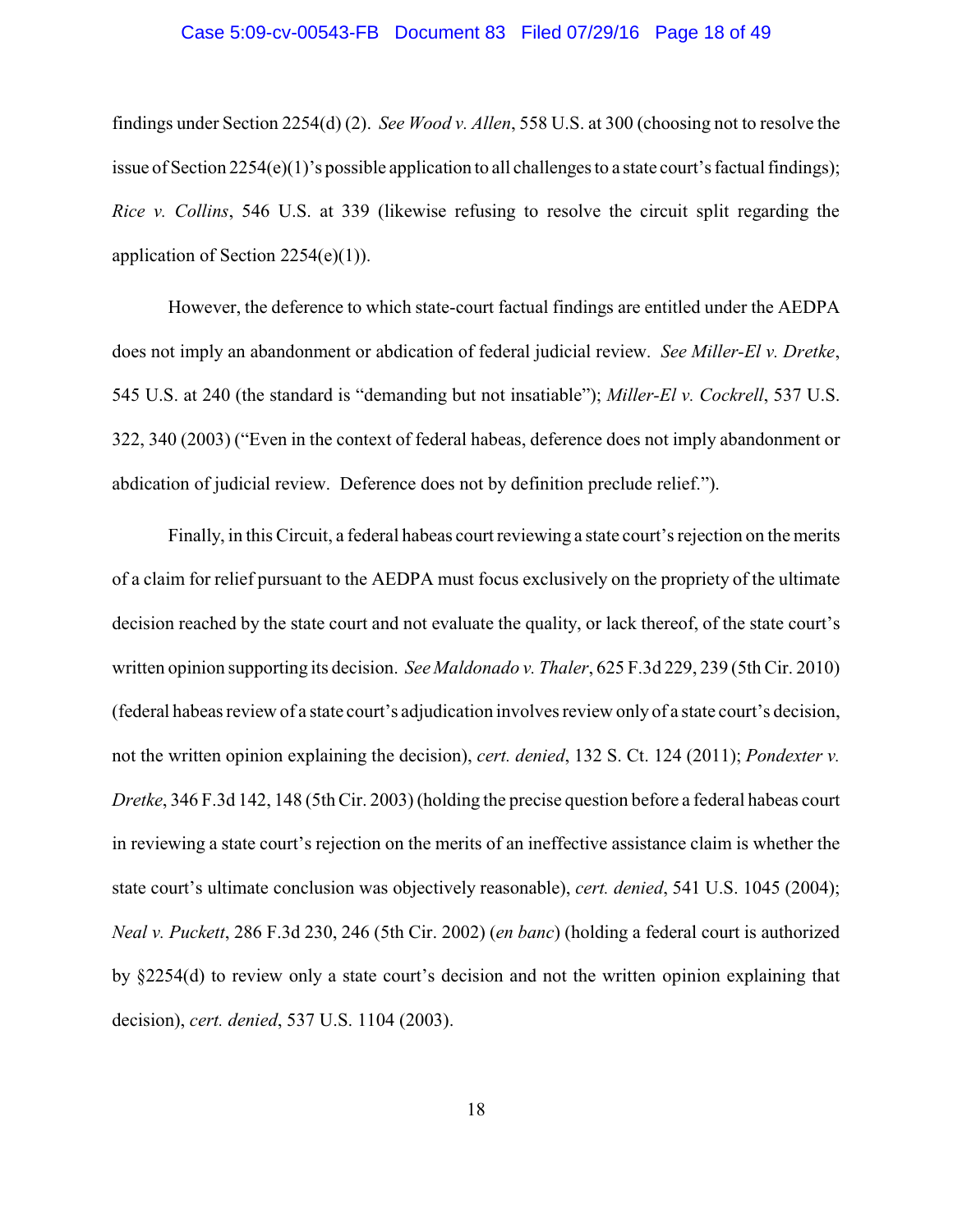### **III.** *Atkins* **Claim**

In his first claim for relief in his second amended petition, petitioner argued he is mentally retarded and therefore, exempt from execution under the Supreme court's holding in *Atkins v. Virginia*, 536 U.S. 304 (2002), which held the Eighth Amendment precludes the execution of mentally retarded capital murderers.<sup>21</sup> As explained above, the Texas Court of Criminal Appeals denied this same claim on the merits in the course of petitioner's first state habeas corpus proceeding. Petitioner re-urged the same claim in his second state habeas corpus application which the Texas Court of Criminal Appeals summarily dismissed as an abuse of the writ. In his most recent pleading, petitioner expressly withdrew his *Atkins* claim from this Court's consideration.<sup>22</sup>

Moreover, whether a petitioner is intellectually disabled is a question of fact. *Henderson v. Stephens*, 791 F.3d 567, 579 (5th Cir. 2015), *petition for cert. filed,* Feb. 3, 2016 (no. 15-7974). Petitioner has failed to allege any facts and has not furnished any clear and convincing evidence showing the state habeas court's factual findings rejecting petitioner's *Atkins* claim on the merits in the course of petitioner's initial state habeas corpus proceeding were in any respect erroneous. On the contrary, the new school records and other information furnished by petitioner in the course of his second state habeas corpus proceeding fully support the state habeas court's conclusion in

<sup>&</sup>lt;sup>21</sup> Second Amended Petition, filed April 25, 2014 (ECF no. 70), at pp. 7-58.

<sup>&</sup>lt;sup>22</sup> Petitioner's Reply to Respondent's Answer, filed December 1, 2014 (ECF no. 82), at pp. 1-2.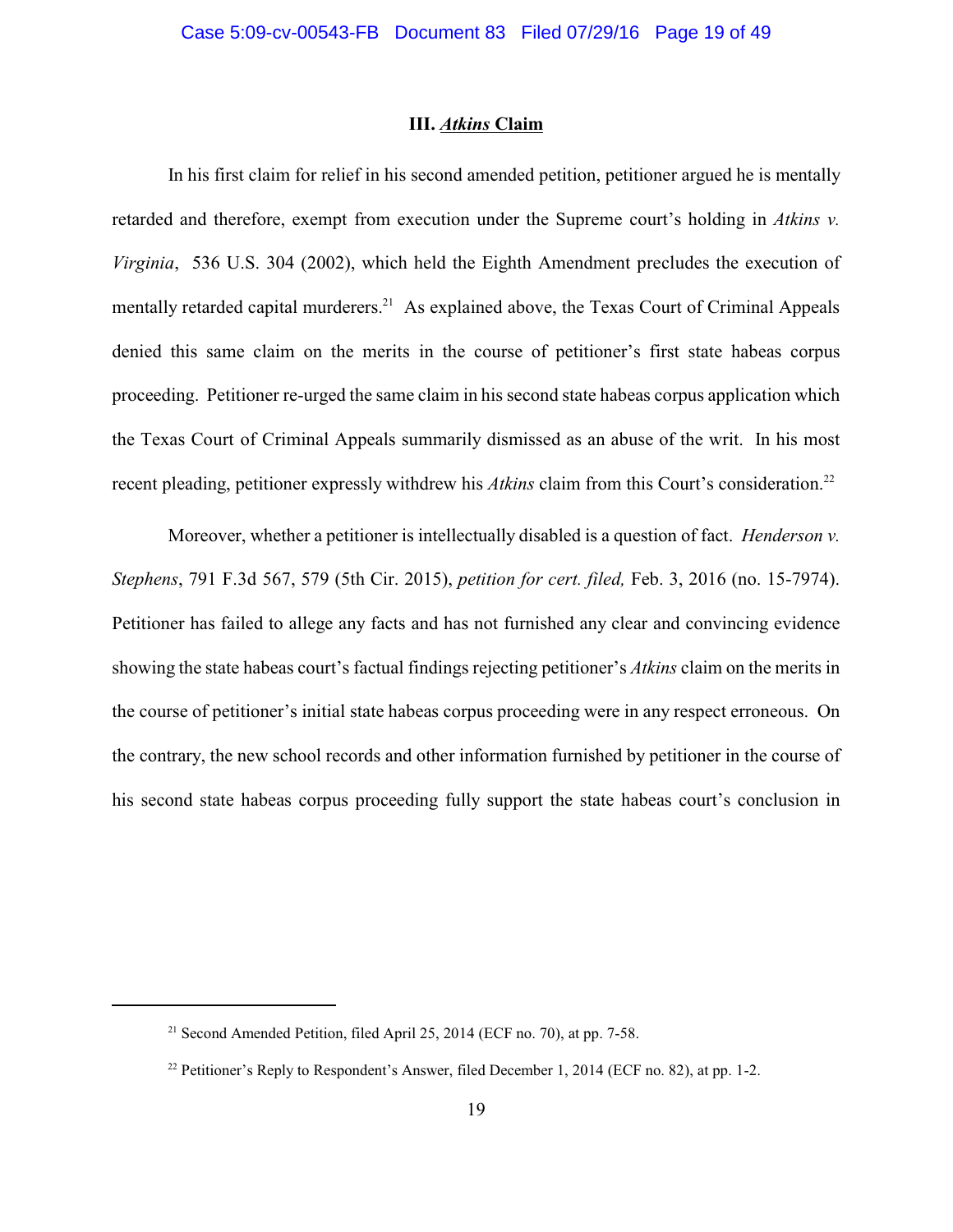# Case 5:09-cv-00543-FB Document 83 Filed 07/29/16 Page 20 of 49

petitioner's initial state habeas corpus proceeding that petitioner is not intellectually disabled.<sup>23</sup> Petitioner's withdrawn *Atkins* claim does not warrant federal habeas corpus relief.

### **IV. Ineffective Assistance by Initial State Habeas Counsel**

In his third claim for relief in his second amended petition, petitioner argues his initial state habeas counsel rendered ineffective assistance by failing to adequately investigate, develop, and present evidence showing petitioner is mentally retarded.<sup>24</sup> Infirmities in state habeas corpus proceedings do not constitute grounds for federal habeas corpus relief. *Henderson v. Stephens*, 791 F.3d at 578; *Ladd v. Stephens*, 748 F.3d 637, 644 (5th Cir.), *cert. denied*, 135 S. Ct. 192 (2014); *Tercero v. Stephens*, 738 F.3d 141, 147 (5th Cir. 2013), *cert. denied*, 134 S. Ct. 2876 (2014); *In re Gentras*, 666 F.3d 910, 911 (5th Cir. 2012). This is because an attack upon the state habeas proceeding is an attack on a proceeding collateral to the detention and not the detention itself. *Moore v. Dretke*, 369 F.3d 844, 846 (5th Cir. 2004); *Rudd v. Johnson*, 256 F.3d 317, 320 (5th Cir.), *cert. denied*, 534 U.S. 1001 (2001). The same rule applies to allegations of ineffective assistance by state habeas counsel. *See Stevens v. Epps*, 618 F.3d 489, 502 (5th Cir. 2010) ("Ineffectiveness of postconviction counsel cannot be the grounds for federal habeas relief."), *cert. denied*, 563 U.S. 919

 $23$  Those records include evidence petitioner tested with an IQ of 91 in middle school and 84 in high school (both scores are well above the statistical margin of error for a finding of even mild mental retardation) and that the decline in petitioner'sIQ was attributed to petitioner's alcohol abuse. Both Dr. Rosin and Dr. Sparks agreed during their testimony in petitioner'sinitial state habeas corpus proceeding that alcohol abuse, narcotics abuse, and abuse of inhalants (all of which petitioner admitted) could not be ruled out as a major cause of petitioner's less than stellar performance on a pair of IQ tests following his conviction for capital murder and sentence of death. During his second state habeas corpus proceeding, petitioner failed to present the state court with any evidence showing his poor scores on his IQ tests following his conviction for capital murder were the product of an intellectual disability which manifest prior to age eighteen rather than being reflections of petitioner's long history of substance abuse, anti-social personality, and lack of motivation to perform well on those tests following the Supreme Court's ruling in *Atkins*. Petitioner has failed to establish there was anything objectively unreasonable with the state habeas court's rejection on the merits of petitioner's *Atkins* claim during the course of petitioner's initial state habeas corpus proceeding. Thus, under the AEDPA's deferential standard of review, petitioner is not entitled to any relief from this Court based upon his *Atkins* claim.

<sup>&</sup>lt;sup>24</sup> Second Amended Petition, filed April 25, 2014 (ECF no. 70), at pp. 107-13.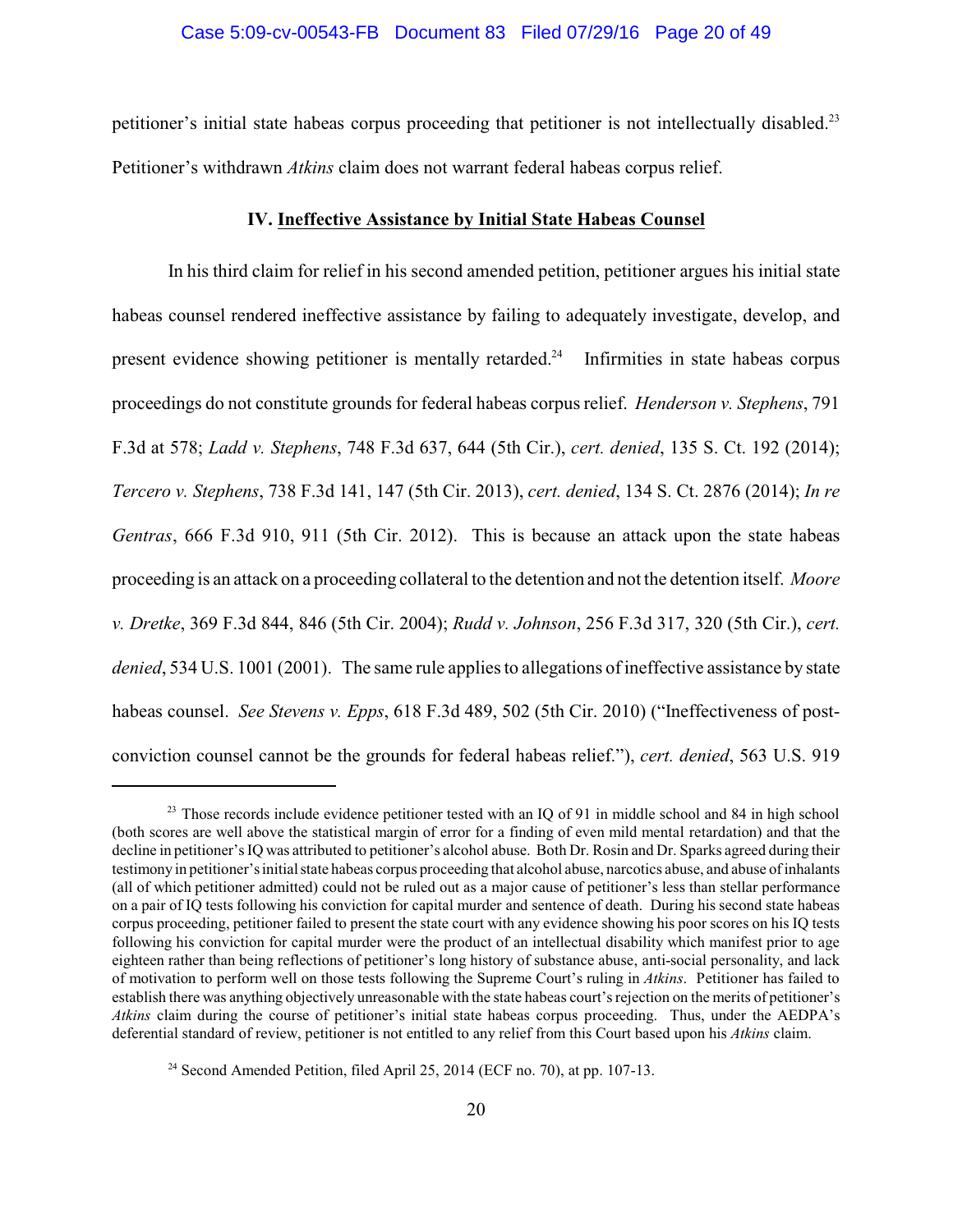#### Case 5:09-cv-00543-FB Document 83 Filed 07/29/16 Page 21 of 49

(2011); *Haynes v. Quarterman*, 526 F.3d 189, 195 (5th Cir. 2008) (holding complaints about the performance of state-appointed counsel in petitioner's first post-conviction proceeding were inadequate to warrant federal habeas relief); *Elizalde v. Dretke*, 362 F.3d 323, 331 (5th Cir.) (complaints of denial of effective assistance of counsel during state post-conviction proceeding did not furnish a basis for federal habeas relief), *cert. denied*, 543 U.S. 849 (2004); *Henderson v. Cockrell,* 333 F.3d 592, 606 (5th Cir. 2003) (complaints of ineffective assistance by state habeas counsel did not furnish a basis for federal habeas relief), *cert. denied*, 540 U.S. 1163 (2004); 28 U.S.C. Section 2254(i) ("The ineffectiveness or incompetence of counsel during Federal or State collateral post-conviction proceedings shall not be a ground for relief in a proceeding arising under section 2254."). Petitioner's conclusoryassertions of ineffective assistance byhis initial state habeas counsel do not furnish an independent basis for federal habeas corpus relief.

# **V. Ineffective Assistance by Trial Counsel**

# A. The Complaints

In his second claim for relief in his second amended petition, petitioner argues that his trial counsel rendered ineffective assistance in connection with the punishment phase of petitioner's capital murder trial by failing to conduct a thorough investigation into mitigating evidence.<sup>25</sup> More specifically, petitioner complains his trial counsel: (1) failed to request the assistance of a mitigation specialist,  $26$  (2) failed to request the assistance of a mental health expert and a mental health

 $25$  Second Amended Petition (ECF no. 70), at pp. 59-107.

<sup>&</sup>lt;sup>26</sup> *Id.* at pp. 92-97.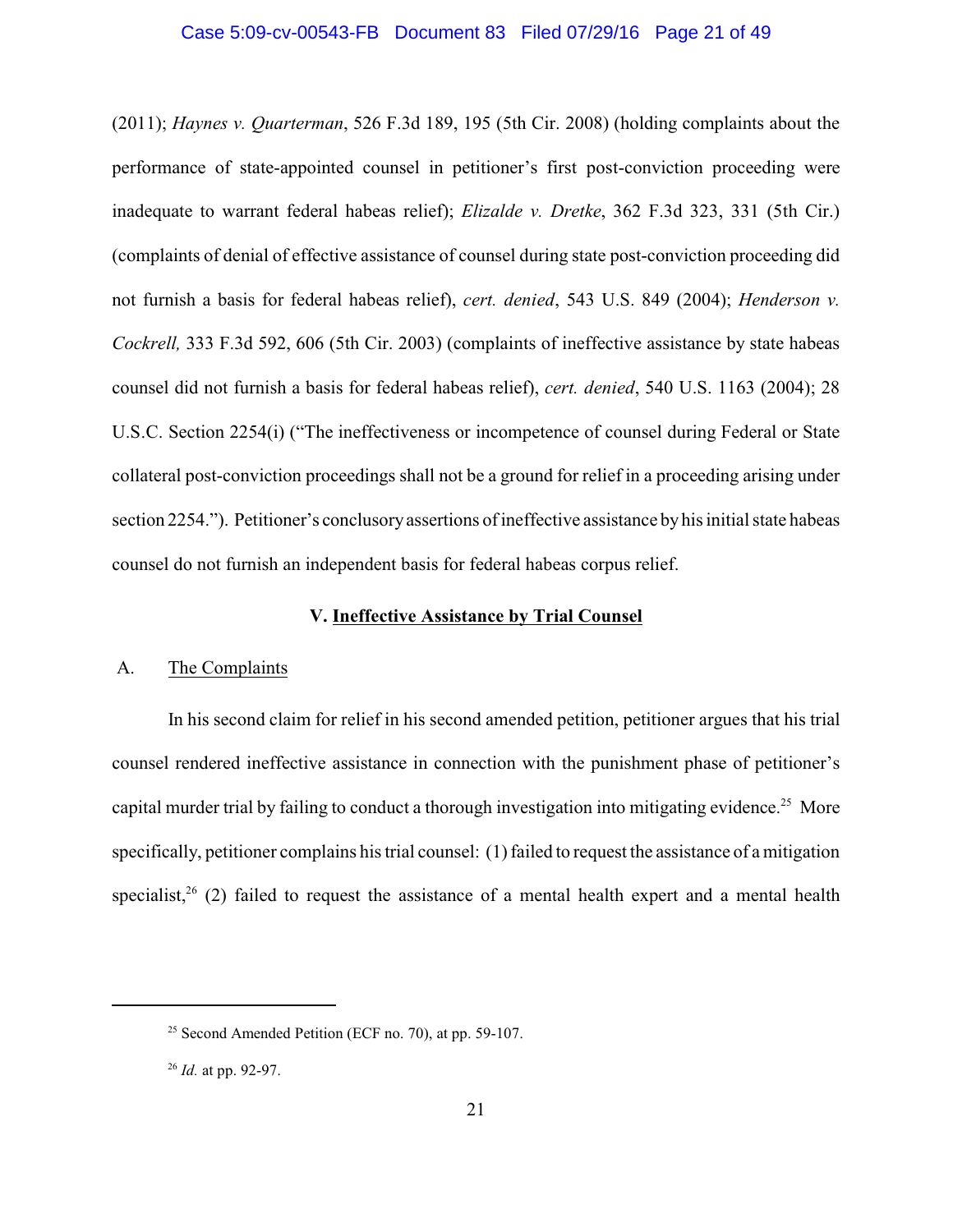#### Case 5:09-cv-00543-FB Document 83 Filed 07/29/16 Page 22 of 49

evaluation of the petitioner,  $27$  (3) failed to secure all of petitioner's relevant school records,  $28$  (4) waived an opening statement at the punishment phase of trial,  $29(5)$  met with petitioner for less than ten hours prior to trial, $30$  and (6) undertook an inadequate investigation of petitioner's background for mitigating evidence.<sup>31</sup>

## B. The Constitutional Standard

The Sixth Amendment entitles criminal defendants to "the effective assistance of counsel," *i.e.*, legal representation that does not fall below an objective standard of reasonableness in light of prevailing professional norms and the circumstances of the defendant's case (*Wong v. Belmontes*, 558 U.S. 15, 16-17 (2009); *Bobby v. Van Hook*, 558 U.S. 4, 7 (2009)); and gives rise to a reasonable probability that, but for counsel's unprofessional errors, the result of the proceeding would have been different (*Porter v. McCollum*, 558 U.S. 30, 38-40 (2009); *Wong v. Belmontes*, 558 U.S. at 19-20).

The constitutional standard for determining whether a criminal defendant has been denied the effective assistance of trial counsel, as guaranteed by the Sixth Amendment, was announced by the Supreme Court in *Strickland v. Washington*, 466 U.S. 668, 687 (1984):

A convicted defendant's claim that counsel's assistancewas so defective as to require reversal of a conviction or death sentence has two components. First, the defendant must show that counsel's performance was deficient. This requires showing that counsel made errors so serious that counsel was not functioning as the "counsel" guaranteed the defendant by the Sixth Amendment. Second, the defendant must

<sup>&</sup>lt;sup>27</sup> Id. at pp. 104-07.

 $^{28}$  *Id.* at pp. 95-96.

<sup>&</sup>lt;sup>29</sup> *Id.* at p. 97.

<sup>&</sup>lt;sup>30</sup> *Id.* at p. 98.

<sup>&</sup>lt;sup>31</sup> *Id.* at pp. 101-07.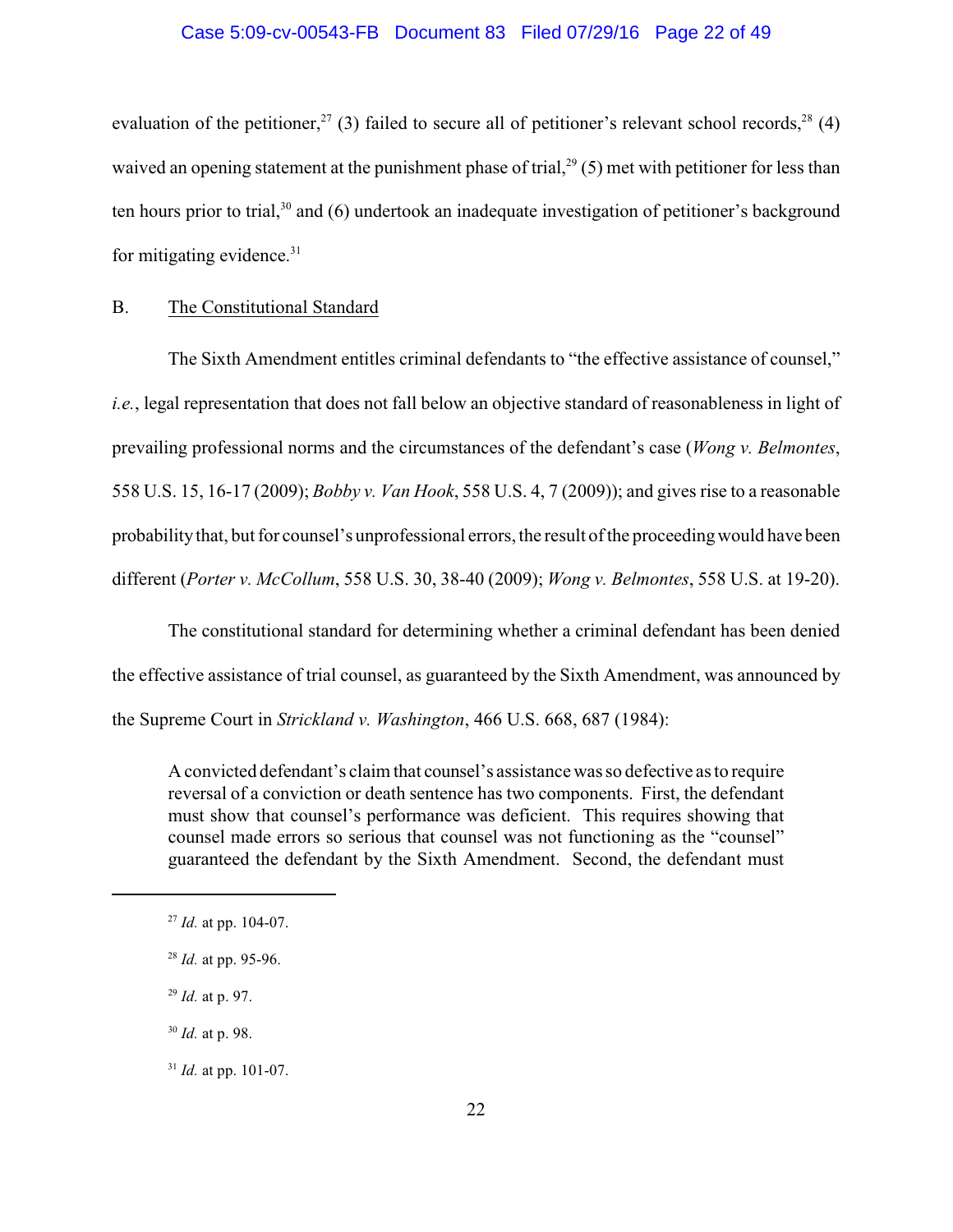### Case 5:09-cv-00543-FB Document 83 Filed 07/29/16 Page 23 of 49

show that the deficient performance prejudiced the defense. This requires showing that counsel's errors were so serious as to deprive the defendant of a fair trial, a trial whose result is reliable.

To satisfy the first prong of *Strickland*, i.e., establish that his counsel's performance was constitutionally deficient, a convicted defendant must show that counsel's representation "fell below an objective standard of reasonableness." *Wiggins v. Smith*, 539 U.S. 510, 521 (2003); *Williams v. Taylor*, 529 U.S. 362, 390-91 (2000). In so doing, a convicted defendant must carry the burden of proof and overcome a strong presumption that the conduct of his trial counsel falls within a wide range of reasonable professional assistance. *Strickland v. Washington*, 466 U.S. at 687-91. Courts are extremely deferential in scrutinizing the performance of counsel and make every effort to eliminate the distorting effects of hindsight. *See Wiggins v. Smith*, 539 U.S. at 523 (holding the proper analysis under the first prong of *Strickland* is an objective review of the reasonableness of counsel's performance under prevailing professional norms which includes a context-dependent consideration of the challenged conduct as seen from the perspective of said counsel at the time). "No particular set of detailed rules for counsel's conduct can satisfactorilytake account of the variety of circumstances faced by defense counsel or the range of legitimate decisions regarding how best to represent a criminal defendant." *Bobby v. Van Hook*, 558 U.S. at 7; *Strickland v. Washington*, 466 U.S. at 688-89. It is strongly presumed counsel rendered adequate assistance and made all significant decisions in the exercise of reasonable professional judgment. *Strickland v. Washington*, 466 U.S. at 690.

To satisfy the "prejudice" prong, a convicted defendant must establish a reasonable probability that, but for the objectively unreasonable misconduct of his counsel, the result of the proceeding would have been different. *Wiggins v. Smith*, 539 U.S. at 534; *Strickland v. Washington*,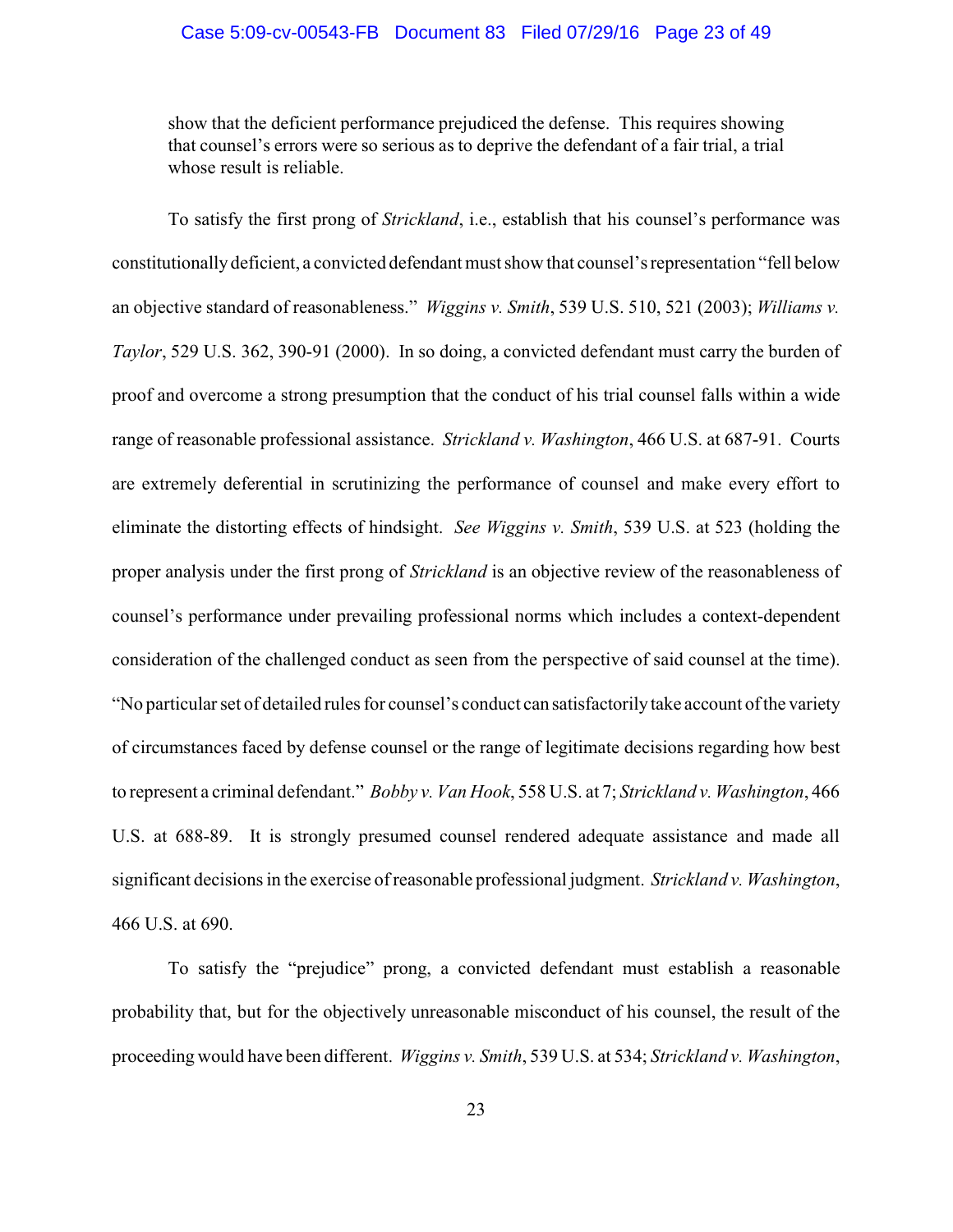# Case 5:09-cv-00543-FB Document 83 Filed 07/29/16 Page 24 of 49

466 U.S. at 694. A reasonable probability is a probability sufficient to undermine confidence in the outcome of the proceeding. *Strickland v. Washington*, 466 U.S. at 694.

In evaluating petitioner's complaints about the performance of his counsel under the AEDPA, i.e., those complaints which the state courts have addressed on the merits, the issue before this Court is whether the Texas Court of Criminal Appeals could reasonably have concluded petitioner's complaints about his trial counsel's performance failed to satisfy either prong of the *Strickland* analysis. *Schaetzle v. Cockrell*, 343 F.3d 440, 444 (5th Cir. 2003), *cert. denied*, 540 U.S. 1154 (2004). In making this determination, this Court must consider the underlying *Strickland* standard. *Id.* In those instances in which the state courts failed to adjudicate either prong of the *Strickland* test (such as those complaints the state courts summarily dismissed under the Texas writ-abuse statute or which petitioner failed to fairly present to the state courts), this Court's review of the unadjudicated prong is *de novo*. *See Porter v. McCollum*, 558 U.S. at 39 (holding *de novo* review of the allegedly deficient performance of petitioner's trial counsel was necessary because the state courts had failed to address this prong of *Strickland* analysis); *Rompilla v. Beard*, 545 U.S. at 390 (holding *de novo* review of the prejudice prong of *Strickland* required where the state courts rested their rejection of an ineffective assistance claim on the deficient performance prong and never addressed the issue of prejudice); *Wiggins v. Smith*, 539 U.S. at 534 (holding the same).

A habeas petitioner has the burden to prove both prongs of the *Strickland* ineffective assistance standard by a preponderance of the evidence. *Rogers v. Quarterman*, 555 F.3d 483, 489 (5th Cir.), *cert. denied*, 558 U.S. 839 (2009); *Blanton v. Quarterman*, 543 F.3d 230, 235 (5th Cir. 2008), *cert. denied*, 556 U.S. 1240 (2009). Under the well-settled *Strickland* standard, the Supreme Court recognizes a strong presumption that counsel rendered adequate assistance and made all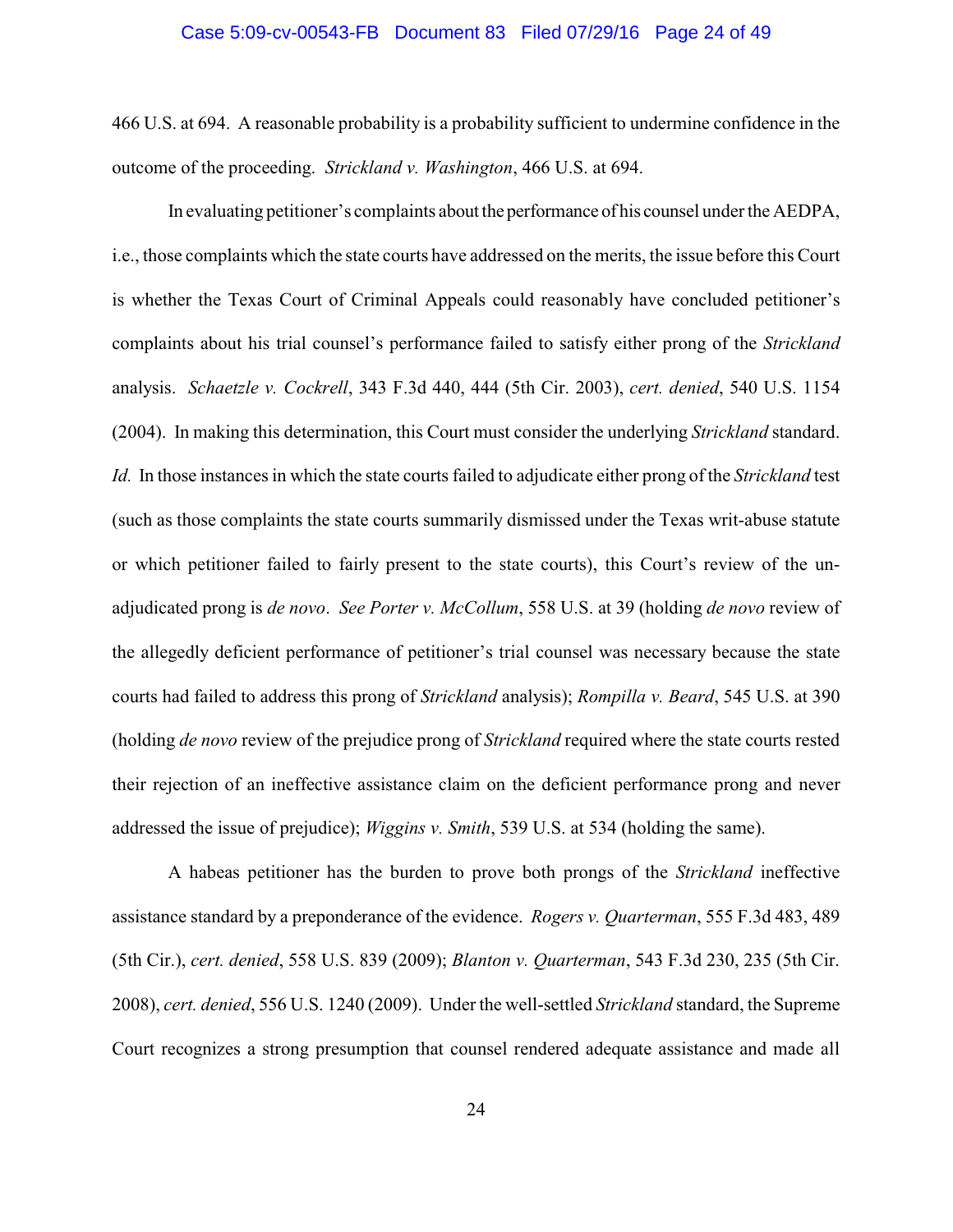#### Case 5:09-cv-00543-FB Document 83 Filed 07/29/16 Page 25 of 49

significant decisions in the exercise of reasonable professional judgment. *Bell v. Cone*, 535 U.S. 685, 698 (2002); *Strickland v. Washington*, 466 U.S. at 690.

### C. State Court Disposition

During his first state habeas corpus proceeding, petitioner argued his trial counsel rendered ineffective assistance by failing to have a mitigation expert and a mental health expert appointed to assist the defense, failing to investigate petitioner's background for mitigating evidence, and failing to present evidence showing petitioner is mentally retarded.<sup>32</sup> After holding a pair of evidentiary hearings during which it heard testimony from one of petitioner's co-counsel at trial, an expert witness on mitigation investigations in capital cases, and a pair of mental health experts, the state habeas trial court concluded: (1) petitioner's trial counsel conducted a thorough investigation of petitioner's background, (2) petitioner failed to present any new mitigating evidence of which petitioner's trial counsel were unaware at the time of trial, (3) the only evidence available at the time of trial regarding petitioner's intellectual abilities would have shown petitioner was not mentally retarded, (4) petitioner failed to demonstrate he suffered from significantly subaverage general intellectual functioning prior to age eighteen, (5) petitioner's later IQ tests were affected by petitioner's drug abuse, (6) petitioner's offense required planning and complex execution, and (7) evidence of petitioner's low intellectual functioning at the time of trial would have had onlymarginal utility to the defense and would likely have opened the door to evidence and expert testimony showing petitioner's anti-social personality and long history of disruptive behavior which rendered him dangerous.<sup>33</sup> The Texas Court of Criminal Appeals adopted the state trial court's findings and

 $32$  First State Habeas Transcript, at pp. 2-21.

 $33$  First State Habeas Transcript, at pp. 141-55.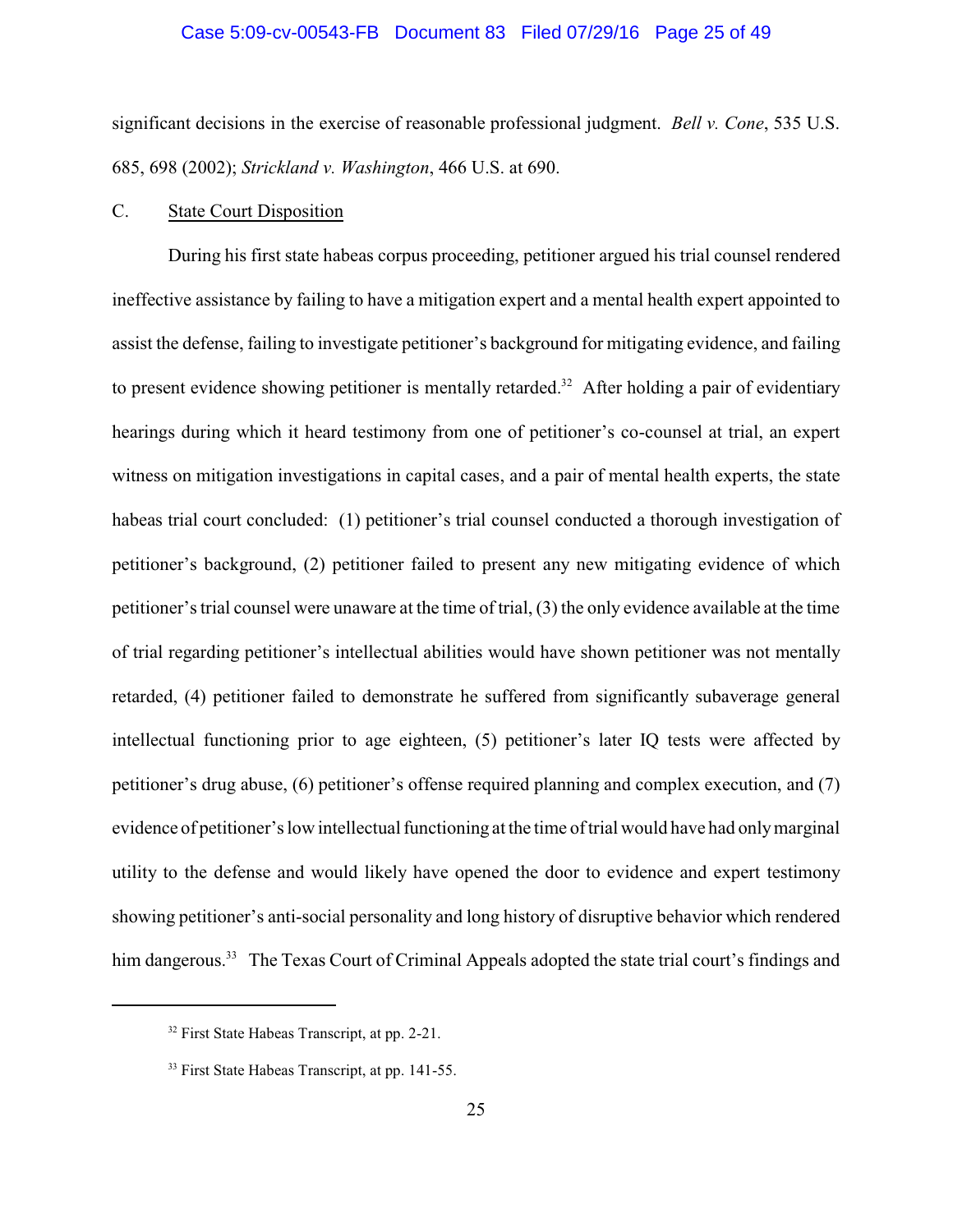#### Case 5:09-cv-00543-FB Document 83 Filed 07/29/16 Page 26 of 49

conclusions and rejected petitioner's ineffective assistance claims on the merits. *Ex parte Geronimo Gutierrez*, WR-70,152-01, 2008 WL 4417161, \*1 (Tex. Crim. App. Oct. 1, 2008).

#### D. Analysis

Because petitioner has presented both exhausted and procedurally defaulted claims of ineffective assistance, this Court will undertake *de novo* review of all of petitioner's ineffective assistance claims. *See Porter v. McCollum*, 558 U.S. at 39 (holding *de novo* review of the allegedly deficient performance of petitioner's trial counsel was necessary because the state courts had failed to address this prong of *Strickland* analysis); *Rompilla v. Beard*, 545 U.S. at 390 (holding *de novo* review of the prejudice prong of *Strickland* required where the state courts rested their rejection of an ineffective assistance claim on the deficient performance prong and never addressed the issue of prejudice); *Wiggins v. Smith*, 539 U.S. at 534 (holding the same).

In evaluating prejudice in the context of the punishment phase of a capital trial, a federal habeas court must re-weigh all the aggravating evidence against the totality of available mitigating evidence (had the petitioner's trial counsel chosen a different course). *Wong v. Belmontes*, 558 U.S. at 20; *Wiggins v. Smith*, 539 U.S. at 534. *Strickland* does not require the State to "rule out" or negate a sentence of life in prison to prevail; rather, it places the burden on the defendant to show a "reasonable probability" that the result of the punishment phase of a trial would have been different. *Wong v. Belmontes*, 558 U.S. at 27. The prejudice inquiry under *Strickland* requires evaluating whether there is a "reasonable probability that, but for counsel's unprofessional errors, the result of the proceeding would have been different." *Strickland*, 466 U.S. at 694. "The likelihood of a different result must be substantial, not just conceivable." *Brown v. Thaler*, 684 F. 3d 482, 491 (5th Cir. 2012) (*citing Harrington v. Richter*, 562 U.S. 86 (2011)), *cert. denied*, 133 S. Ct. 1244 (2013).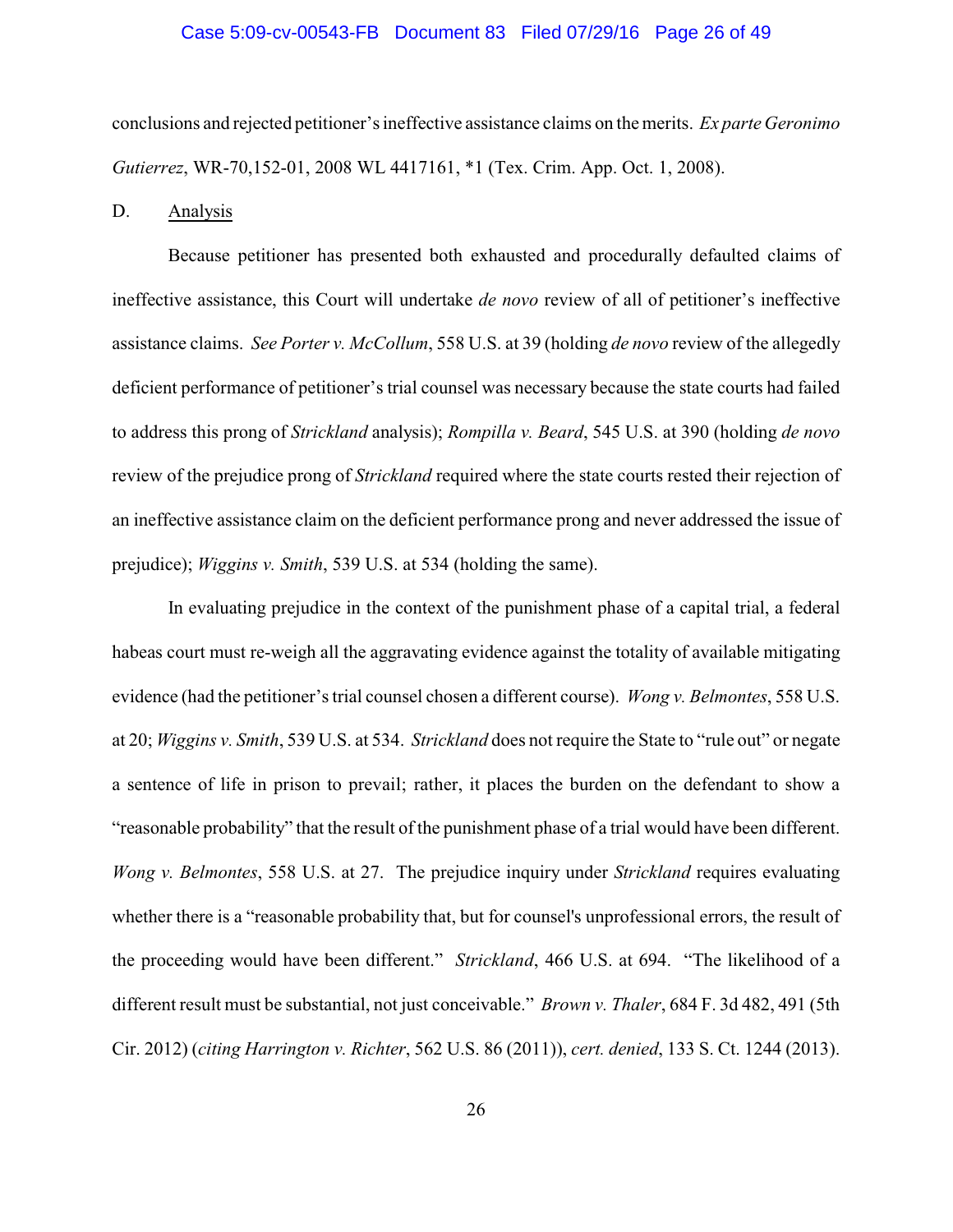### Case 5:09-cv-00543-FB Document 83 Filed 07/29/16 Page 27 of 49

"To prevail on an ineffective assistance claim based upon uncalled witnesses, an applicant must name the witness, demonstrate that the witness would have testified, set out the content of the witness's proposed testimony, and show that the testimony would have been favorable." *Gregory v. Thaler,* 601 F.3d 347, 352 (5th Cir.), *cert. denied*, 562 U.S. 911 (2010). "An applicant 'who alleges a failure to investigate on the part of his counsel must allege with specificity what the investigation would have revealed and how it would have altered the outcome of the trial.'" *Id.*

Federal habeas corpus petitioners asserting claims of ineffective assistance based on counsel's failure to call a witness (either a lay witness or an expert witness) satisfy the prejudice prong of *Strickland* analysis only by naming the witness, demonstrating the witness was available to testify and would have done so, setting out the content of the witness's proposed testimony, and showing the testimony would have been favorable to a particular defense. *Woodfox v. Cain*, 609 F.3d 774, 808 (5th Cir. 2010); *Day v. Quarterman*, 566 F.3d 527, 538 (5th Cir. 2009).

The bulk of the new evidence petitioner presents here in support of the ineffective assistance claims contained in his second amended petition is repetitive of the information about petitioner's background presented through Dr. Rosin during the evidentiary hearings held during petitioner's initial state habeas corpus proceeding. During petitioner's initial state habeas corpus proceeding his trial co-counsel, attorney David Bays, testified at great length regarding his investigation into petitioner's background. Specifically, attorney Bays testified that: (1) he was appointed February 1, 2001, and jury selection began February 28, 2002, (2) the trial court appointed Gilbert Carasco as defense investigator, (3) he visited with petitioner eight times at the BCADC, (4) he did not request appointment of a mitigation specialist because he conducted the mitigation investigation himself because he believed at the time of petitioner's trial that an experienced trial counsel and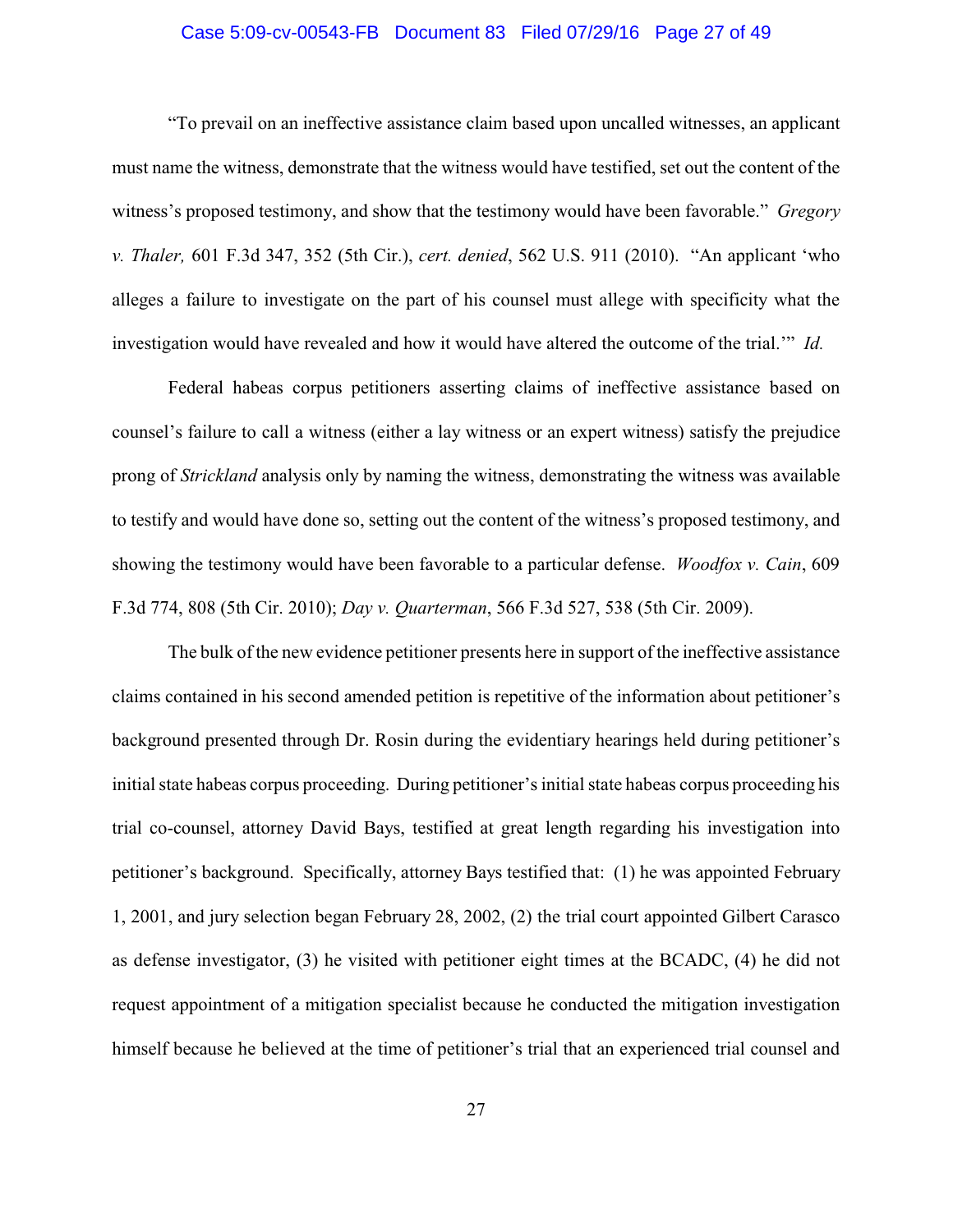#### Case 5:09-cv-00543-FB Document 83 Filed 07/29/16 Page 28 of 49

investigator could conduct a thorough background investigation and mitigation specialists tended to have an aura of hucksterism about them and were actually glorified investigators, (5) he looked into petitioner's whole background, (6) he looked for discovery in the prosecution's case file where he reviewed petitioner's school records, (7) he interviewed petitioner's mother, common law wife Ruth Molina, and other friends of petitioner, (8) the only indication he found that petitioner had any mental problems was that petitioner had been placed in special education in school, (9) this did not raise red flags for him because of the other information in petitioner's school records which showed petitioner's placement in special education was based upon petitioner's disruptive behavior not upon an inability to perform academically, (10) he discovered all of the information about petitioner's background contained in Dr. Rosin's report, including information showing petitioner had a history of marijuana and alcohol abuse, admitted to recreational use of cocaine and heroin, joined a gang, and sold drugs and stole merchandise in his late teens and early twenties, (11) the more he dug into petitioner's background, the more he became convinced the defense would have a difficult time presenting much in the way of mitigating evidence, (12) he never observed any conduct bypetitioner which caused him to suspect petitioner was mentally retarded or had anymental problems at all, (13) he never had any problem communicating with petitioner and never found any other evidence suggesting petitioner was mentally retarded, (14) he never saw a need to have petitioner tested for intellectual disability (formerly mental retardation) or to have petitioner's mental health evaluated, (15) petitioner's school records showed he was abusive toward other students, teachers, and even parents, (16) he concluded petitioner was a rebellious young man who got into trouble with a lot of people and ended up quitting school after being sent to an alternative campus, (17) he never found any information which suggested the defense team might be able to raise a psychological defense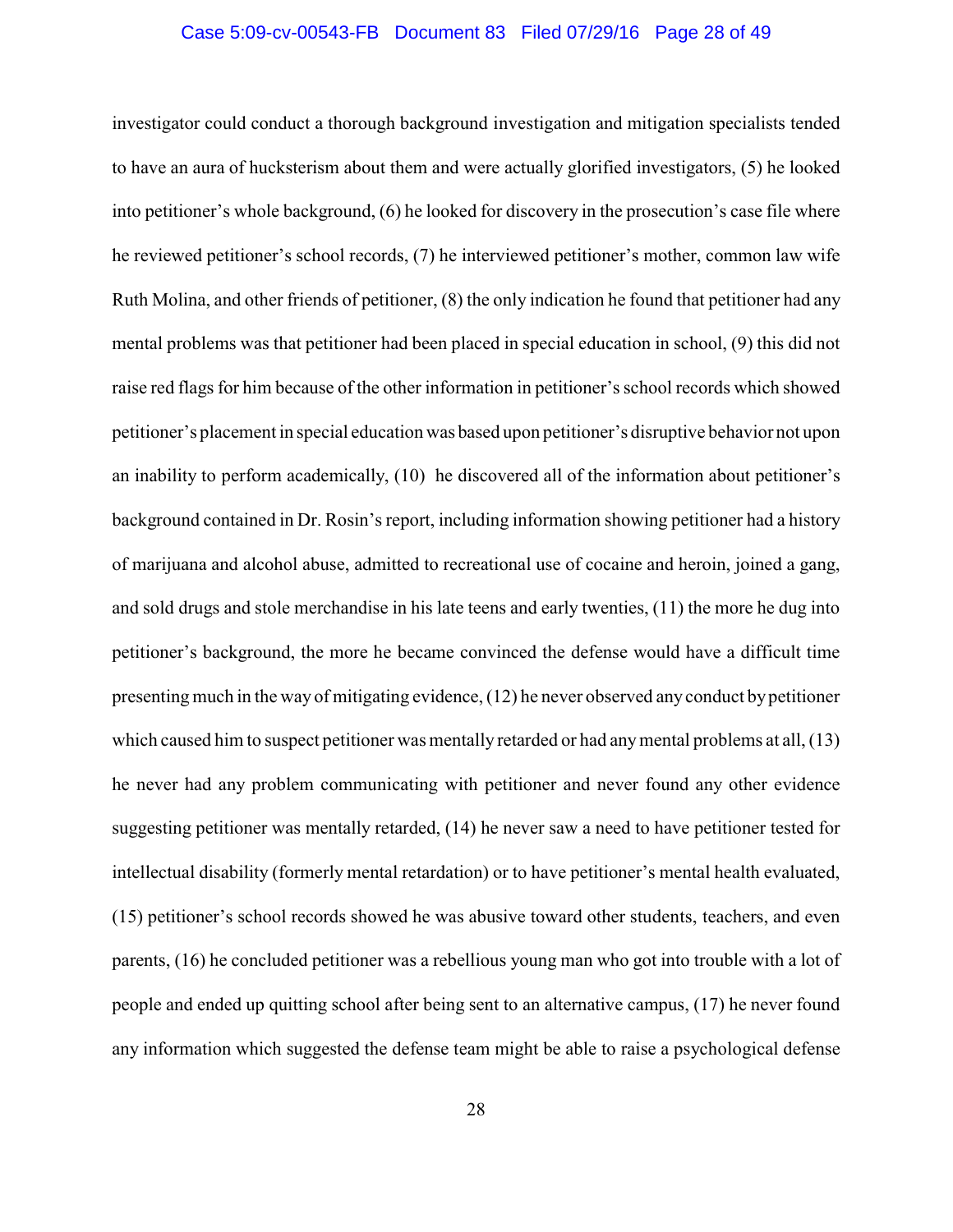#### Case 5:09-cv-00543-FB Document 83 Filed 07/29/16 Page 29 of 49

or present mitigating evidence of mental health problems, (18) the defense team interviewed not only petitioner's mother and wife (whom attorney Bays believed to have been an accomplice to petitioner's capital offense) but also petitioner's employer and a variety of persons including Paul Lozano, Irene Escobedo Dominguez, Ramon Martinez, and Manuel Torres, (19) no one with whom the defense spoke ever suggested petitioner was mentally retarded, (20) the defense presented mitigating evidence through petitioner's mother and sister showing petitioner was not violent as a child, (21) the defense presented mitigating evidence through a jail guard showing petitioner had assisted the guard when the guard was attacked by another inmate, (22) he did not view evidence of voluntary intoxication as a mitigating factor because he believed the jury would likely view such evidence negatively, (23) he did not believe evidence showing the petitioner had been abused and behaved violently as a child would be helpful because the jury would likely believe such evidence showed a leopard could not change its spots, and (24) co-counsel attorney Michael Sawyer spoke with petitioner's mother and sister Claudia and called both to testify at the punishment phase of trial that petitioner had a loving wife and children and was gainfully employed.<sup>34</sup>

Moreover, at no point has petitioner presented any evidence establishing the nature or scope of the investigation into petitioner's background conducted by petitioner's trial co-counsel–attorney Michael Sawyer–the attorney who called and questioned the defense witnesses presented during the punishment phase of petitioner's capital murder trial. This Court has previously noted that, when a criminal defendant is represented at trial by multiple attorneys, it is incumbent upon a defendant asserting ineffective assistance of counsel who wishes to overcome the presumption of reasonableness afforded trial counsel's decision-making to present evidence showing what

<sup>&</sup>lt;sup>34</sup> First State Habeas Transcript, Volume 1 of 2 Court Reporter's Record, testimony of David Bays, at pp. 11-99.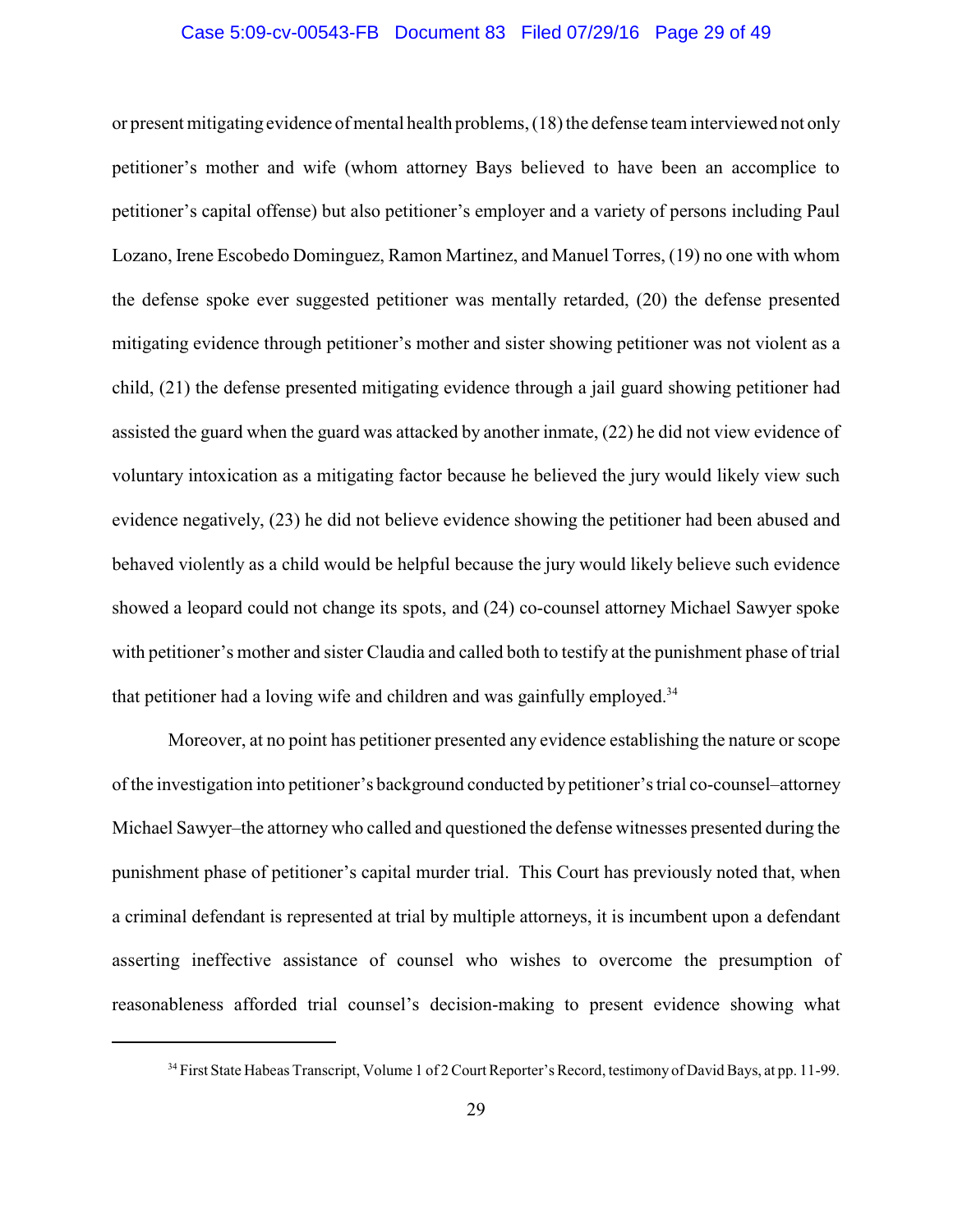# Case 5:09-cv-00543-FB Document 83 Filed 07/29/16 Page 30 of 49

information both of his trial counsel, i.e. the entire defense team, had available to them prior or at

the time of trial:

Absent some showing a counsel's subjective decision-making was objectively unreasonable in view of the information and evidence then available to counsel, it is almost impossible for a habeas corpus petitioner to overcome the presumption of reasonableness afforded his counsel's strategic and tactical decisions under *Strickland. See Gutierrez v. Dretke,* 392 F.Supp.2d 802, 875–76 (W.D.Tex.2005), *Certificate of Appealability denied,* 201 Fed.Appx. 196 (5th Cir.2006), *cert. denied,* 549 U.S. 1227, 127 S.Ct. 1297, 167 L.Ed.2d 112 (2007) (recognizing the burden on a habeas petitioner asserting a *Wiggins* claim includes demonstrating that, in light of the potentially mitigating evidence and information available at the time of trial, his trial counsel's efforts to investigate, develop, and present potentially mitigating evidence were *objectively* unreasonable).

*Bartee v. Quarterman*, 574 F. Supp. 2d 624, 649 (W.D. Tex. 2008), *CoA denied*, 339 F. App'x 429

(5th Cir. July 31, 2009), *cert. denied*, 559 U.S. 1009 (2010).

Other than attorney Bays' testimony during petitioner's initial state habeas corpus proceeding, petitioner furnishes this Court with no factual allegations or any evidence showing what information was available to his trial co-counsel attorney Sawyer or discovered by the courtappointed defense investigator relating to petitioner's background. Petitioner presents new evidence which offers a more complete view of petitioner's school records, but these new school records furnished by petitioner in support of his second amended petition only bolster the reasonableness of the decisions reached by attorney Bays prior to petitioner's trial. Attorney Bays testified at length regarding the information about petitioner's background available to him prior to and at the time of trial. The bulk of the new affidavits and school records furnished by petitioner as attachments or exhibits to his second amended petition fully support attorney Bays' beliefs that presentation of mitigating evidence focusing on petitioner's limited intellectual capabilities would have opened the door to a wide range of potentially devastating documentary evidence and expert testimony regarding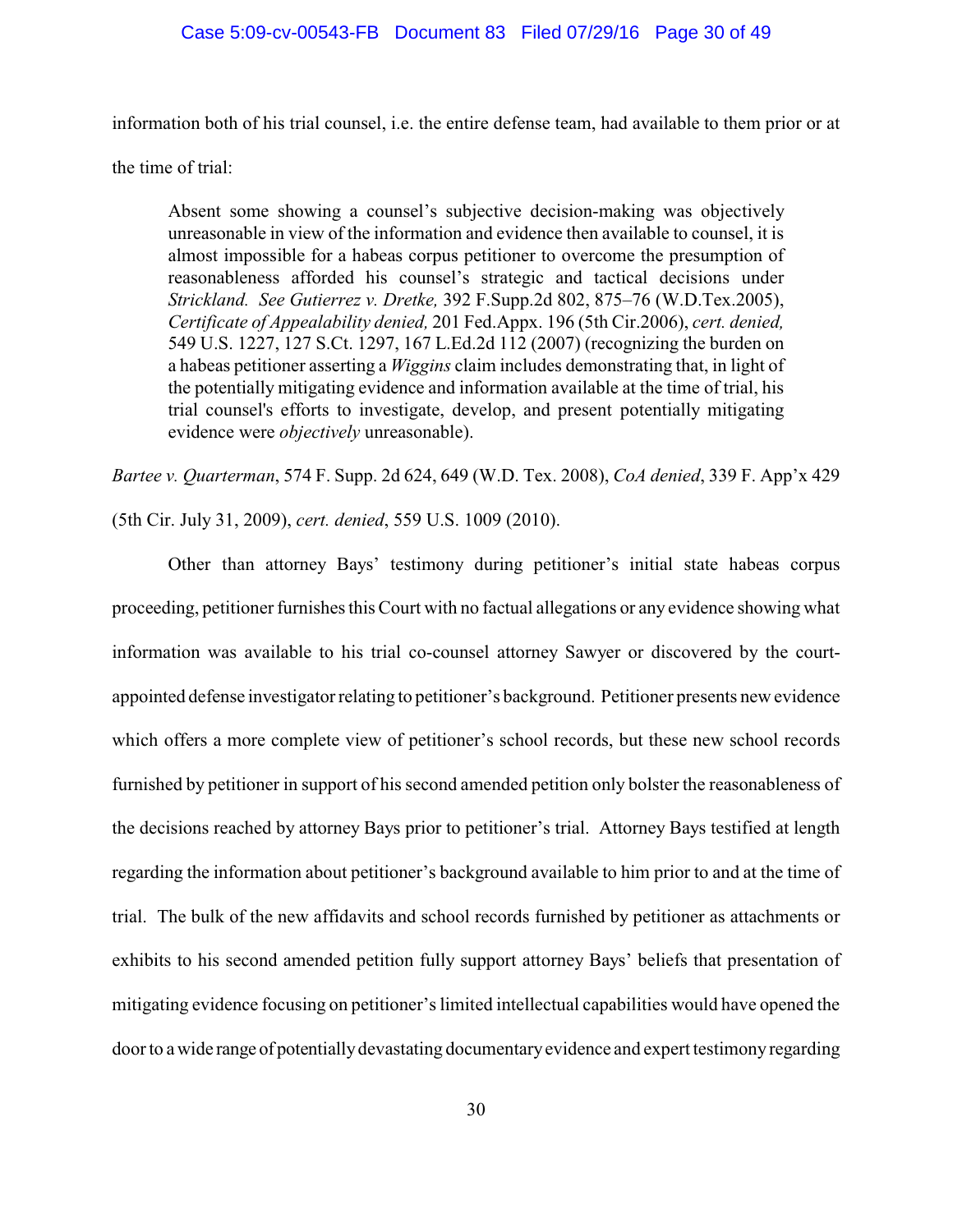#### Case 5:09-cv-00543-FB Document 83 Filed 07/29/16 Page 31 of 49

petitioner's lengthy history of alcohol, narcotics, and substance abuse and petitioner's history of disruptive, anti-social behavior while in school. Attorney Bays' conclusion that evidence showing petitioner was borderline mentally retarded (or possessed simply below average intellectual capability) or had a history of long term drug and substance abuse could have proven as hurtful as helpful at the punishment phase of petitioner's trial was objectively reasonable. *See Chanthakoummane v. Stephens*, 816 F.3d 62, 70 (5th Cir. 2016) (holding trial counsel was not ineffective for failing to present double-edged evidence at punishment phase of capital murder trial), *cert. filed,* May 31, 2016 (no. 15-9536); *Hopkins v. Cockrell*, 325 F.3d 579, 586 (5th Cir.) (holding trial counsel did not render ineffective assistance by failing to present evidence at punishment phase of capital murder trial showing the defendant was functioning at a below average intelligence level and had abused alcohol and drugs), *cert. denied*, 540 U.S. 963 (2003). "This Court has held that a tactical decision not to pursue and present potential mitigating evidence on the ground that is doubleedged in nature of objectively reasonable." *Hopkins v. Cockrell*, 325 F.3d at 586.

The Supreme Court has recognized that evidence of mental retardation is necessarily doubleedged in nature in that while it might be viewed as diminishing the defendant's moral blameworthiness, it also tends to show the defendant cannot learn from his mistakes and, therefore, might pose a substantial risk of future dangerousness. *See Penry v. Lynaugh*, 492 U.S. 302, 324 (1989) ("Penry's mental retardation and history of abuse is thus a two-edged sword: it may diminish his blameworthiness for his crime even as it indicates that there is a probability that he will be dangerous in the future."). The Fifth Circuit has long recognized the double-edged nature of evidence showing a criminal defendant was voluntarily intoxicated at the time of an offense or had a history of voluntary substance abuse—and the heavy deference which must be given to a trial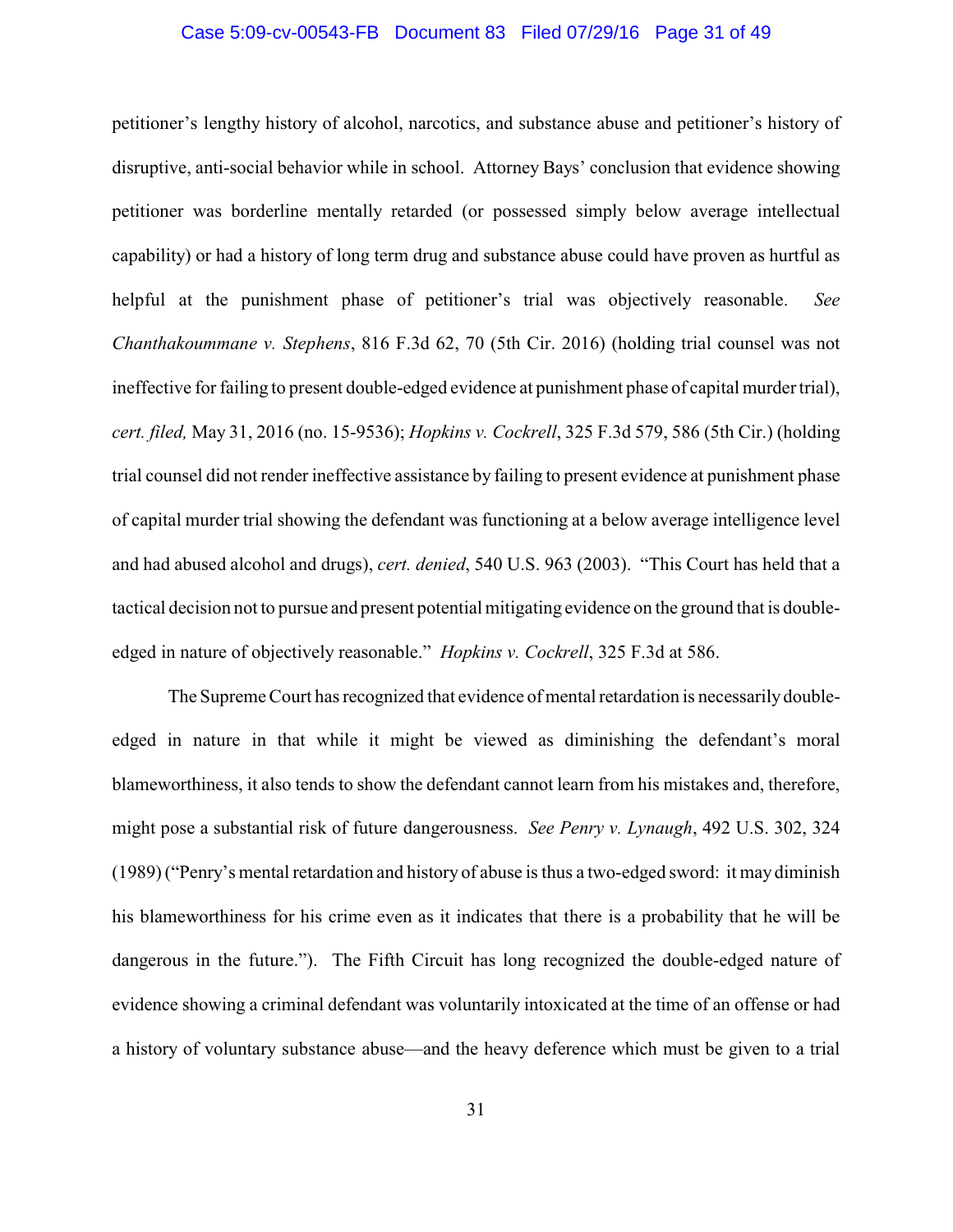### Case 5:09-cv-00543-FB Document 83 Filed 07/29/16 Page 32 of 49

counsel's decision not to introduce such evidence. *See, e.g., Boyle v. Johnson*, 93 F.3d 180, 188 (5th Cir. 1996) (holding trial counsel did not render ineffective assistance by choosing not to introduce evidence of a defendant's drug and alcohol abuse which "had a double-edged quality"), *cert. denied*, 519 U.S. 1120 (1997); *Mann v. Scott*, 41 F.3d 968, 984 (5th Cir. 1994) (holding counsel's decision not to introduce "double-edged" evidence of defendant's low intelligence or abusive childhood was entitled to a heavymeasure of deference and did not constitute deficient performance), *cert. denied*, 514 U.S. 1117 (1995).

Petitioner has not identified specific facts or any evidence reasonably available at the time of his capital murder trial which shows it was objectively unreasonable for his defense team to rely upon school records showing petitioner scored a 91 on an IQ test in 1991 and the information made available to the defense team prior to trial from petitioner, his family, and his friends regarding petitioner's background 's formation when the defense team decided not to request a mental health evaluation of petitioner or the appointment of a mental health expert to evaluate petitioner. Petitioner's defense team did have the assistance of a court-appointed investigator and did review petitioner's school records contained in the prosecution's case file and did interview the petitioner, his mother and sister, a former employer, and several of petitioner's acquaintances. At the time of petitioner's April, 2002 capital murder trial, the Supreme Court has not yet held that a finding of mental retardation exempts a convicted capital murderer from a sentence of death, and it was generally recognized that evidence of low intellectual capability was double-edged in nature. The Supreme Court did not hand down its decision in *Atkins v. Virginia*, 536 U.S. 304 (2002), until June 20, 2002. Under such circumstances, petitioner's trial counsel cannot reasonably be faulted for failing to retain the services of a mitigation specialist and independent mental health expert to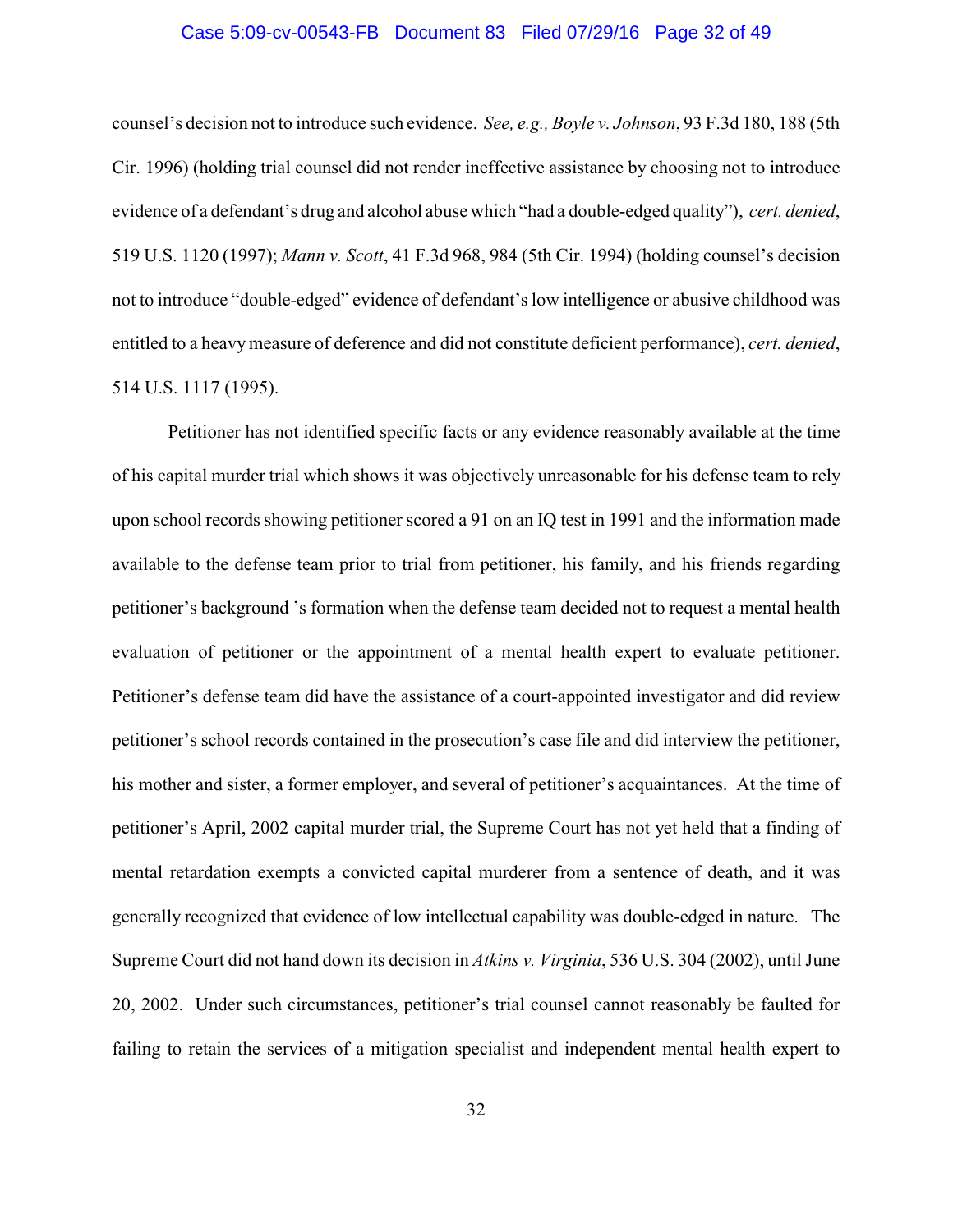investigate whether petitioner suffered from mental retardation or low intellectual capability. *See United States v. Fields*, 565 F.3d 290, 296 (5th Cir.) ( "Clairvoyance is not a required attribute of effective representation."), *cert. denied*, 553 U.S. 914 (2009).

"Judicial scrutiny of a counsel's performance must be highly deferential" and that "every effort [must] be made to eliminate the distorting effects of hindsight, to reconstruct the circumstances of counsel's challenged conduct, and to evaluate the conduct from counsel's perspective at the time." 466 U.S., at 689, 104 S.Ct. 2052. Thus, even when a court is presented with an ineffective-assistance claim not subject to  $\S 2254(d)(1)$  deference, a defendant must overcome the "presumption that, under the circumstances, the challenged action 'might be considered sound trial strategy.'" *Ibid.* (quoting *Michel v. Louisiana,* 350 U.S. 91, 101, 76 S.Ct. 158, 100 L.Ed. 83  $(1955)$ ).

*Bell v. Cone*, 535 U.S. at 698 (quoting *Washington v. Strickland*).

Petitioner's jury was faced with only two special issues at the punishment phase of his April, 2002 capital murder trial. The first asked whether the evidence showed beyond a reasonable doubt that there was a probability the petitioner would commit criminal acts of violence which posed a continuing threat to society (the so-called "future dangerousness" special issue). The second special issue asked whether, considering all of the evidence, including the circumstances of petitioner's offense and the petitioner's character, background, and personal moral culpability, there was a sufficient mitigating circumstance, or sufficient mitigating circumstances, which warranted the imposition of a life sentence. Thus, unlike capital sentencing juries in many other jurisdictions, petitioner's jury was not asked to weigh specific aggravating factors against mitigating evidence.<sup>35</sup>

<sup>&</sup>lt;sup>35</sup> Contrary to the argument contained in petitioner's second amended petition, Texas is not a "weighing jurisdiction" where capital sentencing jurors must balance "aggravating" versus "mitigating" factors before rendering a verdict at the punishment phase of a capital trial. *See Hughes v. Johnson*, 191 F.3d 607, 623 (5th Cir. 1999) ("Texas is a 'non-weighing state' in that its capital-sentencing scheme does not direct the appellate court or even the jury to 'weigh' aggravating factors against mitigating ones."), *cert. denied*, 528 U.S. 1145 (2000); *James v. Collins*, 987 F.2d 1116, 1120 (5th Cir.) ("Texas, unlike Mississippi's sentencing procedure analyzed in *Stringer,* is not a 'weighing' jurisdiction; *i.e.,* the sentencer is not called upon to weigh mitigating evidence against a list of aggravating circumstances which the state must plead and prove."), *cert. denied*, 509 U.S. 947 (1993); *see also Williams v. Cain*, 125 F.3d 269, 281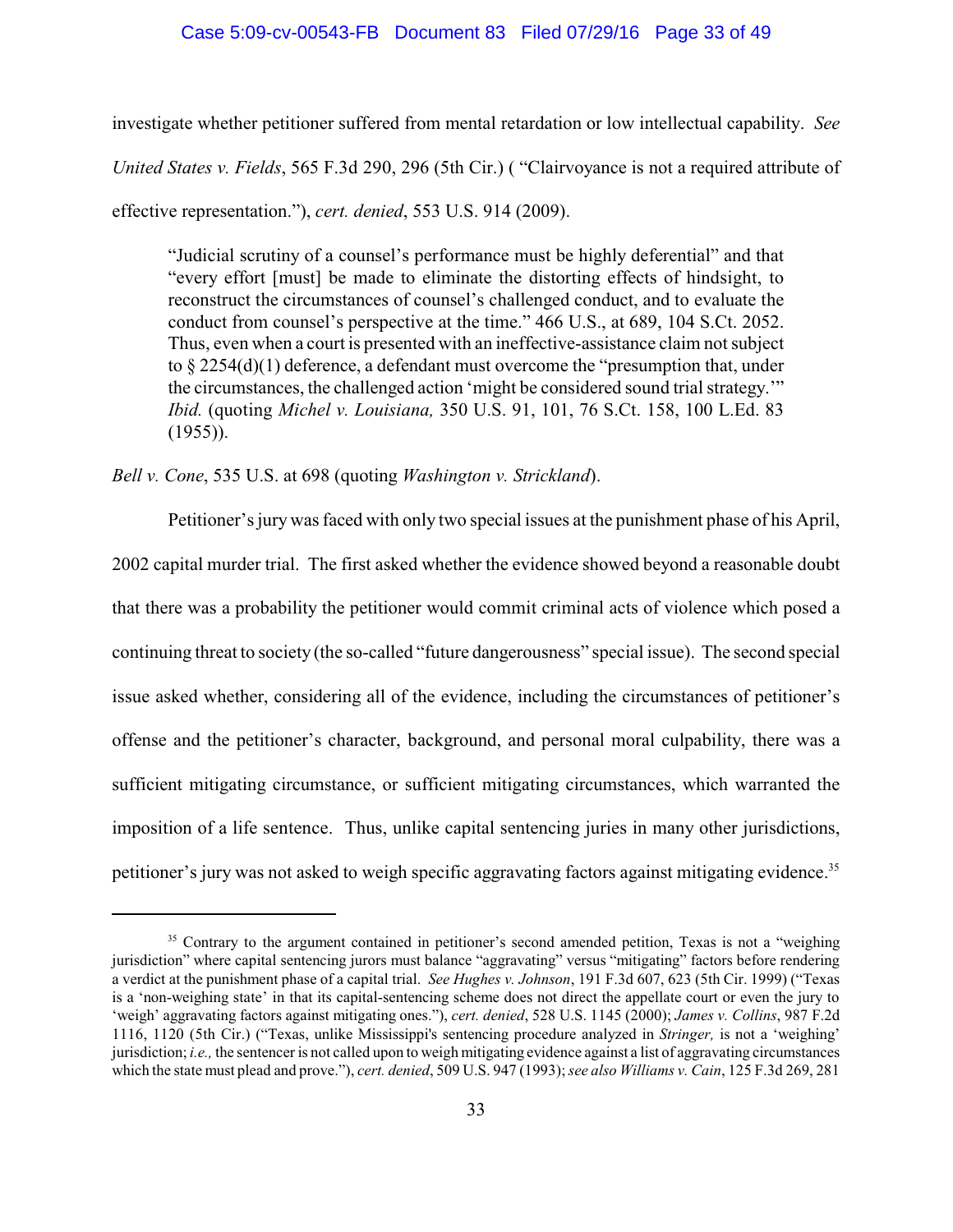### Case 5:09-cv-00543-FB Document 83 Filed 07/29/16 Page 34 of 49

At the time of petitioner's April, 2002 capital murder trial, the rule in *Atkins* was not the law of the land. As explained above, evidence which shows a capital murder defendant suffered from mental retardation is highly double-edged in nature in that, while it might be viewed as diminishing the defendant's moral blameworthiness, it also tends to show the defendant cannot learn from his mistakes and, therefore, might pose a substantial risk of future dangerousness. *Penry v. Lynaugh*, 492 U.S. at 324. Petitioner has alleged no specific facts or furnished any evidence showing it was objectively unreasonable for his defense team to forego investigation into whether petitioner was mentally retarded in anticipation of petitioner's April, 2002 capital murder trial.

Insofar as petitioner argues his trial counsel should have requested the appointment of a mitigation specialist as a matter of course, that argument is *non sequitur*. The first prong of *Strickland* analysis focuses on the objective reasonableness of the strategic and tactical decisions made by trial counsel, not on the subjective correctness of trial counsel's assumptions about the availability or propriety of additional investigative resources. *See Hinton v. Alabama*, 134 S. Ct. 1081, 1088 (2014) ("Under *Strickland*, we first determine whether counsel's representation 'fell below an objective standard of reasonableness.' "); *Loden v. McCarty*, 778 F.3d 484, 494 (5th Cir.) ("To show deficient performance, 'the defendant must show that counsel's representation fell below an objective standard of reasonableness.'" *Reed v. Stephens,* 739 F.3d 753, 773 (5th Cir.2014) (quoting *Strickland* 466 U.S. at 688)), *cert. denied*, 136 S. Ct. 402 (2015). Counsel's performance is judged based on prevailing norms of practice, and judicial scrutiny of counsel's performance must

<sup>(5</sup>th Cir. 1997) (discussing the differences between "weighing" and "non-weighing" capital sentencing schemes), *cert. denied*, 525 U.S. 979 (1998).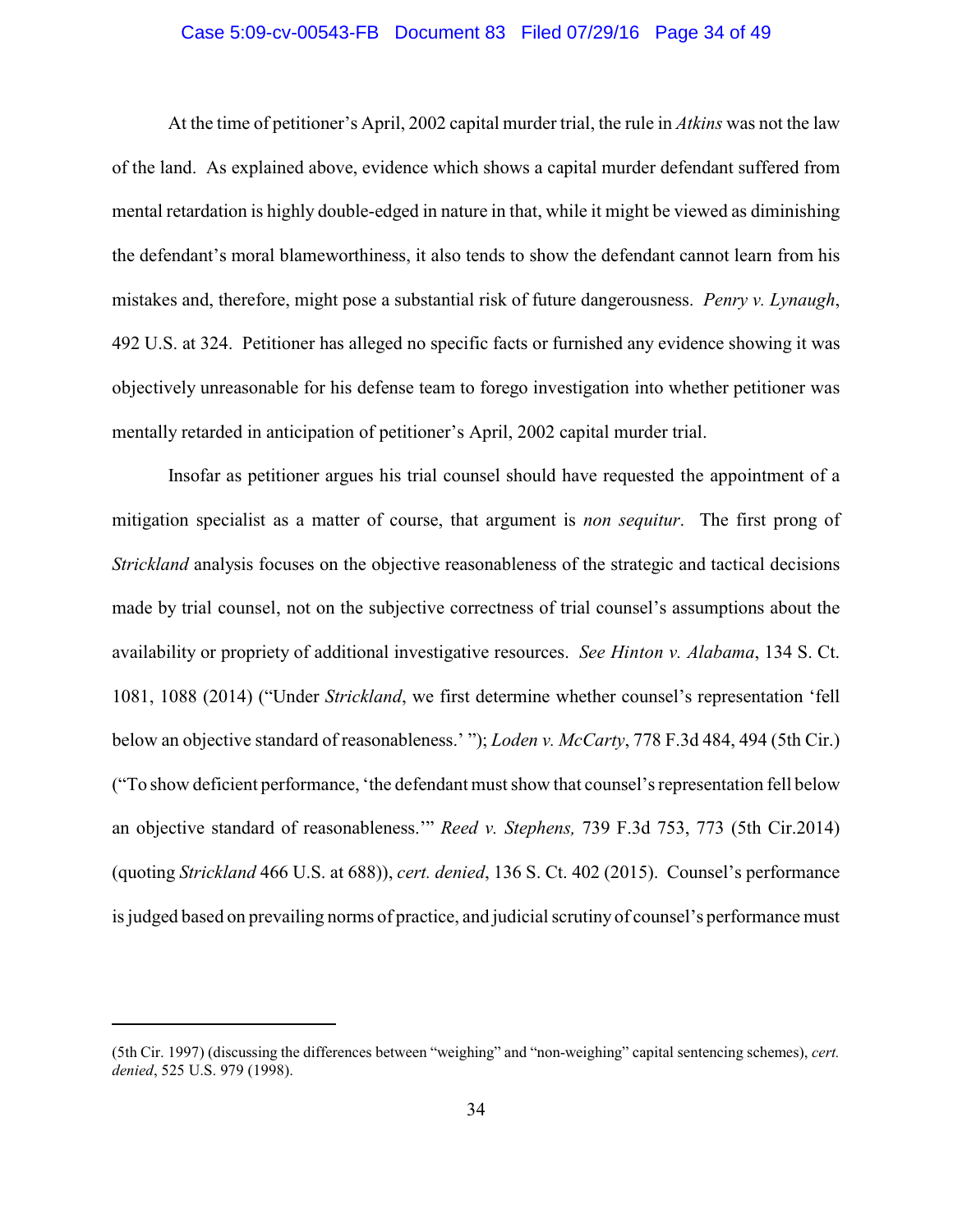#### Case 5:09-cv-00543-FB Document 83 Filed 07/29/16 Page 35 of 49

be highly deferential to avoid "the distorting effects of hindsight." *Loden v. McCarty*, 778 F.3d at 494; *Carty v. Thaler,* 583 F.3d 244, 258 (5th Cir. 2009), *cert. denied*, 559 U.S. 1106 (2010).

Petitioner's defense team included an investigator, and they conducted an investigation into petitioner's background which included: (1) review of petitioner's school records including an IQ test score from 1991 indicating petitioner had scored a 91 on a full scale test, (2) multiple interviews with petitioner and his mother and sister Claudia, and (3) interviews with petitioner's common law wife, former employer, and many of petitioner's acquaintances, including Ramon Martinez and Manuel Torres. Petitioner has alleged no specific facts or provided any evidence, showing it was objectively unreasonable for his defense team to rely upon the information available through those sources to conclude that further inquiry into petitioner's mental health and intellectual capabilities would likely prove of little value in terms of producing mitigating evidence. Contrary to the opinions expressed during petitioner's initial state habeas corpus proceeding by petitioner's expert witness,<sup>36</sup> Strickland does not establish a *per se* rule requiring the retention of a mitigation specialist

<sup>&</sup>lt;sup>36</sup> Undermining the credibility of the opinion testimony presented by petitioner's attorney expert during petitioner's initial state habeas corpus proceeding is the absence of any information presented during petitioner's initial state habeas corpus proceeding establishing that petitioner's attorney expert: (1) has ever tried a capital murder case to a verdict in Texas, (2) has ever tried a criminal case to a jury verdict in Bexar County, Texas, (3) has any familiarity as a practicing attorney with the Texas capital sentencing scheme which differs considerably from the capital sentencing schemes employed in weighing jurisdictions, (4) ever reviewed the testimony or other evidence presented during the guilt-innocence or punishment phases of petitioner's capital murder trial, (5) ever interviewed any of petitioner's trial counsel or the defense investigator appointed to assist petitioner's defense team, or (6) was aware petitioner's defense team relied upon their review of petitioner's school records and numerous interviews of petitioner. his family, and acquaintances in making their decisions not to seek the assistance of an independent mental health expert or a mitigation specialist. Furthermore, the reliance by petitioner's attorney expert on the 2003 revisions to the American Bar Association's Guidelines is misplaced for a number of reasons. First, the Supreme Court has made clear that such Guidelines may inform *Strickland* analysis but do not govern it. *See Bobby v. Van Hook*, 558 U.S. 4, 8-9 (2009) (holding the ABA Guidelines and the like are only guides to what reasonableness means, not its definition). Second, the 2003 version of those Guidelines were a dramatic change from, and greatly expanded the scope of an attorney's duties contained in, similar Guidelines which had been issued in 1989. *Bobby v. Van Hook*, 558 U.S. at 8. Third, petitioner's trial counsel did not have access in 2002 to the 2003 revisions. Likewise, petitioner's trial counsel did not have access in April, 2002 to the Supreme Court's analysis of *Strickland* furnished in its June, 2003 decision in *Wiggins v. Smith*, 539 U.S. 510 (2003). Thus, insofar as petitioner's attorney expert argued during histestimony in petitioner'sinitial state habeas corpus proceeding that the Supreme Court's opinion in *Wiggins* establishes a *per se* rule mandating appointment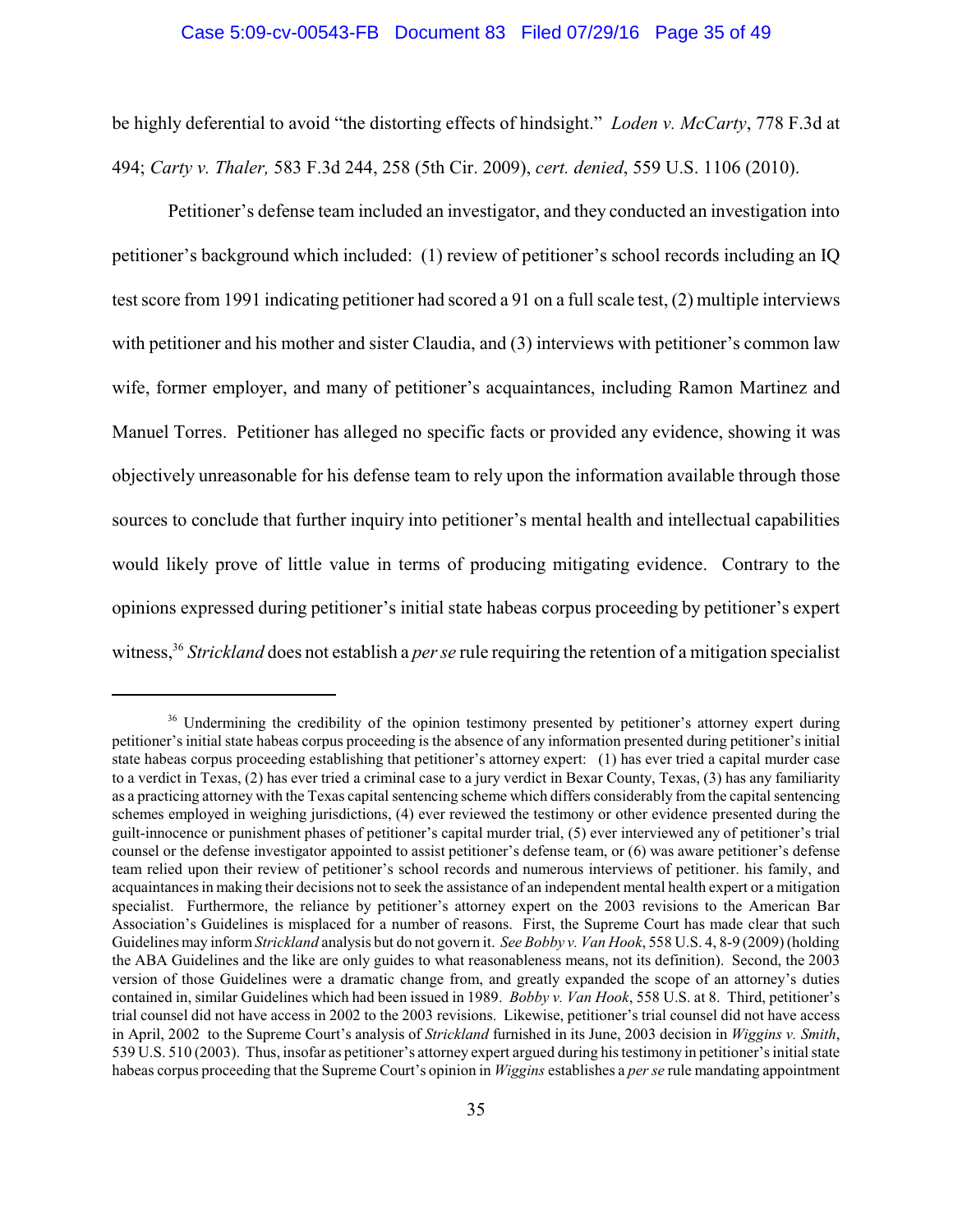#### Case 5:09-cv-00543-FB Document 83 Filed 07/29/16 Page 36 of 49

and an independent mental health expert in every capital murder case. "The defense of a criminal case is not an undertaking in which everything not prohibited is required. Nor does it contemplate the employment of wholly unlimited time and resources." *Smith v. Collins*, 977 F.2d 951, 960 (5th Cir. 1992), *cert. denied*, 510 U.S. 829 (1993).

The Supreme Court has emphasized that "'counsel has wide latitude in deciding how best to represent a client....'" *Ward v. Stephens*, 777 F.3d 250, 264 (5th Cir.), *cert. denied*, 136 S. Ct. 86 (2015); *Clark v. Thaler*, 673 F.3d 410, 427 (5th Cir.) (citing *Yarbrough v. Gentry*, 540 U.S. 1, 5-6 (2003)), *cert. denied*, 133 S. Ct. 179 (2012). This wide latitude includes the discretion to determine how best to utilize the limited investigative resources available to defense counsel. *See Ward v. Stephens*, 777 F.3d at 264:

That trial counsel decided to use its time and resources on mental-health experts, rather than on a professional mitigation specialist or further investigation into Ward's past, mayverywell reflect counsel's reasonable strategic decision "to balance limited resources" and to focus on expensive clinical psychologists and forensic experts rather than on investigators. *See Richter,* 131 S.Ct. at 789 ("Counsel was entitled to formulate a strategy that was reasonable at the time and to balance limited resources in accord with effective trial tactics and strategies.").

This Court independently concludes petitioner has failed to allege any specific facts or provide any evidence showing the decisions by his defense team not to (1) pursue an independent mental health evaluation of petitioner regarding possible mental retardation, (2) request the appointment of a mental health expert to evaluate petitioner, (3) request a mitigation specialist be appointed to assist the defense team, or (4) investigate petitioner's background more thoroughlywere objectively unreasonable under the circumstances which existed at the time of petitioner's April,

of a mitigation specialist in every capital murder case, that argument has no application or relevance to this Court's evaluation of the conduct of petitioner's trial counsel in April, 2002.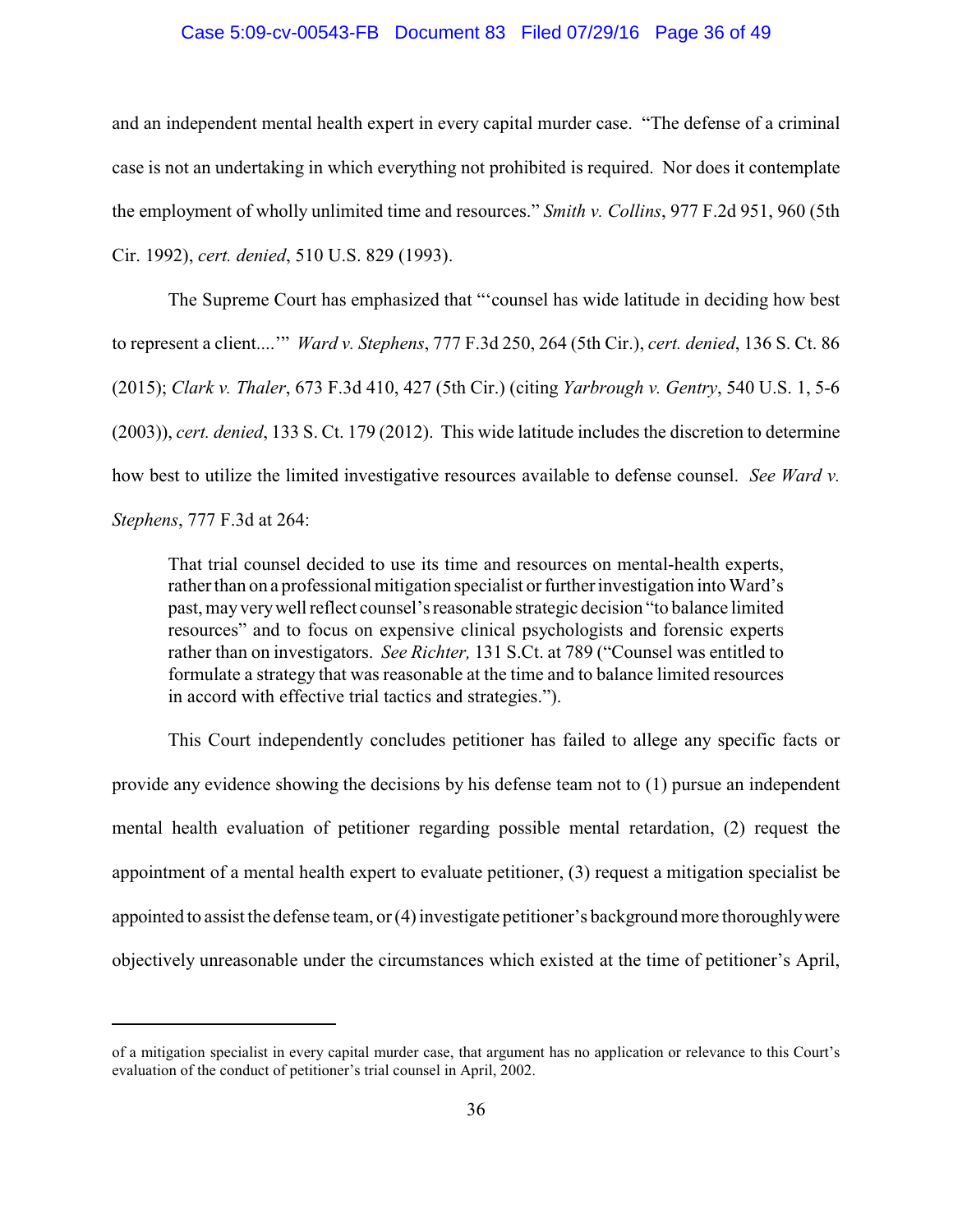### Case 5:09-cv-00543-FB Document 83 Filed 07/29/16 Page 37 of 49

2002 capital murder trial. Furthermore, this Court independently concludes after review of all of petitioner's new evidence there is no reasonable probability that, but for the failure of petitioner's trial counsel to present any of the new evidence presented during petitioner's initial state habeas corpus proceeding or attached to petitioner's second amended federal habeas corpus petition, the jury's answers to either of the two capital sentencing special issues during the punishment phase of petitioner's trial would have been any different.

Petitioner committed a heinous crime. He kidnaped and murdered an innocent young man to obtain automobile parts which petitioner sold for a profit. The family of petitioner's victim and many others throughout the community undertook a wide ranging search for the victim and his vehicle. Days after petitioner set the remaining portion of his victim's vehicle on fire, petitioner returned to the location where he had fired multiple shotgun blasts into his victim at fairly close range and set the victim's decaying corpse on fire. Petitioner managed to frighten one neighbor and a potential witness to his crime so badly, the young man fled the State of Texas.<sup>37</sup> Another neighbor of the petitioner testified she became so fearful of petitioner after she saw missing person fliers around their neighborhood that she did not tell anyone what she knew about seeing a red Mustang in petitioner's possession.<sup>38</sup> An acquaintance of the petitioner who baby-sat petitioner's children the night petitioner and his wife set the body on fire also became convinced the petitioner meant to do

 $37$  Prosecution witness Rudy Rodriguez, Jr. testified in pertinent part that: (1) shortly after he saw petitioner selling the parts off a red Mustang, he saw missing person fliers posted around their neighborhood showing Rick Marin and his red Mustang, (2) he told his mother that he believed petitioner was responsible for Rick Marin's disappearance, (3) his mother told petitioner's mother-in-law, (4) he became convinced the petitioner wanted to kill him, and (5) he moved out of his house across the street from petitioner and eventually moved to Oklahoma. S.F. Trial, Volume 23, testimony of Rudy Rodriguez. Jr., at pp. 160-64.

<sup>&</sup>lt;sup>38</sup> S.F. Trial, Volume 23, testimony of Nancy Rodriguez, at pp. 121-24.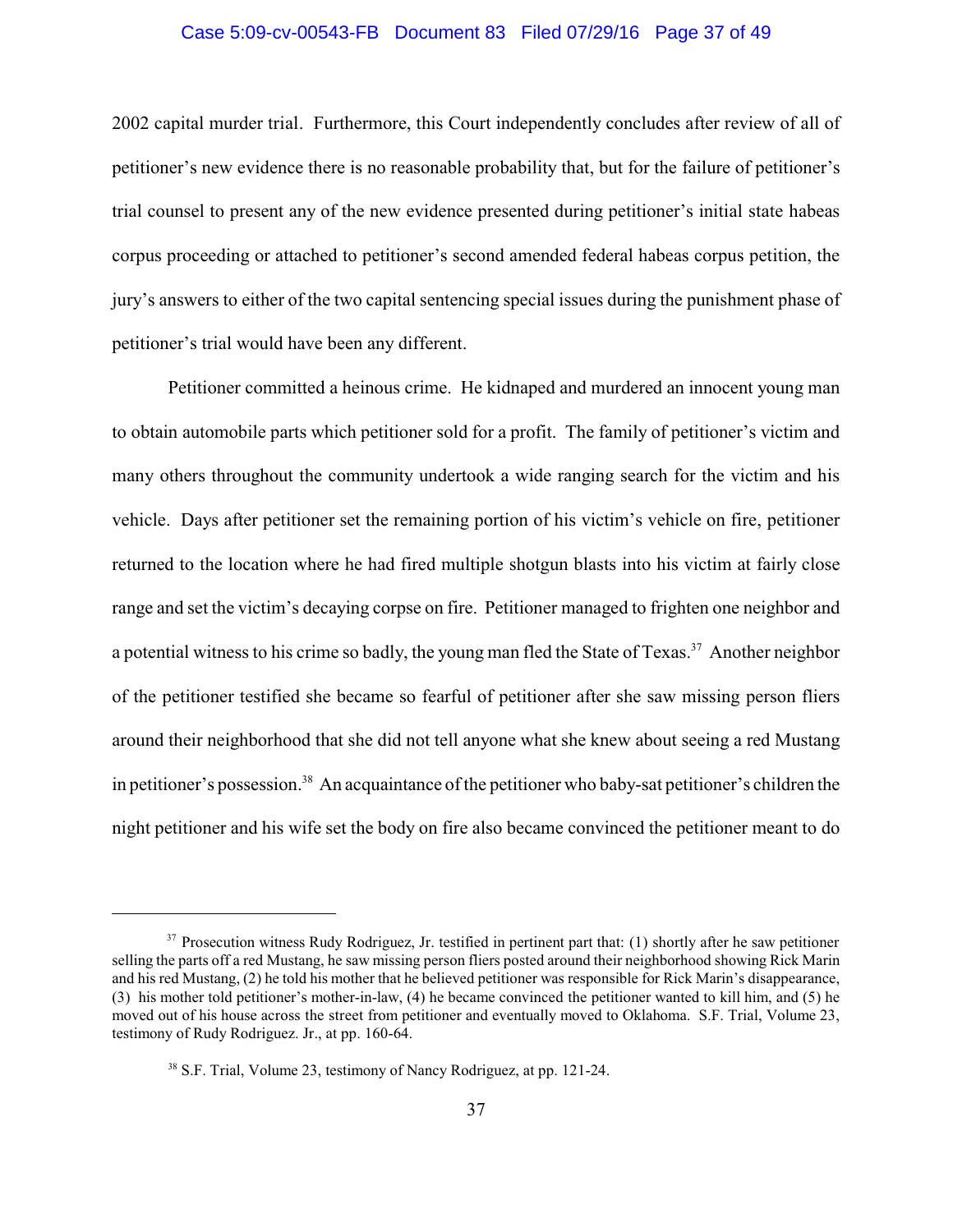### Case 5:09-cv-00543-FB Document 83 Filed 07/29/16 Page 38 of 49

him harm and stopped answering petitioner's telephone calls.<sup>39</sup> There is no reasonable probability that, but for the failure of petitioner's trial counsel to present any of the new evidence furnished by petitioner during his first or second state habeas corpus proceedings, the jury's answer to the future dangerousness special issue would have been any different.

Likewise, there is no reasonable probability that, but for the failure of petitioner's trial counsel to present Dr. Rosin's testimony from petitioner's first state habeas corpus proceeding or any of the affidavits and documentary evidence accompanying petitioner's second state habeas corpus application, the jury's answer to the mitigation special issue would have been any different. Evidence of petitioner's low scores on IQ tests administered after petitioner turned eighteen would necessarily have led to the admission of testimony like that offered by Dr. Sparks during petitioner's initial state habeas corpus proceeding, as well as documents such as those accompanying petitioner's second amended federal habeas corpus petition. The documents accompanying petitioner's latest federal habeas corpus petition establish petitioner (1) had a long history of alcohol and substance abuse - which teenage alcohol abuse was identified as a cause of the reduction in petitioner's IQ from 91 to 84 between 1991 and 1994 and (2) had a long history of disruptive, violent behavior in school. Petitioner's trial counsel testified during petitioner's initial state habeas corpus proceeding that the defense team's strategy during the punishment phase of petitioner's trial was to attempt to present mitigating evidence in the form of testimonythrough petitioner's familywhich showed the petitioner was non-violent as a child, was gainfully employed, and had a loving wife and children. Given the lack of evidence of violent offenses committed by petitioner prior to his murder of Rick Marin, it

<sup>&</sup>lt;sup>39</sup> Prosecution witness Anthony Rodriguez testified in pertinent part that, after he heard news reports about the discovery of a burned body, he became afraid to go out with petitioner because he feared the petitioner would harm him. S.F. Trial, Volume 28, testimony of Anthony Rodriguez, at pp. 69-73.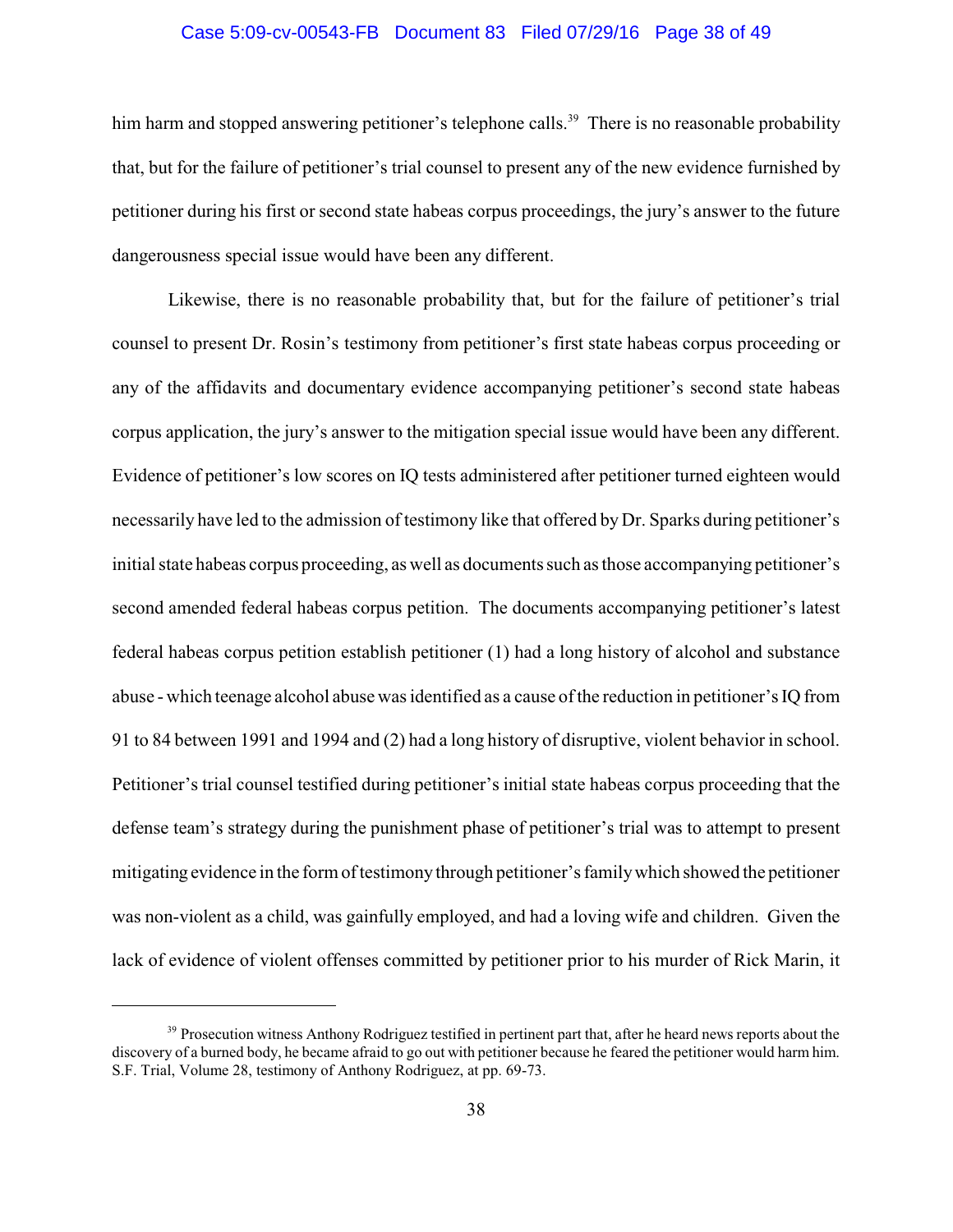### Case 5:09-cv-00543-FB Document 83 Filed 07/29/16 Page 39 of 49

was objectively reasonable for petitioner's trial counsel to attempt to garner a favorable answer to the future dangerousness special issue through such testimony. It was likewise objectively reasonable for petitioner's trial counsel to avoid presenting evidence which could have opened the door to expert mental health testimony suggesting petitioner has an anti-social personality and a long history of alcohol and substance abuse. Moreover, there is no reasonable probability that, but for the failure of petitioner's trial counsel to offer any of petitioner's new evidence during the punishment phase of trial, the jury's answer to the mitigation special issue would have been any different. Defense efforts to diminish petitioner's moral culpability through evidence showing petitioner: (1) had scored low on IQ tests following his arrest, (2) had been the victim of others while growing up, (3) was not considered very smart by his fellow students and co-workers, and (4) had difficulty focusing on academic work would likely have been met with evidence from the exact same sources showing petitioner displays many of the symptoms of anti-social personality disorder and has a long history of alcohol and substance abuse.<sup>40</sup> Having re-weighed all the aggravating evidence against the totality of available mitigating evidence (had the petitioner's trial counsel chosen a different course), this Court independently concludes there is no reasonable probability the outcome of the punishment phase of petitioner's trial would have been any different had petitioner's trial counsel presented any or all of the new evidence offered during petitioner's initial and second state habeas corpus proceedings. This Court's conclusion is the same when all the new evidence accompanying petitioner's second amended petition is considered. There is no evidence currently

<sup>&</sup>lt;sup>40</sup> Attorney Bays testified without contradiction during petitioner's initial state habeas corpus proceeding that petitioner's mother told him: (1) petitioner had a rough childhood after hisfather died, (2) petitioner joined a gang and sold dope, (3) petitioner abused marijuana, (4) petitioner abused alcohol, and (5) while petitioner was slow, he was not mentally retarded. Volume 1 of 2 of Court Reporter's Record, First State Habeas Transcript, testimony of David Bays, at pp. 61-64.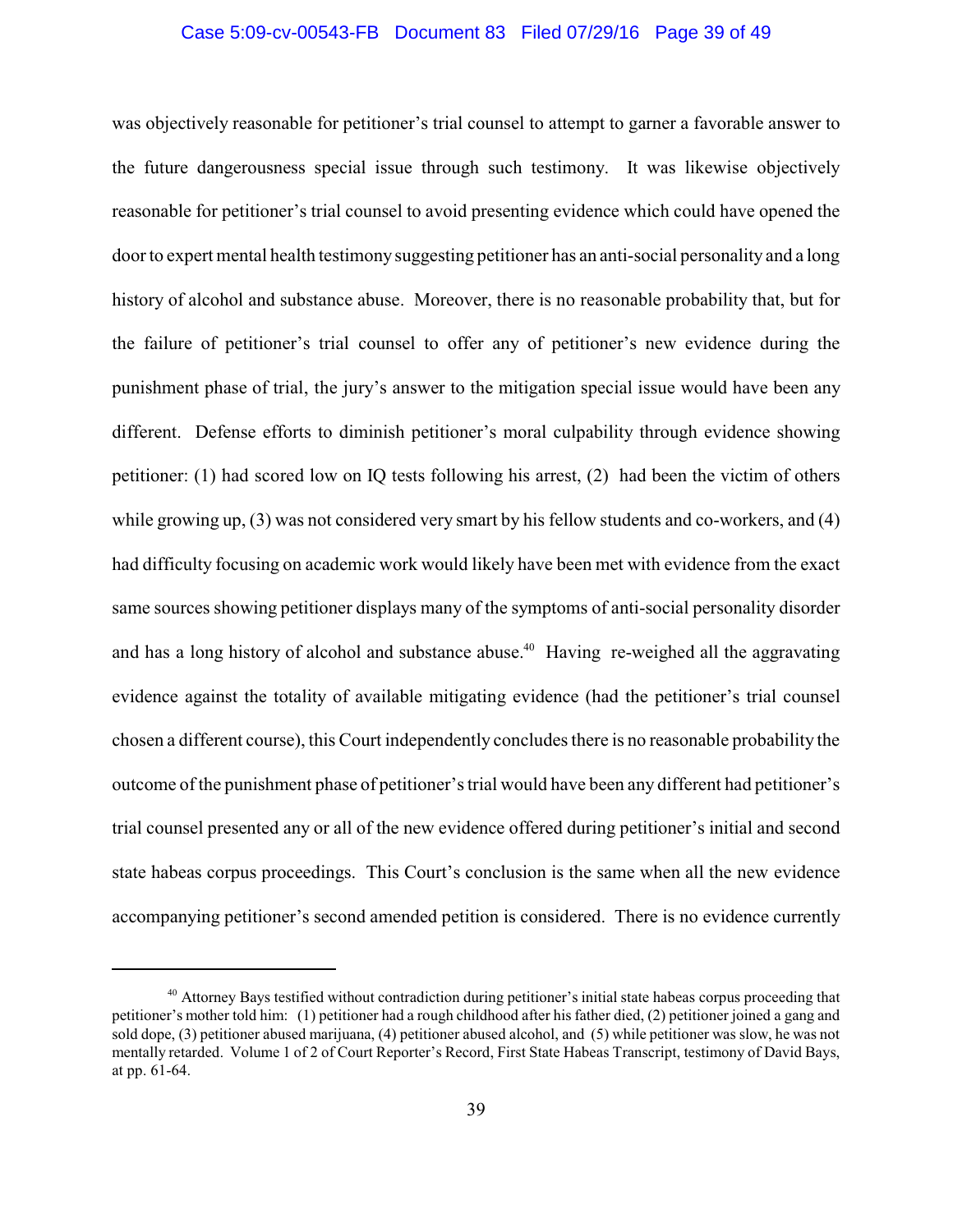### Case 5:09-cv-00543-FB Document 83 Filed 07/29/16 Page 40 of 49

before this Court showing petitioner has ever expressed any sincere contrition or genuine remorse for his offense. Nor did petitioner ever indicate a willingness to accept responsibility for his offense in front of his jury. 41

Insofar as petitioner complains his trial counsel met with him for less than ten hours prior to the start of trial, petitioner fails to allege any specific facts or provide any evidence showing it was objectively unreasonable for his trial counsel to meet with petitioner for only about nine point six hours prior to the start of jury selection or there was any relevant information which petitioner was unable to furnish his trial counsel due to the alleged brevity of their pretrial conferences. The brevity of consultation time between a defendant and his counsel alone cannot support a claim of ineffective assistance. *Murray v. Maggio*, 736 F.2d 279, 282 (5th Cir. 1984); *Jones v. Wainwright*, 604 F.2d 414, 416 (5th Cir. 1979). This complaint fails to satisfy either prong of *Strickland* analysis.

Petitioner complains his trial counsel failed to make an opening statement at the punishment phase of trial but fails to allege any facts showing this decision was objectively unreasonable or that the outcome of the punishment phase of his capital murder trial would have been any different had his trial counsel made an opening statement at the punishment phase of trial. *See United States v. Stedman*, 69 F.3d 737, 740 (5th Cir. 1995) (holding ineffective assistance claim based on failure to make opening statement failed because movant did not allege how or why trial would have ended differently but for the absent opening statement), *cert. denied*, 519 U.S. 912 (1996); *Gilliard v. Scroggy*, 847 F.2d 1141, 1147 (5th Cir. 1988) (holding decision whether to make an opening statement is the essence of a strategic choice), *cert. denied*, 488 U.S. 1019 (1989). Petitioner fails

<sup>&</sup>lt;sup>41</sup> Attorney Bays testified without contradiction during petitioner's first state habeas corpus proceeding that petitioner never offered to accept responsibility for Rick Marin's murder at the punishment phase of trial. Volume 1 of 2 of Court Reporter's Record, First State Habeas Transcript, testimony of David Bays, at p. 69.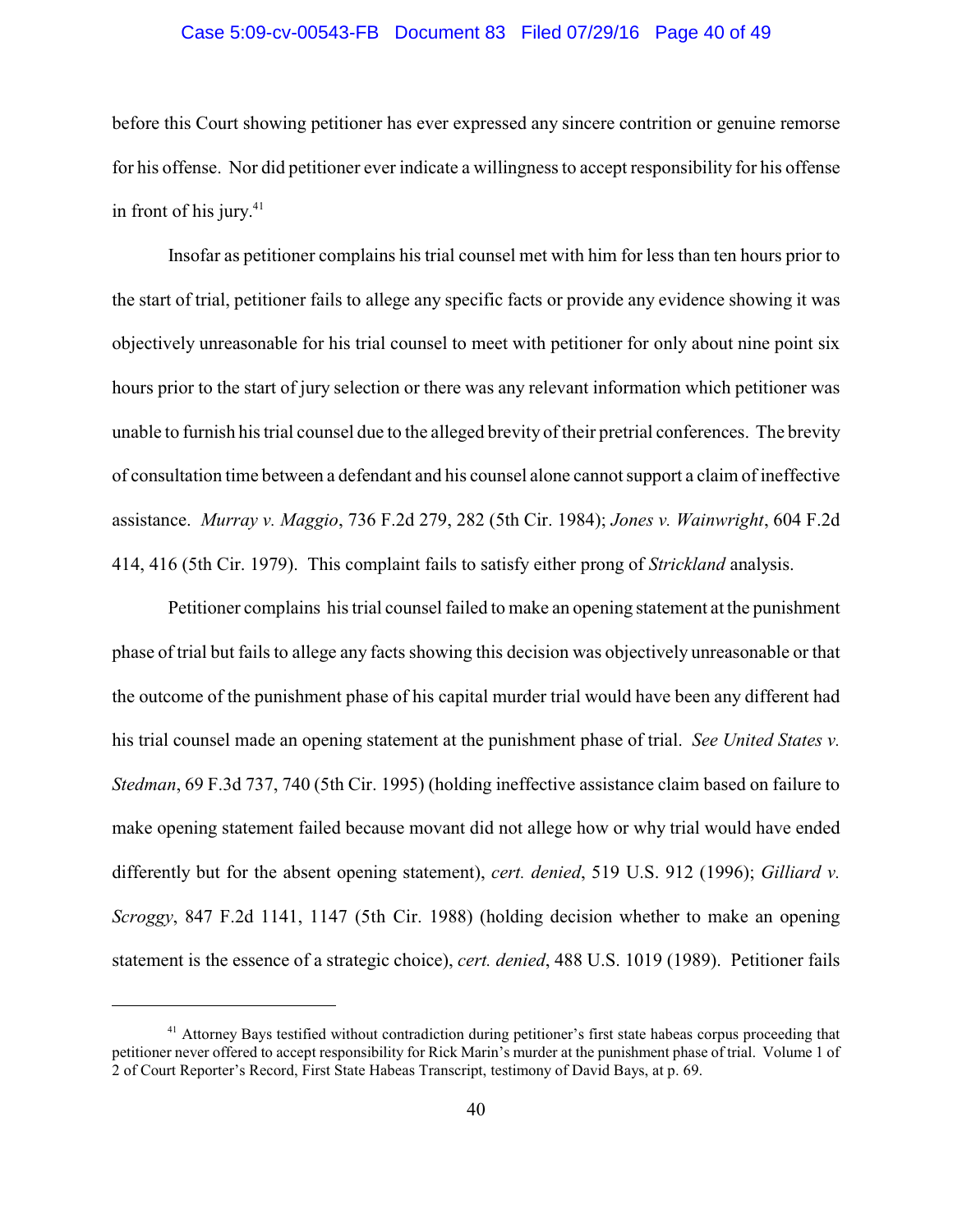#### Case 5:09-cv-00543-FB Document 83 Filed 07/29/16 Page 41 of 49

to identify any relevant information his trial counsel failed to include in said counsel's closing jury argument at the punishment phase of petitioner's trial. Moreover, petitioner fails to offer any explanation as to how or why the waiver of opening statement was either objectively unreasonable or outcome determinative at the punishment phase of his capital murder trial. This conclusory assertion of ineffective assistance also fails to satisfy either prong of *Strickland* analysis.

To the extent petitioner complains his trial counsel failed to obtain additional school records on petitioner prior to trial, petitioner also fails to allege any facts showing it was objectively unreasonable for his trial counsel to rely upon the school records available to said counsel to determine whether to pursue additional records or there is a reasonable probability that, but for the failure of petitioner's trial counsel to obtain all of the school records accompanying petitioner's second amended federal habeas petition, the outcome of the punishment phase of petitioner's trial would have been any different. As explained above, the additional school records furnished to this Court by petitioner's federal habeas counsel fully support the decisions by petitioner's trial counsel not to further investigate petitioner's mental health. The school records attached to petitioner's second amended federal habeas corpus petition also support the concern expressed by petitioner's trial co-counsel that introduction of mental health evidence at the punishment phase of petitioner's trial would likely have opened the door to a wide variety of very compelling negative evidence showing petitioner's propensity for violent conduct during childhood, long history of alcohol and substance abuse, and anti-social personality disorder. Both Dr. Rosin and Dr. Sparks appeared to agree during their testimony at petitioner's initial state habeas corpus proceeding that petitioner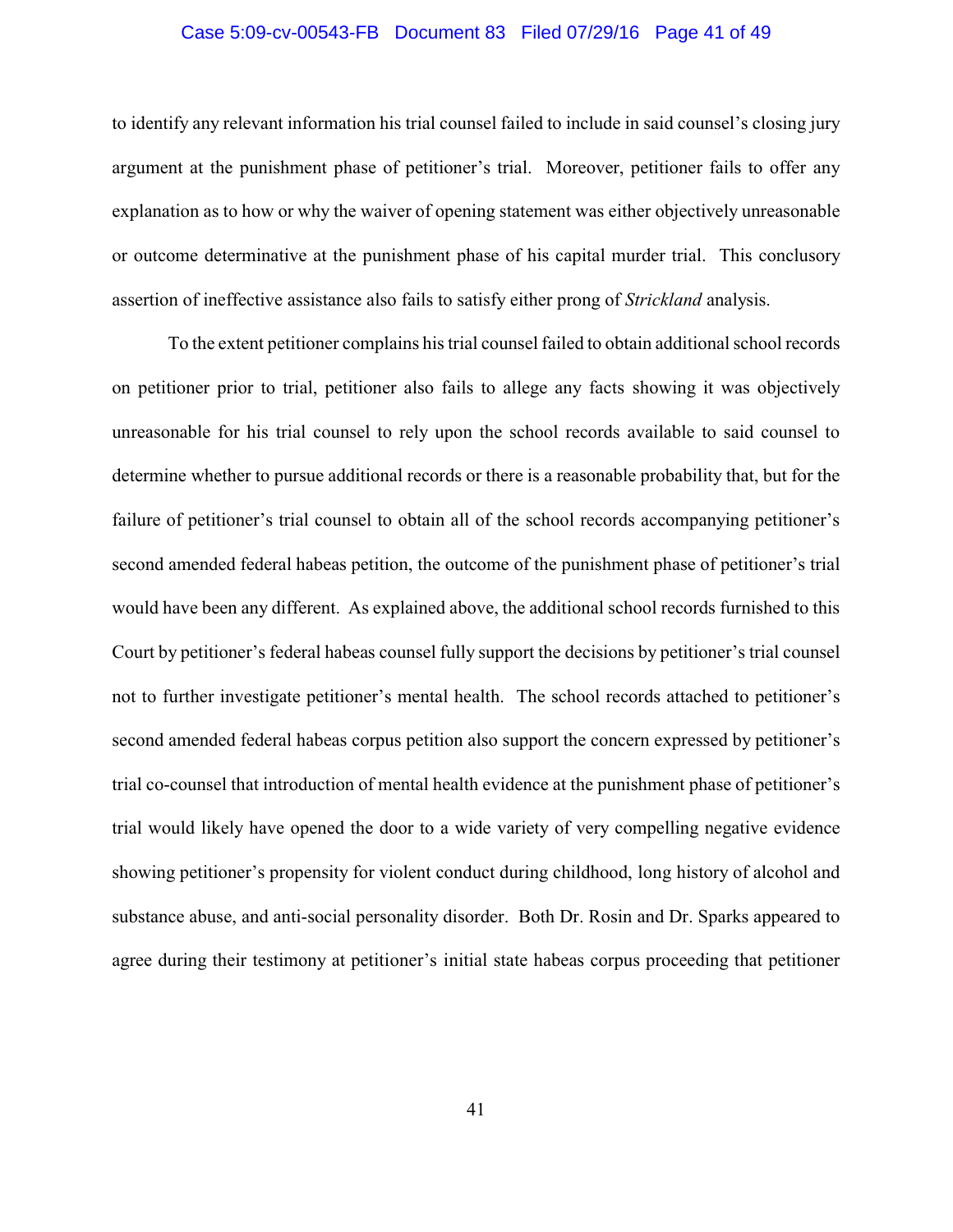### Case 5:09-cv-00543-FB Document 83 Filed 07/29/16 Page 42 of 49

displayed many of the attributes of a person with anti-social personality disorder.<sup>42</sup> It was objectively reasonable for petitioner's trial counsel to wish to avoid having the jury hear expert testimony regarding petitioner's anti-social personality disorder.<sup>43</sup> Such testimony would have greatly undermined the defense team's punishment phase strategy which sought to portray petitioner's murder of Rick Marin as inconsistent with petitioner's non-violent personality and pattern of behavior.

## E. Procedural Default on Summarily Dismissed Ineffective Assistance Claims

Respondent correctly points out that petitioner procedurally defaulted on all of his claims for

ineffective assistance that were not included in petitioner's initial state habeas corpus proceeding.

- A. A pervasive pattern of disregard for and violation of the rights of others, occurring since age 15 years, as indicated by three (or more) of the following:
	- 1. Failure to conform to social norms with respect to lawful behaviors, as indicated by repeatedly performing acts that are grounds for arrest.
	- 2. Deceitfulness, as indicated by repeatedly lying, use of aliases, or conning others for personal profit or pleasure.
	- 3. Impulsivity or failure to plan ahead.
	- 4. Irritability and aggressiveness, as indicated by repeated physical fights or assaults.
	- 5. Reckless disregard for safety to self or others.
	- 6. Consistent irresponsibility, as indicated by repeated failure to sustain consistent work behavior or honor financial obligations.
	- 7. Lack of remorse, as indicated by being indifferent to or rationalizing having hurt, mistreated, or stolen from another
- B. The individual is at least age 18 years.
- C. There is evidence of conduct disorder with onset before age 15 years.
- D. The occurrence of antisocial behavior is not exclusively during the course of schizophrenia or bipolar disorder.

*DSM-5*, at p. 659.

<sup>&</sup>lt;sup>42</sup> First State Habeas Transcript, at pp. 191-94, Volume 2 of 2 Court Reporter's Record, testimony of Dr. Susana Rosin, at pp.36-39; First State Habeas Transcript, at pp. 302-03, Volume 2 of 2 Court Reporter's Record, testimony of Dr. John C. Sparks, at pp. 147-48.

<sup>&</sup>lt;sup>43</sup> Diagnostic and Statistical Manual of Mental Disorders, Fifth Edition (DSM-5), American Psychiatric Association (2013), describes antisocial personality disorder as "a pervasive pattern of disregard for, and violation of, the rights of others that begins in childhood or early adolescence and continues into adulthood." *DSM-5*, at p. 659. Deceit and manipulation are central features of antisocial personality disorder. *Id.* The DSM-5 defines antisocial personality disorder through the following diagnostic criteria: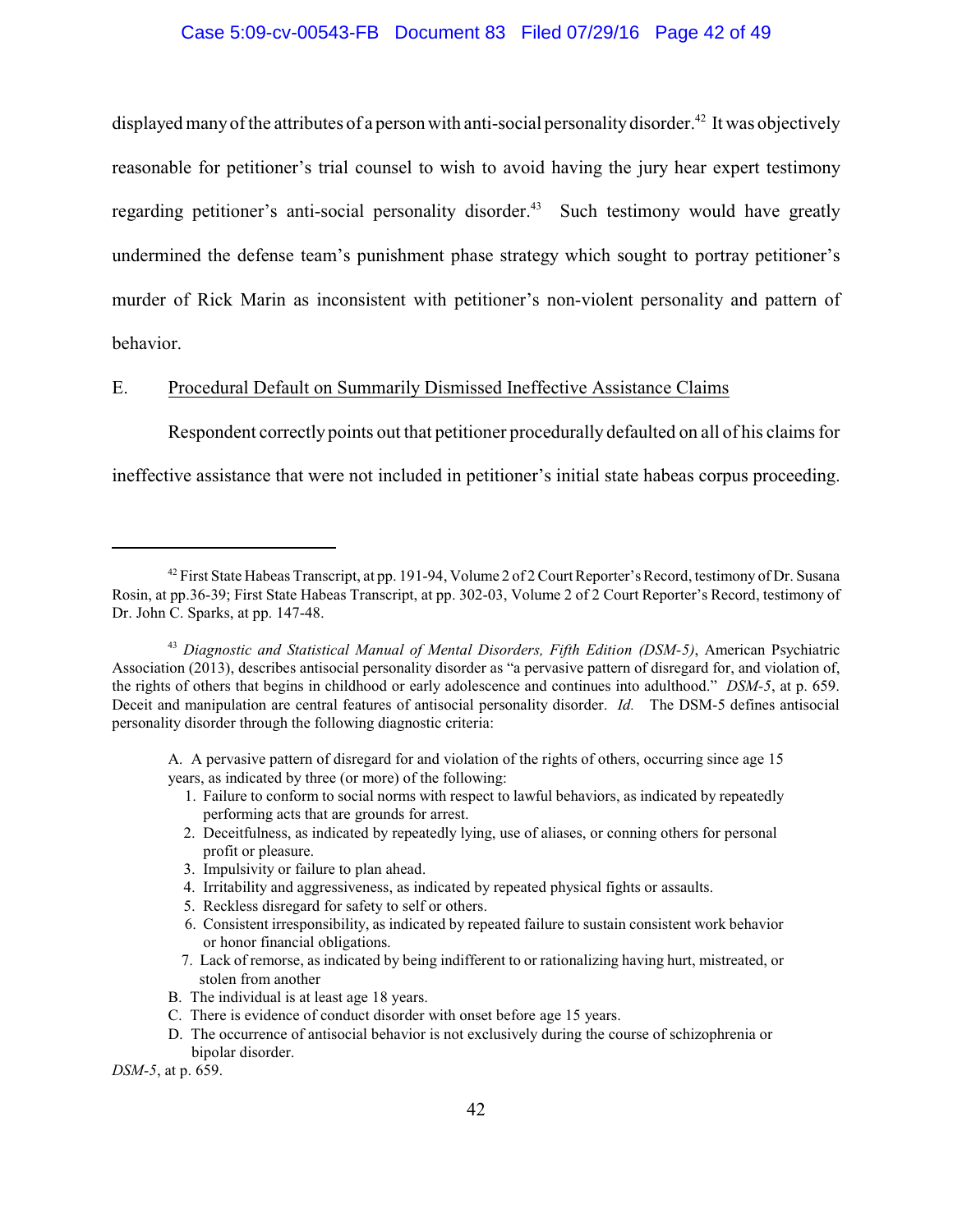#### Case 5:09-cv-00543-FB Document 83 Filed 07/29/16 Page 43 of 49

More specifically, petitioner has procedurally defaulted on his ineffective assistance complaints addressing (1) the decision by petitioner's trial counsel to waive an opening statement at the punishment phase of trial and (2) the decision by petitioner's trial counsel not to seek additional records from petitioner's schools. Petitioner included those specific complaints only in his second state habeas corpus application which the Texas Court of Criminal Appeals summarily dismissed as an abuse of the writ. Thus, petitioner has procedurally defaulted those two assertions of ineffective assistance. *See, e.g., Aguilar v. Dretke*, 428 F.3d 526, 533 (5th Cir. 2005) (holding the Texas abuse of the writ rule ordinarily is an adequate and independent procedural ground on which to base a procedural default ruling), *cert. denied*, 547 F.3d 1136 (2006); *Matchett v. Dretke*, 380 F.3d 844, 848 (5th Cir. 2004) (holding the violation of the Texas writ-abuse rule ordinarily furnishes an adequate and independent procedural ground which bars federal habeas review of a claim), *cert. denied*, 543 U.S. 1124 (2005); *Cotton v. Cockrell*, 343 F.3d 746, 755 (5th Cir. 2003) (holding the Texas writ abuse doctrine is an adequate and independent barrier to federal habeas review of unexhausted claims), *cert. denied*, 540 U.S. 1186 (2004); *Henderson v. Cockrell*, 333 F.3d 592, 605 (5th Cir. 2003) (recognizing the Texas writ-abuse doctrine has been strictly and regularly applied since before August, 1997), *cert. denied*, 540 U.S. 1163 (2004).

Petitioner is not entitled to merits review of his procedurally defaulted ineffective assistance claims under the Supreme Court's holdings in *Martinez v. Ryan*, 132 S. Ct. 1309 (2012), and *Trevino v. Thaler*, 133 S. Ct. 1911 (2013), because, for the reason discussed above, petitioner's underlying procedurally defaulted ineffective assistance complaints about the performance of his trial counsel are insubstantial, i.e., they lack some merit. *See Norman v. Stephens*, 817 F.3d 226, 232 (5th Cir. 2016 (holding a petitioner attempting to rely upon *Martinez*to circumvent a procedural default must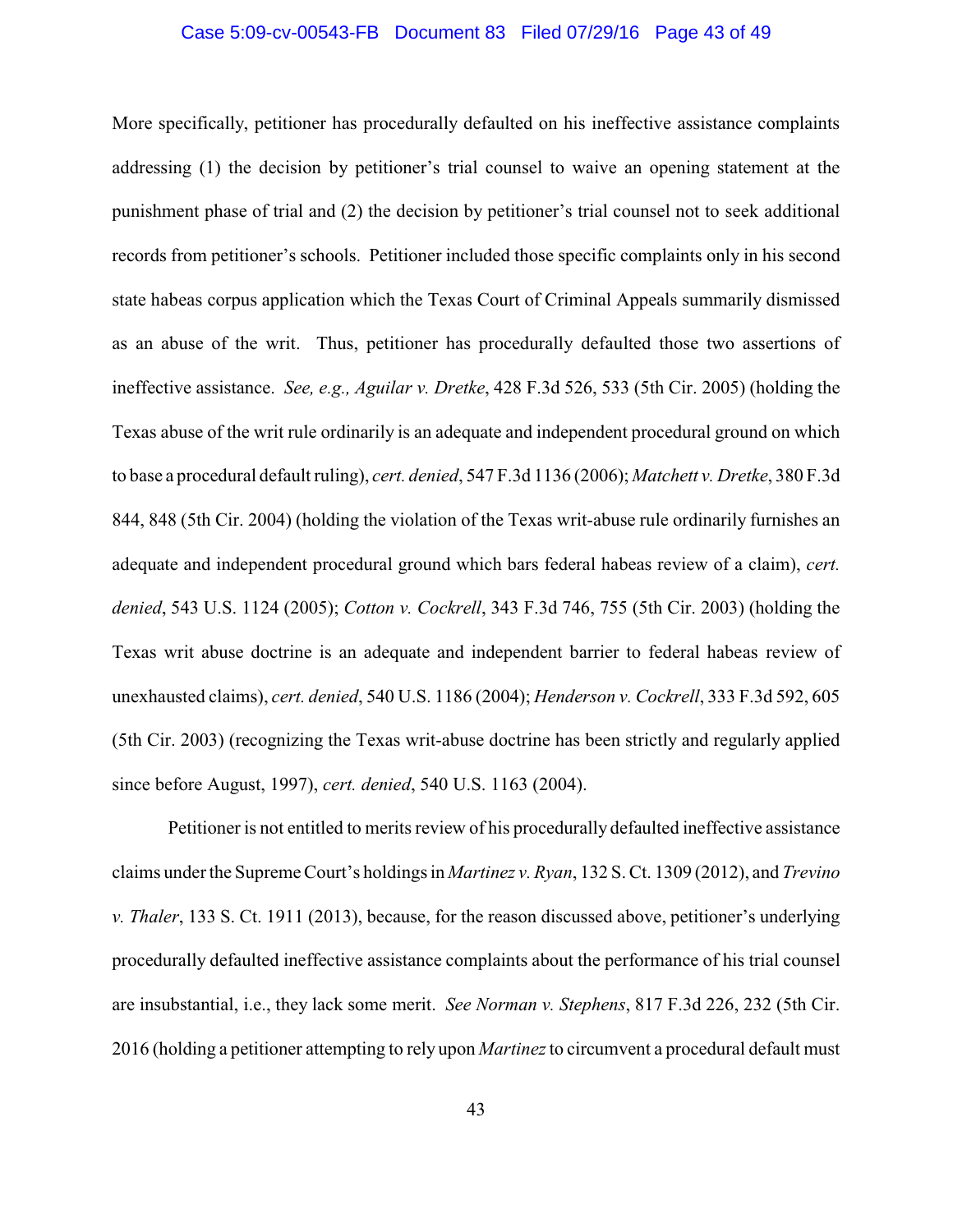### Case 5:09-cv-00543-FB Document 83 Filed 07/29/16 Page 44 of 49

show both (1) appointed counsel in the initial review collateral proceeding, where the claim should have been raised, was ineffective under the standards of *Strickland* and (2) the underlying claim of ineffective assistance by trial counsel is substantial, which is to say the prisoner must demonstrate the claim has some merit); *Beatty v. Stephens*, 759 F.3d 455, 465-66 (5th Cir. 2014) ("To succeed in establishing cause under *Trevino* and *Martinez,* the petitioner must show: (1) that his claim of ineffective assistance of counsel at trial is 'substantial' (i.e., 'has some merit'); and (2) that his habeas counsel was ineffective for failing to present those claims in his first state habeas application.), *cert. denied*, 135 S. Ct. 2312 (2015). As explained above, petitioner's complaints that his trial counsel met with him for less than ten hours prior to trial and waived making an opening statement at the punishment phase of trial fail to satisfy the dual prongs of *Strickland* analysis.

Furthermore, petitioner's complaints about the performance of his initial state habeas counsel fail to satisfy the dual prongs of *Strickland* analysis. Petitioner's initial state habeas counsel raised an *Atkins* claim and a variety of ineffective assistance claims, some of which petitioner continues to litigate in thisfederal habeas corpus proceeding. Petitioner's initial state habeas counsel presented the state trial court with evidence supporting those ineffective assistance claims consisting of testimony from one of petitioner's trial counsel, an attorney expert on mitigation evidence development, and a qualified mental health expert who opined petitioner was mentally retarded. After carefullyreviewing all ofthe voluminous documents accompanying petitioner's second federal habeas corpus petition, this Court concludes those documents contain no information helpful to petitioner which was unavailable to Dr. Rosin when she testified before the state habeas trial court. In fact. some of the new evidence petitioner presents to this Court, particularly petitioner's special education records from the Somerset ISD, tend to undermine Dr. Rosin's conclusions and support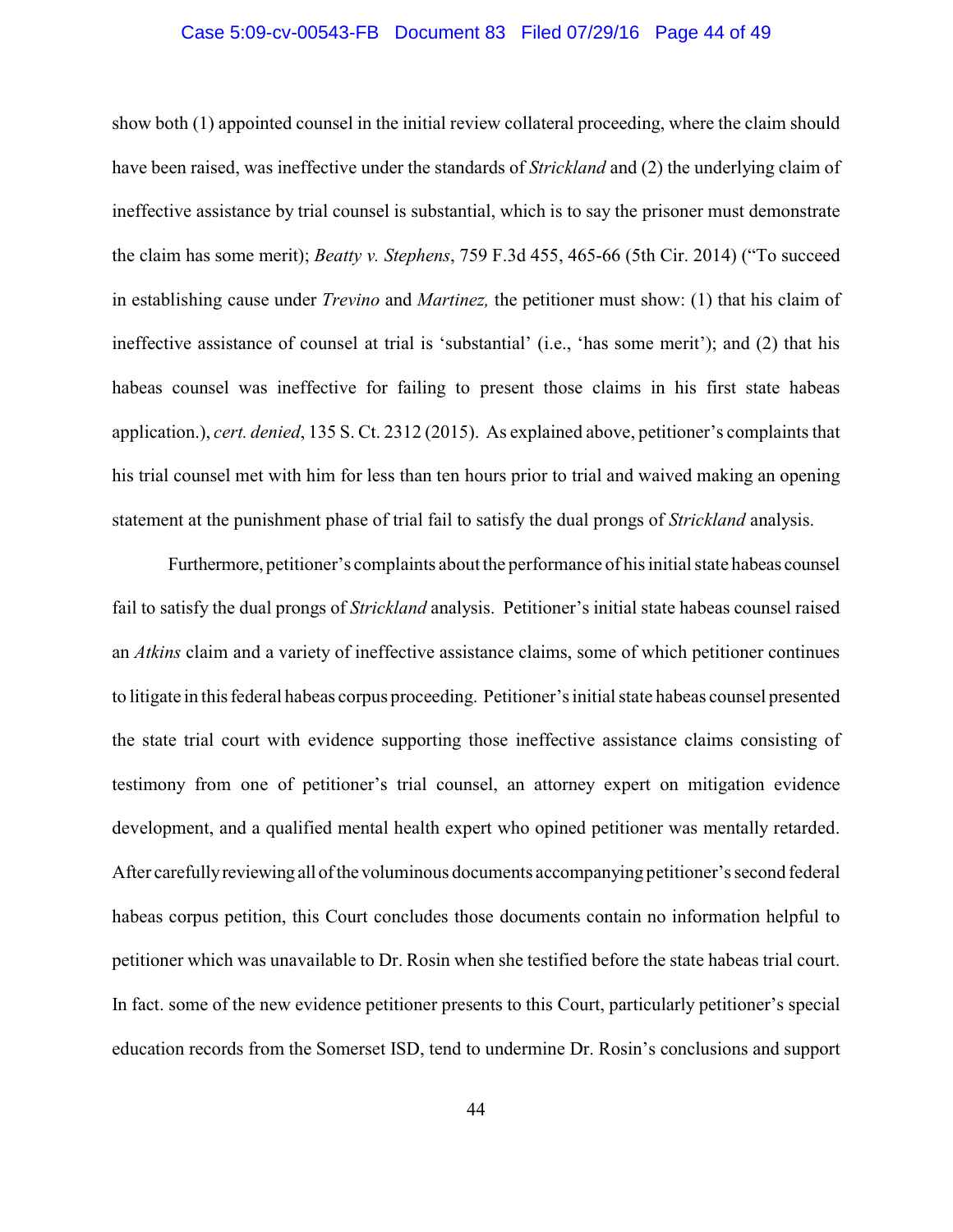#### Case 5:09-cv-00543-FB Document 83 Filed 07/29/16 Page 45 of 49

Dr. Sparks' assertion that petitioner is not mentally retarded. Petitioner has failed to demonstrate there was anything objectively unreasonable with the performance of his initial state habeas counsel vis-a-vis petitioner's original ineffective assistance claims. Petitioner has also failed to establish there was any additional evidence available at the time of petitioner's first state habeas corpus proceeding which, in all reasonable likelihood, would have altered the outcome of petitioner's initial state habeas corpus proceeding. There is no reasonable probability the anecdotal testimony of petitioner's mother, former teachers, and acquaintances about petitioner's lack of sophistication and poor academic skills would have resulted in a different outcome in petitioner's initial state habeas corpus proceeding because such evidence would have been countered with evidence in petitioner's special education records showing petitioner twice tested as a teenager far above the standard error of measurement for mental retardation and petitioner had a history of abusive, disruptive behavior and alcohol and substance abuse. In fact, the new school records furnished by petitioner's federal habeas counsel fully support attorney David Bays' characterization of petitioner as a person who was abusive toward others, rebellious, and got into a lot of trouble in school and whose placement in an alternative school setting was based upon his disruptive behavior rather than his inability to perform academically. Those same records also document petitioner's "excessive" abuse of alcohol at a tender age. There is no reasonable probability that, but for the failure of petitioner's initial state habeas counsel to present the state habeas court with any of the new or additional evidence furnished to this Court by petitioner's federal habeas counsel, the outcome of petitioner's initial state habeas corpus proceeding would have been any different.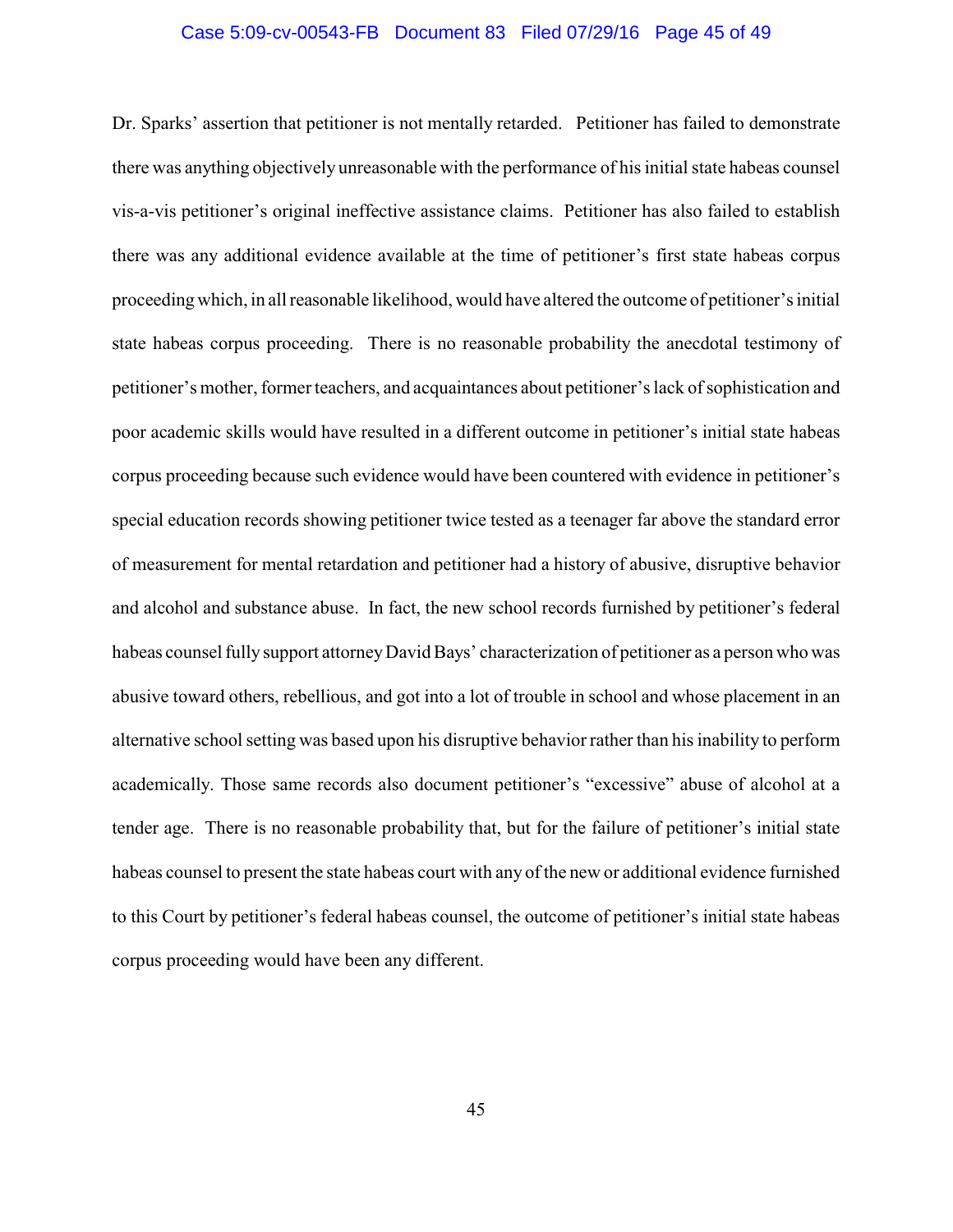## F. Conclusions

The Texas Court of Criminal Appeals rejection on the merits during the course of petitioner's initial state habeas corpus proceeding of petitioner's ineffective assistance complaints about the failure of petitioner's trial counsel to (1) request court-appointment of a mitigation specialist, (2) request court-appointment or to retain the services of an independent mental health expert to evaluate petitioner, (3) investigate mitigating evidence showing petitioner suffered from mental retardation, and (4) present evidence showing petitioner suffers from mental retardation was neither contrary to, nor involved an unreasonable application of, clearly established federal law, as determined by the Supreme Court of the United States, nor based on an unreasonable determination of the facts in light of the evidence presented in the petitioner's initial state court proceeding. This Court independently concludes after *de novo* review that all of petitioner's claims of ineffective assistance contained in his second amended federal habeas corpus petition fail to satisfy either prong of *Strickland* analysis, even when all of the documents attached to petitioner's second amended federal habeas corpus petition are considered. Petitioner's procedurally defaulted ineffective assistance claims lack substance. None of petitioner's ineffective assistance claims warrant federal habeas corpus relief.

#### **VI. Certificate of Appealability**

The AEDPA converted the "certificate of probable cause" previously required as a prerequisite to an appeal from the denial of a petition for federal habeas corpus relief into a "Certificate of Appealability" ("CoA"). *See Hill v. Johnson*, 114 F.3d 78, 80 (5th Cir. 1997) (recognizing the "substantial showing" requirement for a CoA under the AEDPA is merely a change in nomenclature from the CPC standard); *Muniz v. Johnson*, 114 F.3d 43, 45 (5th Cir. 1997) (holding the standard for obtaining a CoA is the same as for a CPC). The CoA requirement supersedes the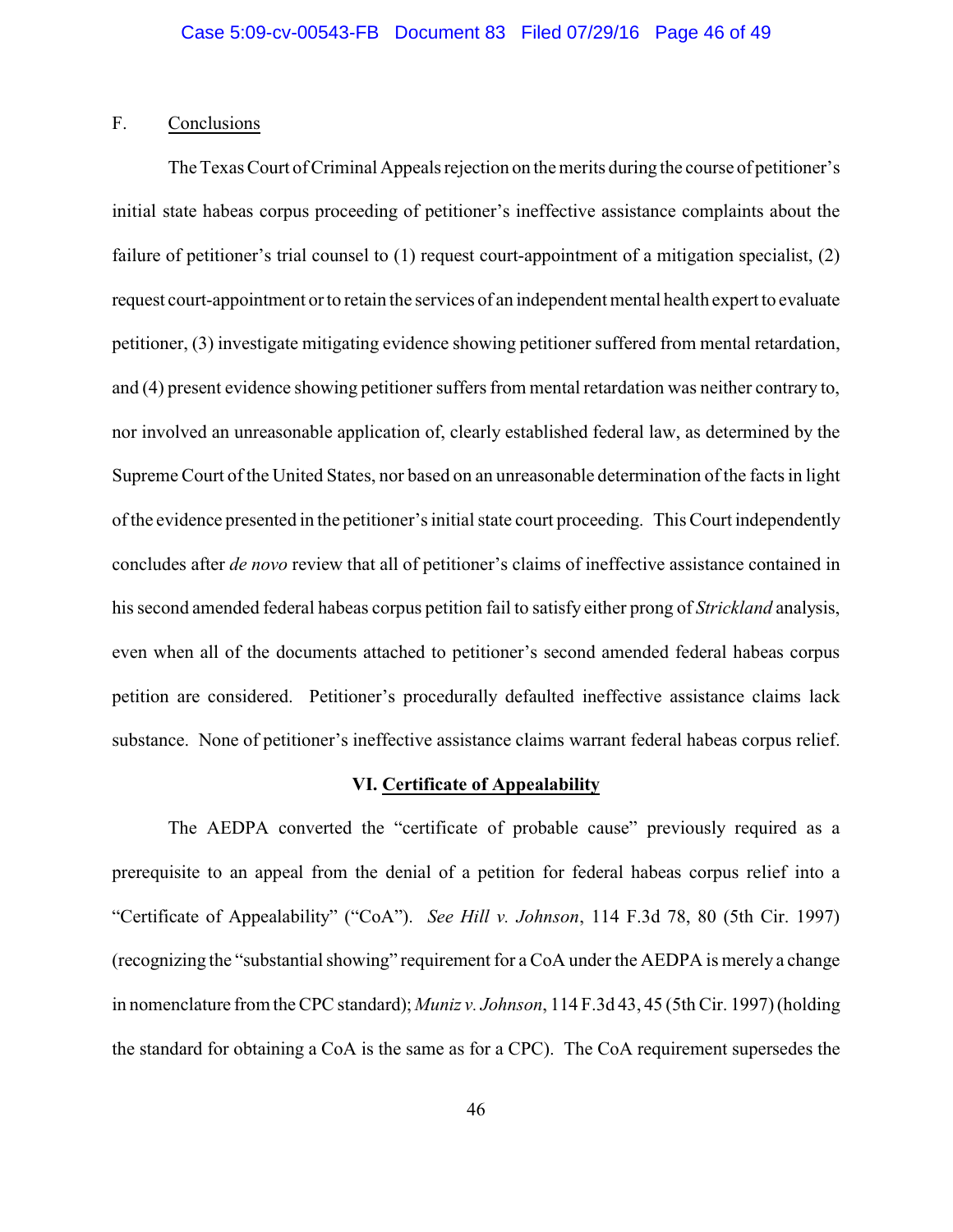### Case 5:09-cv-00543-FB Document 83 Filed 07/29/16 Page 47 of 49

previous requirement for a certificate of probable cause to appeal for federal habeas corpus petitions filed after the effective date of the AEDPA. *Robison v. Johnson*, 151 F.3d 256, 259 n.2 (5th Cir. 1998), *cert. denied*, 526 U.S. 1100 (1999); *Hallmark v. Johnson*, 118 F.3d 1073, 1076 (5th Cir. 1997), *cert. denied sub nom. Monroe v. Johnson*, 523 U.S. 1041 (1998).

Under the AEDPA, before a petitioner may appeal the denial of a habeas corpus petition filed under Section 2254, the petitioner must obtain a CoA. *Miller-El v. Johnson*, 537 U.S. 322, 335-36 (2003); 28 U.S.C. §2253(c)(2). Likewise, under the AEDPA, appellate review of a habeas petition is limited to the issues on which a CoA is granted. *See Crutcher v. Cockrell*, 301 F.3d 656, 658 n.10 (5th Cir. 2002) (holding a CoA is granted on an issue-by-issue basis, thereby limiting appellate review to those issues); *Jones v. Cain*, 227 F.3d 228, 230 n.2 (5th Cir. 2000) (holding the same); *Lackey v. Johnson*, 116 F.3d 149, 151 (5th Cir. 1997) (holding the scope of appellate review of denial of a habeas petition limited to the issues on which CoA has been granted). In other words, a CoA is granted or denied on an issue-by-issue basis, thereby limiting appellate review to those issues on which CoA is granted alone. *Crutcher v. Cockrell*, 301 F.3d at 658 n.10; *Lackey v. Johnson*, 116 F.3d at 151; *Hill v. Johnson*, 114 F.3d at 80; *Muniz v. Johnson*, 114 F.3d at 45; *Murphy v. Johnson*, 110 F.3d 10, 11 n.1 (5th Cir. 1997); 28 U.S.C. §2253(c)(3). A CoA will not be granted unless the petitioner makes a substantial showing of the denial of a constitutional right. *Tennard v. Dretke*, 542 U.S. 274, 282 (2004); *Miller-El v. Johnson*, 537 U.S. at 336; *Slack v. McDaniel*, 529 U.S. 473, 483 (2000); *Barefoot v. Estelle*, 463 U.S. 880, 893 (1983).

To make such a showing, the petitioner need not show he will prevail on the merits but, rather, must demonstrate that reasonable jurists could debate whether (or, for that matter, agree) the petition should have been resolved in a different manner or that the issues presented are adequate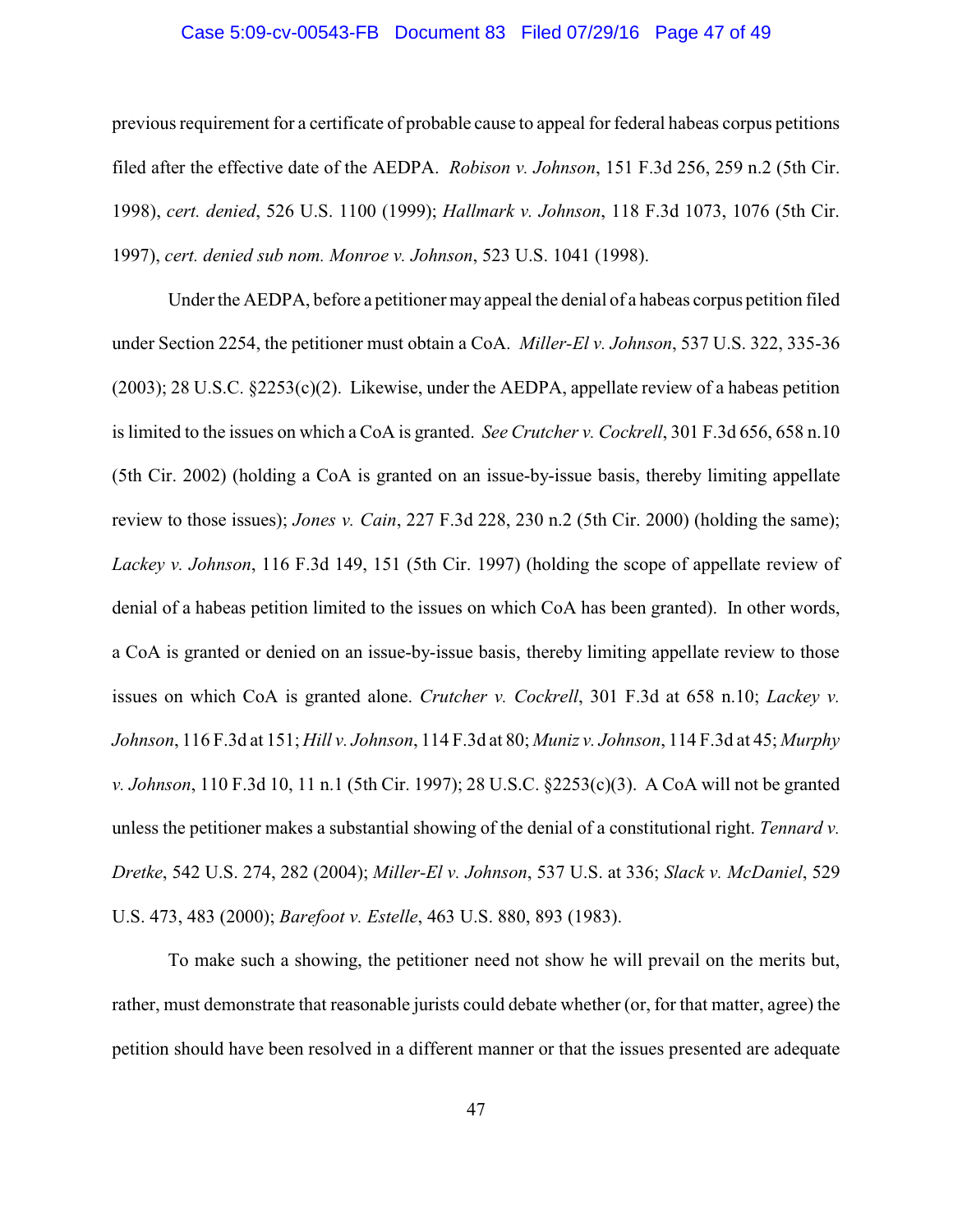#### Case 5:09-cv-00543-FB Document 83 Filed 07/29/16 Page 48 of 49

to deserve encouragement to proceed further. *Tennard v. Dretke*, 542 U.S. at 282; *Miller-El v. Johnson*, 537 U.S. at 336; *Slack v. McDaniel*, 529 U.S. at 484; *Barefoot v. Estelle*, 463 U.S. at 893 n.4. This Court is required to issue or deny a CoA when it enters a final order such as this one adverse to a federal habeas petitioner. *Rule 11(a), Rules Governing Section 2254 Cases in the United States District Courts*.

The showing necessary to obtain a CoA on a particular claim is dependent upon the manner in which the district court disposed of the claim. "[W]here a district court has rejected the constitutional claims on the merits, the showing required to satisfy §2253(c) is straightforward: The petitioner must demonstrate that reasonable jurists would find the district court's assessment of the constitutional claims debatable or wrong." *Miller-El v. Johnson*, 537 U.S. at 338 (*quoting Slack v. McDaniel*, 529 U.S. at 484); *Tennard v. Dretke***,** 542 U.S. at 282. In a case in which the petitioner wishes to challenge on appeal this Court's dismissal of a claim for a reason not of constitutional dimension, such as procedural default, limitations, or lack of exhaustion, the petitioner must show jurists of reason would find it debatable whether the petition states a valid claim of the denial of a constitutional right and whether this Court was correct in its procedural ruling. *See Slack v. McDaniel*, 529 U.S. at 484 (holding when a district court denies a habeas claim on procedural grounds, without reaching the underlying constitutional claim, a CoA may issue only when the petitioner shows that reasonable jurists would find it debatable whether (1) the claim is a valid assertion of the denial of a constitutional right and (2) the district court's procedural ruling was correct).

Reasonable minds could not disagree over this Court's conclusions that: (1) all of petitioner's assertions of ineffective assistance fail to satisfy the prejudice prong of *Strickland*